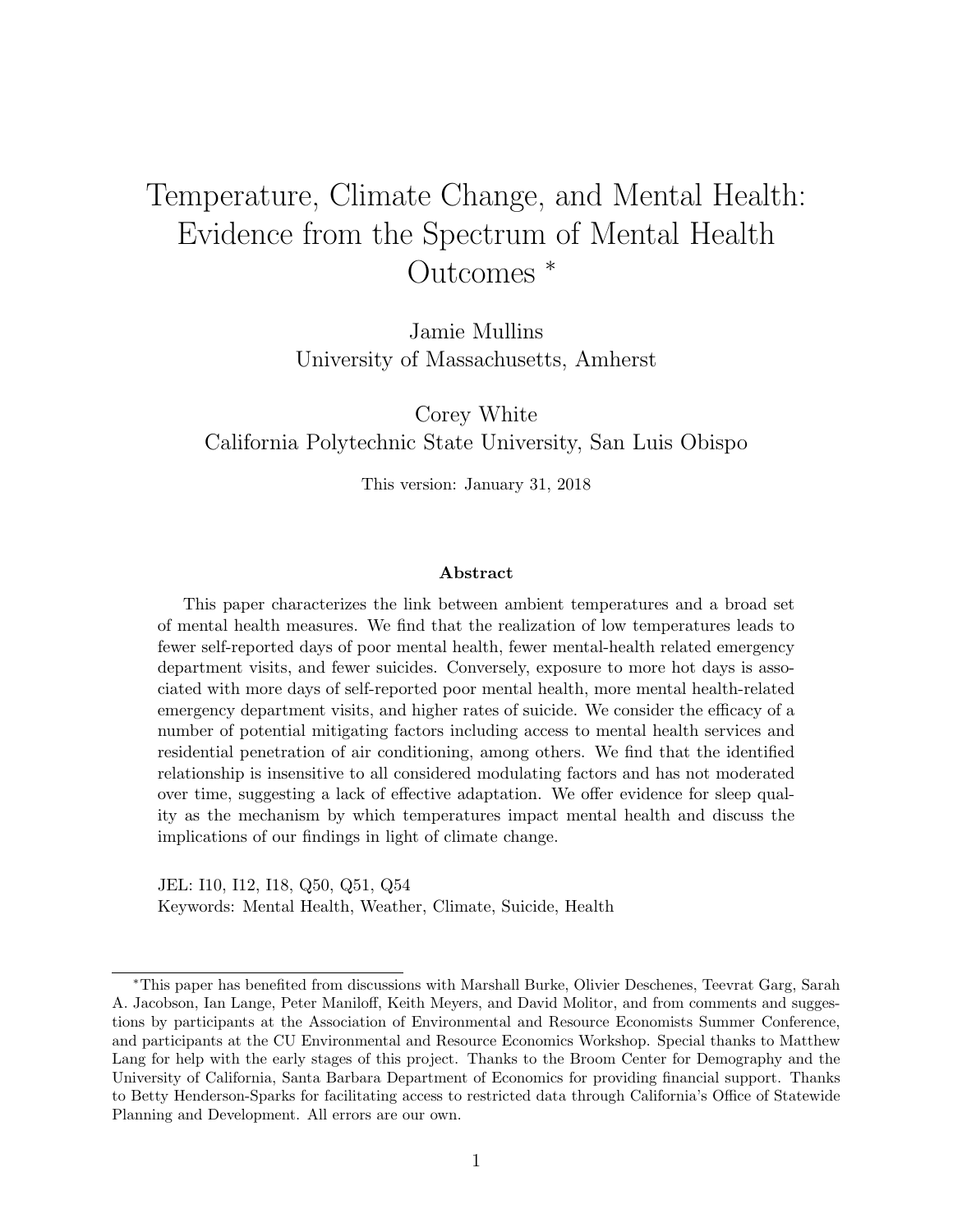## 1 Introduction

Spending on the treatment of mental disorders in the United States now exceeds \$200 billion annually, more than is spent on any other category of health conditions [\(Roehrig,](#page-27-0)  $2016$  $2016$  $2016$ ).<sup>1</sup> Such spending is already increasing at over 5% per year [\(Roehrig,](#page-27-0) [2016\)](#page-27-0), and the results presented in this article suggest that the changing climate is likely to contribute further to growth in the mental health burden over the coming decades. A better understanding of the link between our environment and mental well-being is critical for a nuanced understanding of the societal burden of poor mental health, as well as for understanding and effectively planning for the ways in which climate change might impact population mental health in the future. With this investigation we demonstrate a causal effect of ambient temperatures on a range of mental health outcomes, consider factors which might modify (either ameliorate or exacerbate) the identified relationship, and begin a discussion of the implications of our findings in light of the anticipated rightward shift in temperature distributions due to climate change.

Our primary analyses are based on three distinct measures of mental well-being which cover a wide range of symptom severity. Specifically, we consider: 1.) emergency department visits for diagnoses related to mental health in California (hereafter: ED visits); 2.) national data on individual incidents of suicide; and 3.) national survey responses in which individuals provide a count of the number of days over the preceding 30-day period in which their selfassessed mental health was "not good". These outcomes cover long time periods and broad geographies, allowing us to implement a causally-motivated empirical approach based on quasi-random variation in the realizations of temperature at specific locations over time.

Across measures, we find consistent evidence that increased exposure to low temperatures reduces the incidence of negative mental health outcomes, while increased exposure to hot temperatures is associated with worsening mental health outcomes. Relative to a day with mean temperature between 60-70<sup>°</sup>F, our results imply that one additional day under  $40\textdegree$ F reduces monthly ED visits by  $0.4\%$  (CA only), one additional day under  $20\textdegree$ F reduces monthly suicide rates by  $0.6\%$  (national), and experiencing temperatures under  $20\textdegree F$  on the date of the survey leads individuals to report nearly 3% fewer recent days with poor mental health (national). Conversely, one additional day over 80°F increases monthly ED visits by 0.4% (CA only) and increases monthly suicide rates by 0.3% (national); experiencing temperatures over 80◦F on the date of the survey leads individuals to report 0.4% more days with poor mental health (national). All of these estimates achieve statistical significance at

<span id="page-1-0"></span><sup>&</sup>lt;sup>1</sup>The Centers for Disease Control and Prevention (CDC) has also estimated that the medical and workloss cost of 2013 non-fatal self-inflicted injuries was \$11.3 billion, and that the medical and work-loss cost of suicides in 2013 was \$50.3 billion [\(Florence et al.,](#page-26-0) [2015b,](#page-26-0)[a\)](#page-26-1).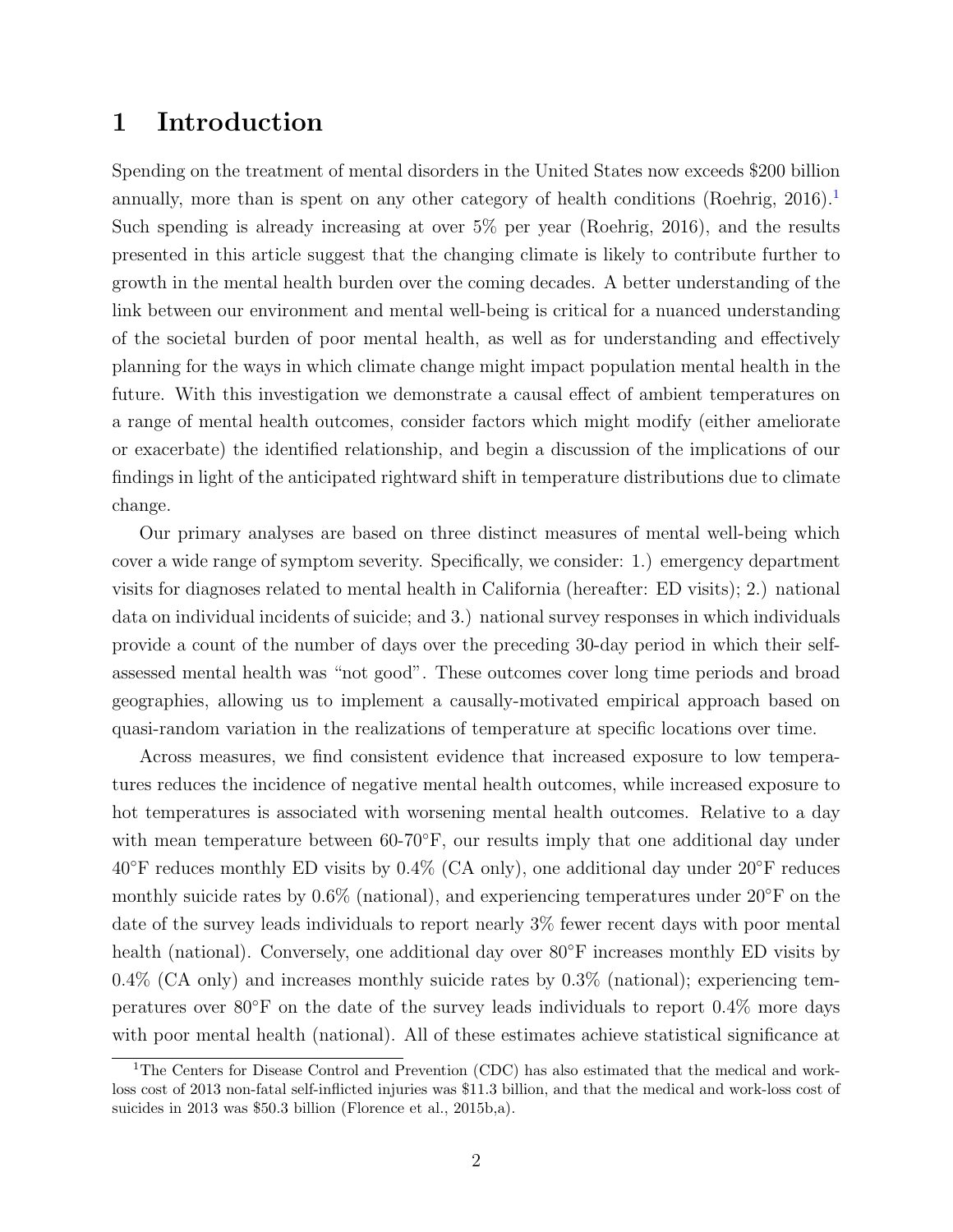the 1%-level except the effect of heat on self-assessed mental health.

While our specifications allow for a flexible relationship between the considered outcome and temperature, there is no strong evidence of nonlinearities in the identified effects for any of the mental health measures considered. On the contrary, we find quite consistently that hotter days are associated with higher incidences of negative outcomes and colder days are associated with lower incidences, and that this relationship is roughly linear. These results stand in contrast to the U-shaped dose response relationship commonly identified between ambient temperatures and physical health outcomes (see for example: Deschênes [and Moretti](#page-26-2) [\(2009\)](#page-26-2); Deschênes and Greenstone [\(2011\)](#page-26-3); [Barreca et al.](#page-25-0) [\(2016\)](#page-25-0); [Heutel et al.](#page-26-4) [\(2017\)](#page-26-4); [White](#page-27-1) [\(2017\)](#page-27-1)). We also find that it is contemporaneous temperatures driving the main effects, with limited evidence of significant harvesting or lagged effects. Put another way, the evidence indicates that the identified impacts represent permanent changes in the number of ED visits and suicides rather than temporal displacements.

In light of the consistent, quasi-linear relationship between contemporaneous temperature and negative mental health outcomes, we consider a range of potential modifying factors. Amelioration or exacerbation of the identified effects could serve to inform the character and/or targeting of interventions intended to improve mental health outcomes. Additionally, the identification of a factor which appeared to significantly mitigate the negative effects of high temperatures could indicate the existence of effective adaptive strategies. We find little convincing evidence of modification of the identified relationship between temperatures and mental health among the factors we consider, which include: rates of air conditioning penetration, access to mental health care providers, insurance coverage for mental health services, availability of substance abuse treatment centers, baseline climate conditions, and local income levels. We also find no significant evidence that the magnitude of the temperature effects on mental health are diminishing over time in a way that would be consistent with widespread, successful adaptation.

Our main results suggest that the rightward shift in temperature distributions anticipated for most of the United States (not to mention most of the rest of the world) under climate change will harm population mental health on two distinct margins, as both the reduction in the number of cold days and the increase in the number of hot days will contribute negatively to mental well-being. The lack of evidence for adaptation suggests that no clear means of addressing these negative temperature effects currently exists. Taken together, these findings underscore the importance of mental health as a significant channel through which climate change may impose costs on society, and also the extent to which climate change needs to be considered in the planning and implementation of mental health programs and policy.

Finally, we discuss potential mechanisms that may explain the identified relationship.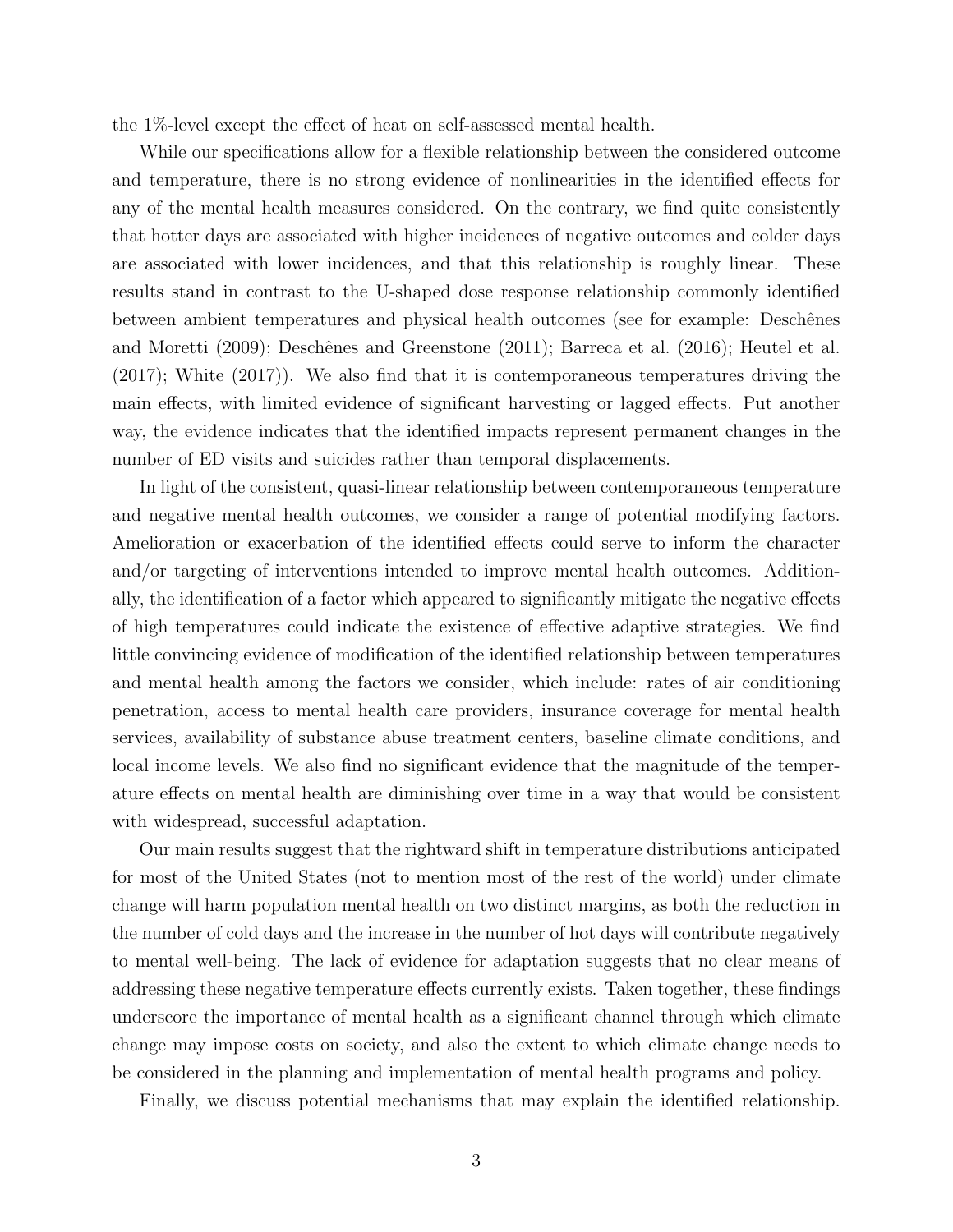While it is plausible that the physiological effects of heat stress lead to poor mental health outcomes, such an argument does not explain the identified ameliorative effects of cold temperatures. We posit that temperature-induced variation in sleep quality may drive the observed changes in mental health. Supporting this argument is recent work that finds a roughly linear relationship between temperature and poor sleep that bears similarities to the temperature-mental health relationship uncovered in our paper [\(Obradovich et al.,](#page-27-2) [2017\)](#page-27-2). In addition to duplicating the spirit of the [\(Obradovich et al.,](#page-27-2) [2017\)](#page-27-2) results, we also find that our measures of mental health are substantially more responsive to minimum (nighttime) rather than maximum (daytime) temperatures, further supporting this hypothesis.

Recent work has convincingly linked ambient local temperatures causally to a range of physical health outcomes and identified air conditioning as an effective technological adaptation mechanism for mitigating the negative effects of high temperatures on overall physical health (Deschênes and Moretti, [2009;](#page-26-2) [Barreca et al.,](#page-25-0) [2016;](#page-25-0) Deschênes and Greenstone, [2011;](#page-26-3) [Heutel et al.,](#page-26-4) [2017;](#page-26-4) [White,](#page-27-1) [2017\)](#page-27-1). To our knowledge, there are few examples of comparably rigorous, peer-reviewed investigations of the relationship between mental health and ambient temperatures, or which consider adaptation and climate change implications for such outcomes. One exception is [Carleton](#page-25-1) [\(2017\)](#page-25-1), who links higher temperature realizations in India to increased suicide rates; the relevant channel of the effect in this setting appears to be the reduced agricultural yields associated with the higher temperatures. Such a channel is likely to be less relevant in the context of developed economies and is unlikely to be the mechanism at work in our context. Most closely related to our paper is ongoing work by [Burke et al.](#page-25-2) [\(2017\)](#page-25-2) who seek to identify effects of temperature (and ultimately climate change) on suicide in the United States and Mexico, and the effects of temperature on depressive social media updates in the U.S. The effects of temperature on suicide in the U.S. identified in [Burke](#page-25-2) [et al.](#page-25-2) [\(2017\)](#page-25-2) are broadly similar to ours; because their work is not yet publicly available, however, we cannot draw any more specific comparisons.

Several studies in other disciplines have examined the relationship between temperatures and various measures of mental health. While a generally positive relationship between high temperatures and negative mental health outcomes is often identified, these studies tend to rely on correlational evidence and are quite limited in scope and scale [\(Ajdacic-Gross](#page-25-3) [et al.,](#page-25-3) [2007;](#page-25-3) [Hansen et al.,](#page-26-5) [2008;](#page-26-5) [Page et al.,](#page-27-3) [2012;](#page-27-3) [Williams et al.,](#page-28-0) [2015\)](#page-28-0). Highlighting the importance of one's surroundings for mental well-being, [Daly et al.](#page-25-4) [\(2013\)](#page-25-4) show that suicide risk is increasing in the incomes of others nearby and [Zhang et al.](#page-28-1) [\(2017\)](#page-28-1) show that contemporaneous air pollution reduces reported happiness and increases the rate of depressive symptoms. Regarding temperature specifically, general sentiment expressed via social media declines as temperatures move both above and below  $70°F$  [\(Baylis,](#page-25-5) [2015\)](#page-25-5), and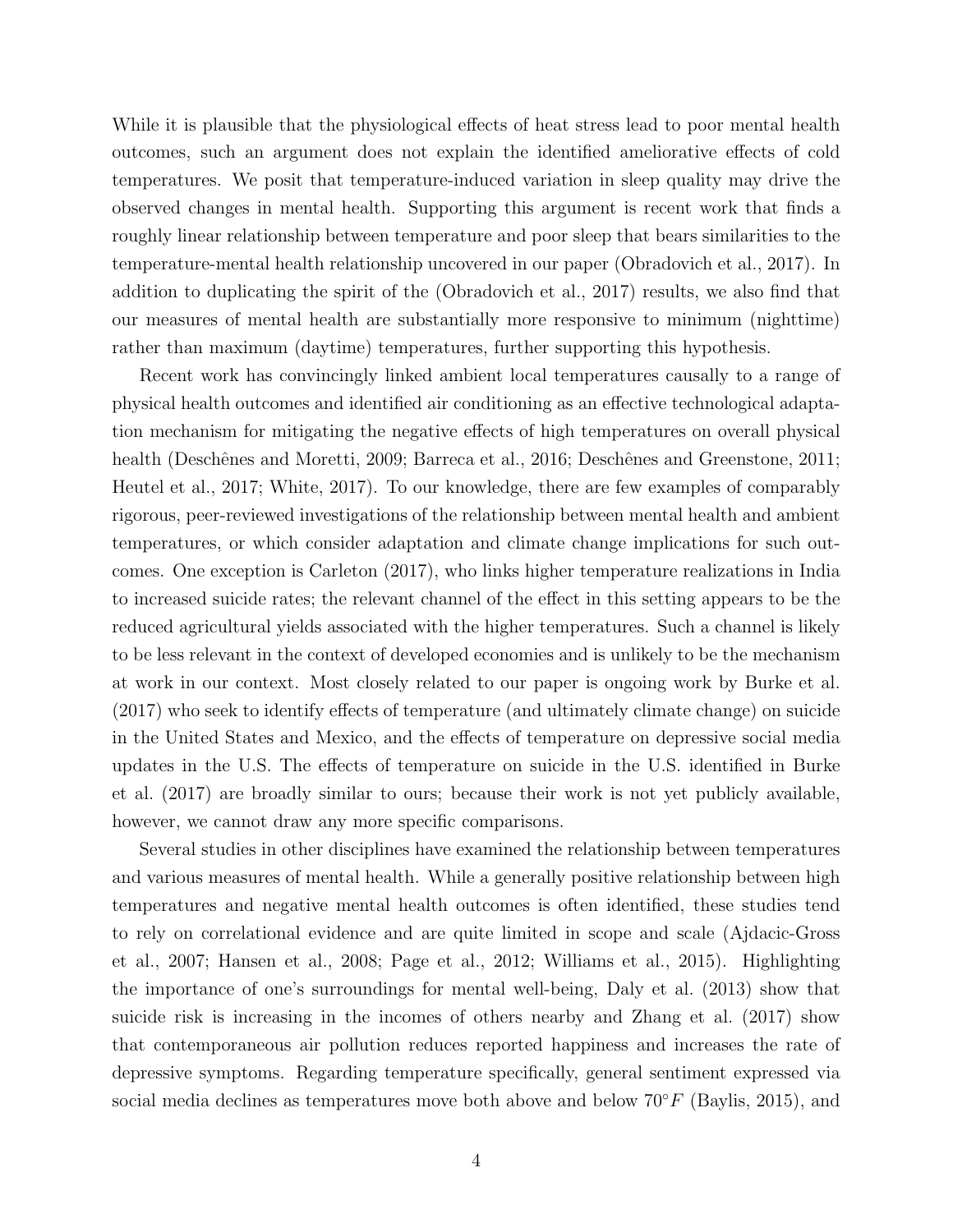criminal activity [\(Ranson,](#page-27-4) [2014\)](#page-27-4) and civil conflict [\(Hsiang et al.,](#page-26-6) [2013\)](#page-26-6) have both been shown to increase as temperatures rise.<sup>[2](#page-4-0)</sup>

The analyses in this paper are unique in focus, setting, and scope, and our results provide robust evidence of the importance of mental health considerations in the discussion of climate change and vice versa. The remainder of the paper is laid out as follows: Section [2](#page-4-1) describes the data upon which this empirical investigation relies. In Section [3,](#page-10-0) we lay out the empirical strategy for the primary estimations and the consideration of modifying factors. The main results are presented in Section [4;](#page-14-0) Section [5](#page-21-0) includes discussions of potential mechanisms and implications for climate change, as well as a brief conclusion.

## <span id="page-4-1"></span>2 Data and Summary Statistics

### 2.1 Weather

The assignment of local weather conditions to population groups is central to our empirical investigation. We rely on daily, monitor-level weather data from the Global Surface Summary of the Day (GSOD) dataset for the period 1960-2016, available through the National Oceanic and Atmospheric Administration (NOAA). Each county is assigned weather conditions for each day in the sample period based on a weighted average of the conditions reported at all active monitors within 300km of the county's geographic center.[3](#page-4-2) Weighting is based on the inverse of the squared-distance between the monitor and the county centroid. Daily, 24-hour mean temperatures are then grouped into  $10\degree$ F-wide bins, ranging from either  $\langle 20\degree$ F (U.S.) or  $\langle 40^\circ \text{F}$  (CA), to  $>80^\circ \text{F}$  (both U.S. and CA). For the analyses based on the ED visit and suicide outcomes, the number of days in each temperature bin are summed across each month in the sample. The independent variables of interest are therefore counts of days for which a given county had a mean temperature in each bin in a given month. For the analysis of self-reported mental health, county-level temperature-bin-counts are summed over a rolling

<span id="page-4-0"></span><sup>&</sup>lt;sup>2</sup>Also of interest, [Jacob et al.](#page-26-7) [\(2007\)](#page-26-7) leverages increases in criminal behavior associated with higher temperatures to examine the temporal dynamics of crime levels.

<span id="page-4-2"></span><sup>&</sup>lt;sup>3</sup>A relatively large 300km radius is used to ensure wide coverage over time. In practice, distance weighting ensures that the stations contributing most to the values assigned to each county are either within the county in question or nearby.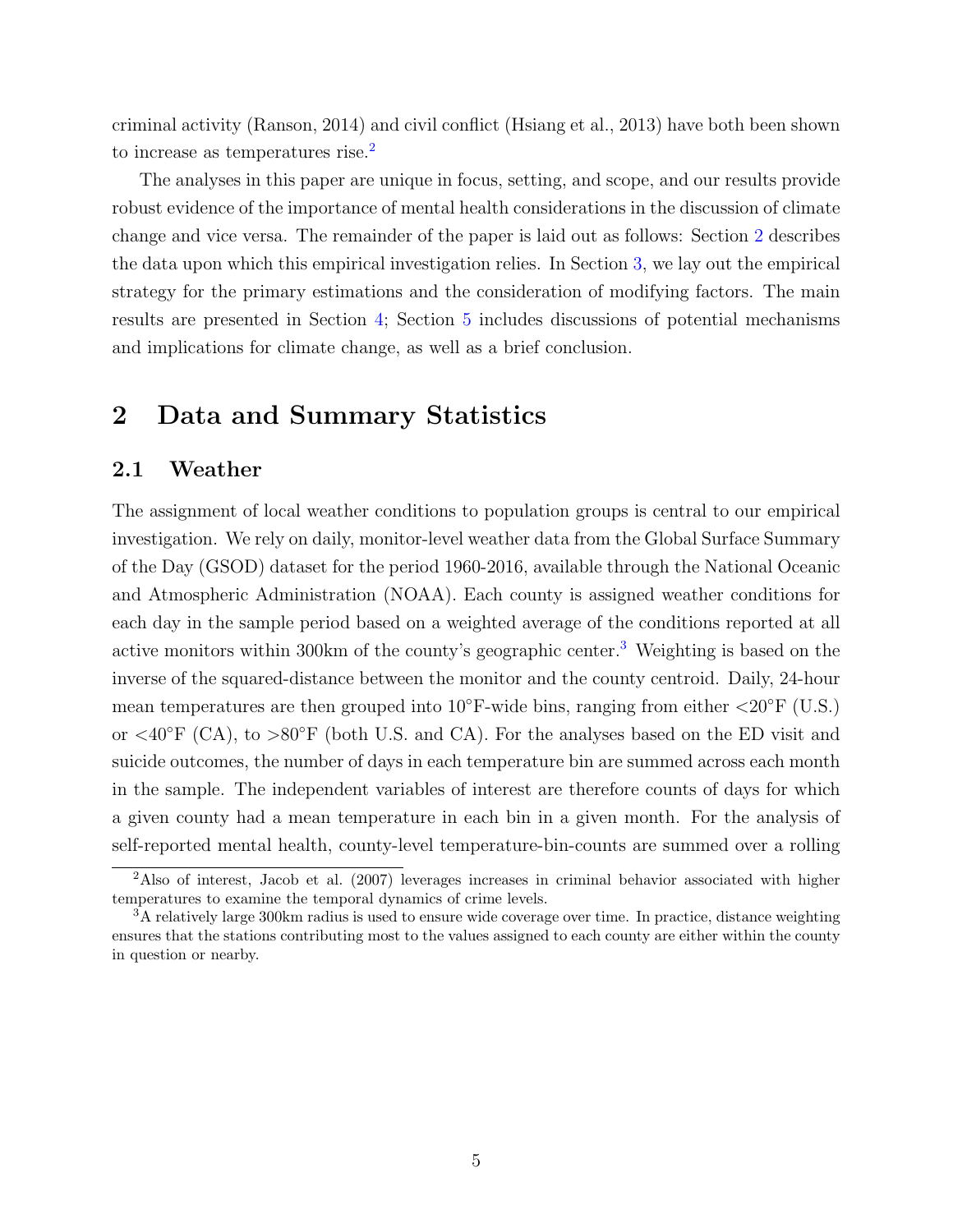period prior to and including the date of the survey (30-days, 7-days, or day-of only).<sup>[4](#page-5-0)</sup> In all cases, the 60◦F to 70◦F bin is omitted as the base category.

Measures of precipitation and specific humidity are also assigned to counties by month from the GSOD monitor-level data following similar protocols.<sup>[5](#page-5-1)</sup> Data on daily sunlight (insolation) is obtained at the county level from the WONDER databases maintained by the Centers for Disease Control and Prevention (CDC) for use in a set of robustness checks in which we investigate possible confounders and alternative channels to our main results.

## 2.2 Outcomes

#### 2.2.1 Emergency Department Visits

Data on ED visits and hospitalizations were obtained through California's Office of Statewide Health Planning and Development (OSHPD). This consists of two restricted data files for the period 2005-2016. The first file contains the universe of outpatient visits through the emergency department; the second contains the universe of inpatient visits, whether initiated through the emergency department or not.<sup>[6](#page-5-2)</sup> Following [White](#page-27-1)  $(2017)$ , we use only visits that took place through the emergency department (outpatient and inpatient), and exclude other inpatient visits that are often scheduled (e.g., surgery), or in some way inevitable (e.g., childbirth).

ED visits related to mental health are identified using each patient's principal diagnosis. Diagnosis codes in the OSHPD data are given as ICD-9-CM codes (prior to October 2015) or ICD-10 codes (October 2015 and beyond). We convert these ICD codes to Clinical Classifi-

<span id="page-5-0"></span><sup>&</sup>lt;sup>4</sup>Because this analysis relies on *daily* data on temperature and precipitation, we use a different data source than the GSOD data used in the analysis of ED visits and suicides (which is constructed at the monthly level). While the GSOD data can be constructed at the daily level, this is a computationally intensive task to complete for all US counties. Furthermore, the only advantages of using the GSOD data are the availability of additional weather variables (e.g., humidity), and recency of data; neither of these are not central to our analysis of self-reported mental health. Instead, we use the county-by-day data on temperature and precipitation originally used in [Schlenker and Roberts](#page-27-5) [\(2009\)](#page-27-5), and updated through 2014. Note also that our estimates for ED visits and suicides are almost identical when using this alternative data source (not shown).

<span id="page-5-1"></span><sup>&</sup>lt;sup>5</sup>Specific humidity has been found to be the most relevant humidity measure for considerations of human well-being [\(Barreca,](#page-25-6) [2012\)](#page-25-6). Specific humidity is calculated via a standard formula using information on station pressure and dew point temperature.

<span id="page-5-2"></span><sup>&</sup>lt;sup>6</sup>While visits are assigned to weather based on the date the patient presents at the hospital, inclusion in each dataset is determined by the patient's discharge date. This is problematic for inpatient admissions – which often result in stays longer than one day – as patients discharged after the end of the sample period are not observed in the data, and thus there exists a severe under-counting problem for inpatient admissions at the end of 2016. For this reason, we drop December of 2016 from the ED visit analyses. It is still the case that patients admitted before December 2016 and released in 2017 or later are not counted, but since only 1.1% of patients in the sample are discharged more than 31 days after admission, this idiosyncrasy is unlikely to affect the analysis in any meaningful way.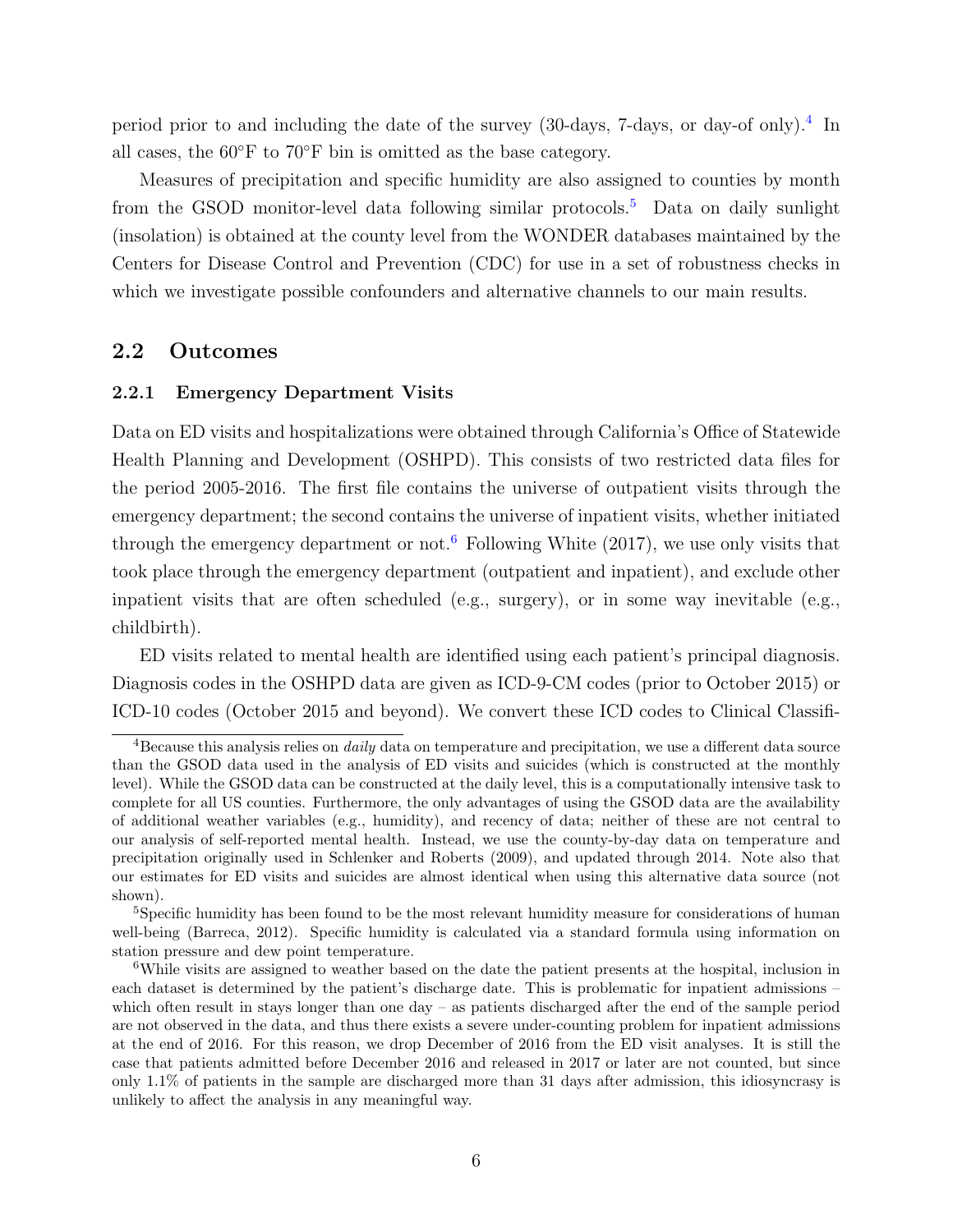cations Software (CCS) codes, which were developed by the Healthcare Cost and Utilization Project (HCUP) for the purpose of collapsing the large number of ICD codes into clinically meaningful categories for use in data analysis. The highest level of aggregation in the CCS coding system aggregates all ICD codes into 18 categories, one of which is "Mental Illness".[7](#page-6-0) CCS codes are particularly useful for analysing disease sub-categories, of which we examine several, including anxiety disorders (e.g., panic attacks), mood disorders (e.g., bipolar and depressive disorders) and psychoses (e.g., schizophrenia). We also examine ED visits with an external cause of injury ( $E$ -Code) indicating self-harm or attempted suicide.<sup>[8](#page-6-1)</sup>

ED visits are matched to weather variables based on the month of the visit and each patient's county of residence. The primary outcome of interest is the monthly ED visit rate per 100,000 population in the county. This rate is calculated by dividing the total number of ED visits (outpatient visits plus visits that resulted in an inpatient stay) in a given month, within a given county, by the total population in that county. Annual county-level population data by age and gender are obtained from the National Cancer Institute's Surveillance, Epidemiology, and End-Results Program (SEER). The OSHPD data also include several individual characteristics that we use in heterogeneity analyses including age, gender, and type of insurance.

#### 2.2.2 Suicide

Suicide data are derived from the multiple cause of death files for 1960-2016 from the National Vital Statistics System (NVSS) maintained by the National Center for Health Statistics (NCHS). We rely on the restricted version of these data that include state and county identifiers for all years. These files contain information on all deaths in the U.S. for the period. Suicides are identified using underlying cause of death codes.[9](#page-6-2)

In our main specifications, suicides are matched to weather variables based on the month and state of occurrence of each death . We use information on county of occurrence as well in alternative specifications and in tests for adaptation in which the considered adaptive factor exhibits substantial variation at the county level.

The primary outcome of interest is the suicide rate per 100,000 population. Annual county-level (and state-level) population data by age and gender for the period 1969-2016 are obtained from SEER. Because these data are only available for the period 1969 and

<span id="page-6-1"></span><span id="page-6-0"></span><sup>7</sup>The "Mental Illness" CCS category corresponds to ICD-9-CM codes 290-319 and ICD-10 "F" codes.

<sup>&</sup>lt;sup>8</sup>The switch from the ICD-9-CM coding system to the ICD-10 system on October 1, 2015 resulted in inconsistent coding of self-harm E-Codes over this period; for this reason we exclude visits after September 2015 in our analysis of self-harm.

<span id="page-6-2"></span><sup>&</sup>lt;sup>9</sup>Suicide is categorized as code 40 in the 39-Cause recode for 1999-2016; code 350 in the 34-Cause recode for 1968-1998; ICD-7 codes 963, 970-979 for 1960-1967.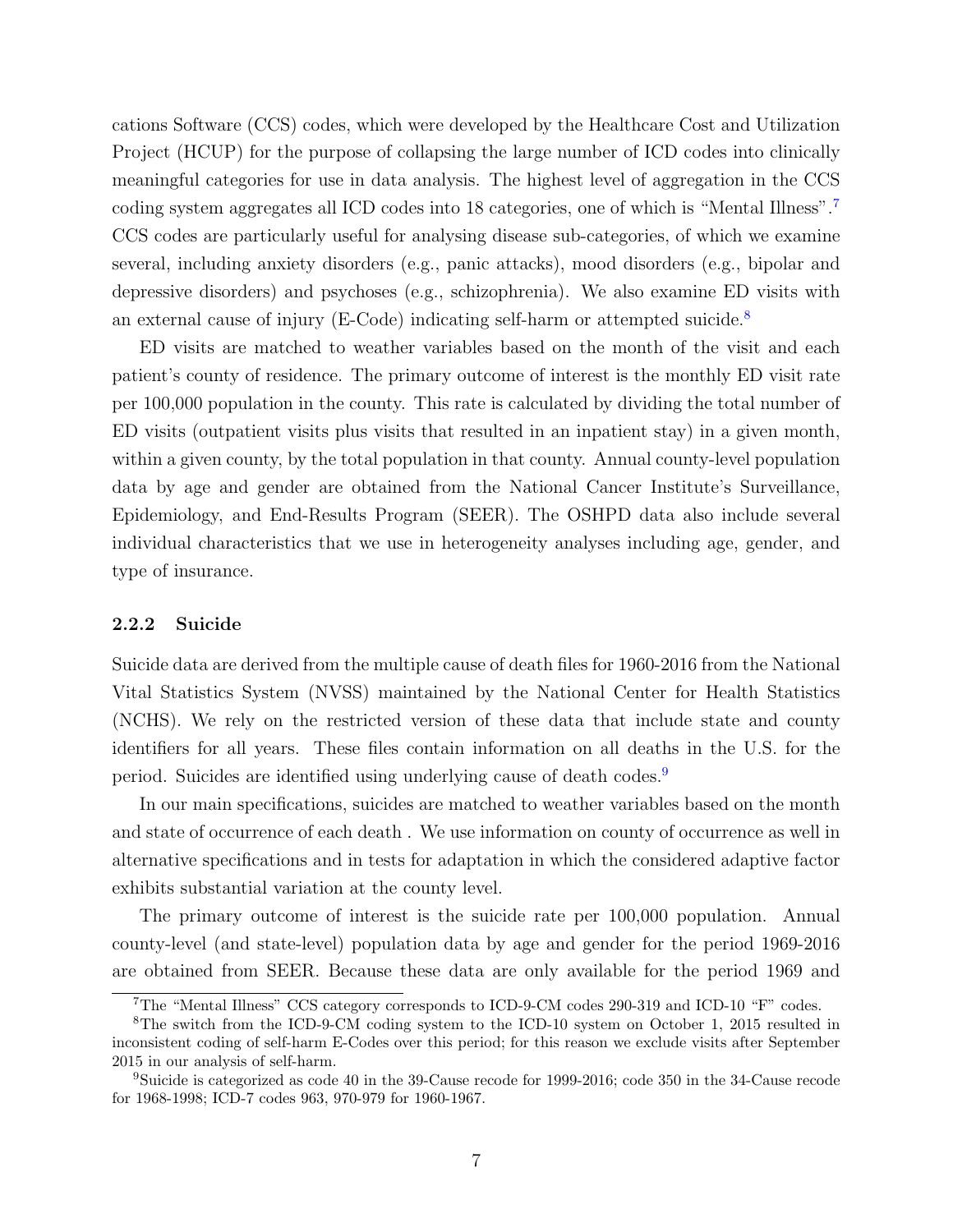beyond, we also use data from the U.S. Census Bureau on county-level populations in 1960; for years between 1960 and 1969, populations are linearly interpolated. For all years, the population data are provided at the annual level, and we linearly interpolate across months in the year to avoid discontinuous jumps at the beginning of each year. These data also include several individual characteristics that we use in heterogeneity analyses, including age, gender, and place of death. Place of death is especially interesting in this context as we construct subsamples of "at home" suicides (for deaths that took place at the decedent's home) and "other location" suicides. The rationale for this classification is to proxy for indoor vs. outdoor suicides to test whether outdoor suicide is more sensitive to weather. The place of death variable is only available beginning in 1989.

#### 2.2.3 Self-Reported Mental Health Status

Data on self-reported mental health are derived from the Behavioral Risk Factor Surveillance System (BRFSS) for the period 1993-2015. The BRFSS is a large telephone survey administered by the CDC. The sample size has been large in all years, and has expanded over time: in 1993 there were 102,264 respondents, and this expanded to over 400,000 each year in all years 2007 and beyond. Our main variable of interest is constructed using the following question, asked of all survey respondents since 1993: "Now thinking about your mental health, which includes stress, depression, and problems with emotions, for how many days during the past 30 days was your mental health not good?". Possible responses include the integers 0-30, "Don't know/Not sure", and refusal. Across all years, 1.34% responded "Don't know/Not sure" and 0.36% refused to answer. In total, 6,545,759 individuals responded to this question with a usable response (numbers 0-30) over the sample period. Out of these respondents, 68.4% claimed zero days with poor mental health, 16.6% claimed one to five days, 9.8% claimed six to twenty-nine days, and 5.2% claimed 30 days.

It is possible to assign weather to individuals at either the state or county level. Assigning weather at the county level has the advantage of more accurate assignment of weather conditions, but county identifiers are not available for all individuals. Specifically, county identifiers are excluded for counties with a small number of respondents (fewer than 50), and county identifiers are not available for years 2013-. In total for the 1993-2015 sample, 31.4% of observations are missing county identifiers. In our primary specifications, we opt for assigning weather at the county-level, though the results are very similar when weather is assigned at the state-level using the full sample.

Summary statistics for each of the three outcome variables and each (sample-specific) temperature variable are reported in Table [1.](#page-33-0) Also reported are the total number of mental health ED visits  $(5,996,037)$ , suicides  $(1,606,647)$ , and survey responses  $(4,120,857)$  repre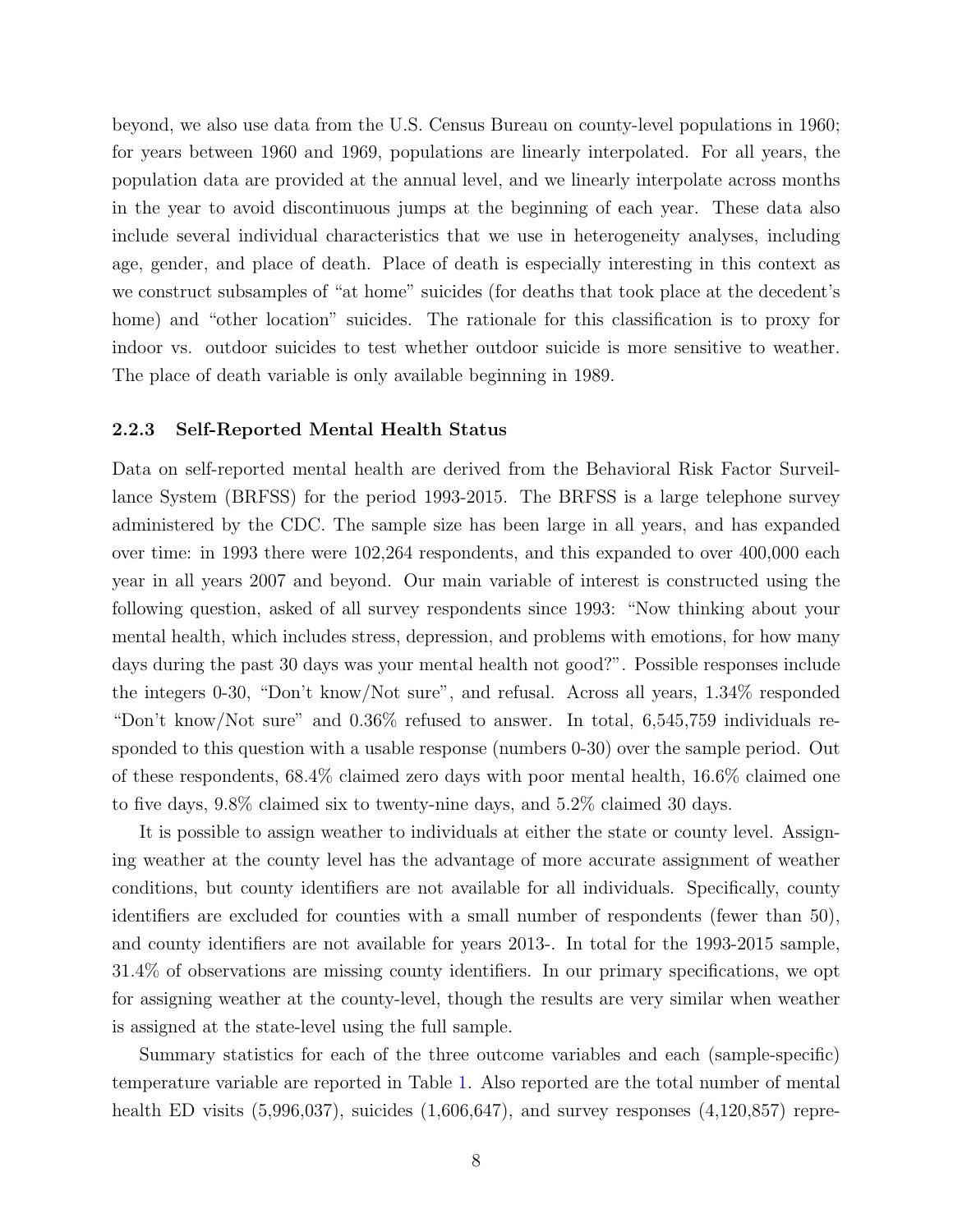<span id="page-8-1"></span>sented by our data.

## 2.3 Modulators and Other Data

We also consider a number of factors which might modulate the main relationship of interest. All considered modulators are variables that are interacted with weather variables in order to test whether the potential modulator modifies the impact of temperature-related shocks on mental health. In this section, we briefly describe the sources of these variables and provide other relevant information.

### 2.3.1 Air Conditioning

[Barreca et al.](#page-25-0) [\(2016\)](#page-25-0) find that access to residential air conditioning has likely been responsible for the dramatic decrease in the effect of hot weather on all-cause mortality observed across the  $20<sup>th</sup>$  century. We similarly assess whether higher penetration rates of air conditioning in a given area at a given time might mitigate the identified relationship between (especially high) temperatures and negative mental health outcomes. Residential air conditioning penetration rates through 1980 are determined by linearly interpolating penetration rates from the 1960, 1970, and 1980 decennial censuses. After 1980, we rely on linear interpolations of penetration rates calculated for the nine census divisions based on data from 10 administrations of the Residential Energy Consumption Survey (RECS) from 1980 to 2015. Please see Appendix Section [B.1](#page-51-0) for additional details.

#### 2.3.2 Mental Health Parity Laws

Beginning in 1992, many states passed laws requiring heath plans to cover mental health at the same terms and conditions as physical health. [Lang](#page-27-6) [\(2013\)](#page-27-6) finds that passage of such mental health parity laws leads to a significant 5% reduction in suicide rates. These laws vary in their requirements, and [Lang](#page-27-6) [\(2013\)](#page-27-6) finds that only the stronger laws lead to significant reductions in suicide rates. We use the dates of enactment and characteristics of laws described in [Lang](#page-27-6) [\(2013\)](#page-27-6) to construct an indicator specifying whether each state had a strong mental health parity law in effect for a given year.<sup>[10](#page-8-0)</sup>

<span id="page-8-0"></span><sup>&</sup>lt;sup>10</sup>More detail on these laws can be found in [Lang](#page-27-6) [\(2013\)](#page-27-6). We consider strong laws to be "parity" and "mandated offering" laws, and weak laws to be "minimum mandated benefits" and "mandated if offering" laws.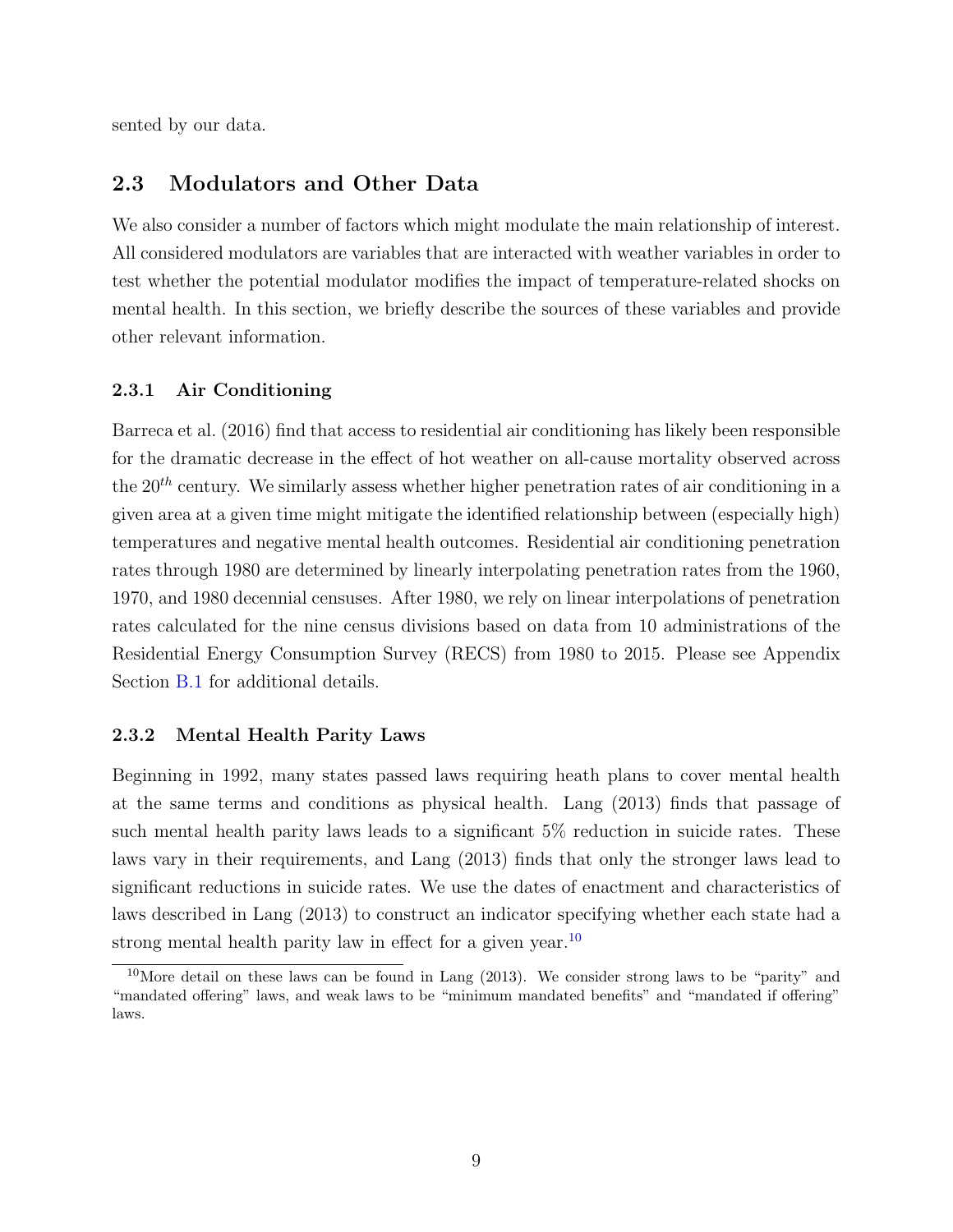#### 2.3.3 Mental Health Professional Shortage Areas

The Health Resources and Services Administration maintains a database of areas and facilities within the United States that are underserved by medical, dental, and mental health services providers. Such Health Professional Shortage Areas (HPSAs) are designated based on a comparison of the number of health care providers per population against target thresholds. Mental health HPSAs can be designated for a geographic area or for a population based on whether the group of interest is served by fewer than either 1 psychiatrist per 30,000 individuals or 1 core mental health professional (which includes psychiatrists, clinical psychologists, clinical social workers, psychiatric nurse specialists, and marriage and family therapists) per 9,000 individuals. For population or high-needs geographic HPSA designations, these ratios are lowered to 1:20,000 and 1:6,000 respectively.

The county-level measure of (the lack of) access to sufficient mental health services used in this study is simply the ratio of the population designated as underserved by the mental health HPSA database in each county to that county's total population at the time (from Census data). Information on HPSA status is not available for all counties, resulting in a smaller sample of counties for specifications that consider this modifier. Please see Appendix Section [B.2](#page-51-1) for additional details regarding the construction of the HPSA measure.

#### 2.3.4 Substance Abuse Treatment Centers

[Swensen](#page-27-7) [\(2015\)](#page-27-7) finds that one additional substance abuse treatment center (SATC) in a county leads to a highly significant 41.8% decrease in drug-induced deaths and 11.6% decrease in suicides. Following [Swensen](#page-27-7) [\(2015\)](#page-27-7), we compile data from the U.S. Census Bureau's County Business Patterns, which annually reports the number of substance-abuse treatment centers in each county in the U.S. for the period  $1998-2014$ .<sup>[11](#page-9-0)</sup> Our variable of interest is the number of SATCs per 100,000 population. The mean number of SATCs per 100,000 in our data is 4.87, and this increased (mostly monotonically) from 4.45 in 1998 to 5.38 in 2014.

#### 2.3.5 Income

It is possible that individuals who have access to more resources have a greater capacity to avoid temperature-related shocks to mental health. For example, higher income individuals are more able to afford heating and air conditioning (both the fixed and variable costs) and higher income individuals are more likely to have access to health care. We therefore

<span id="page-9-0"></span><sup>11</sup>SATCs are identified by their six-digit NAICS codes. Code 621420 corresponds to "Outpatient mental health and substance abuse centers" and code 623220 corresponds to "Residential mental health and substance abuse facilities".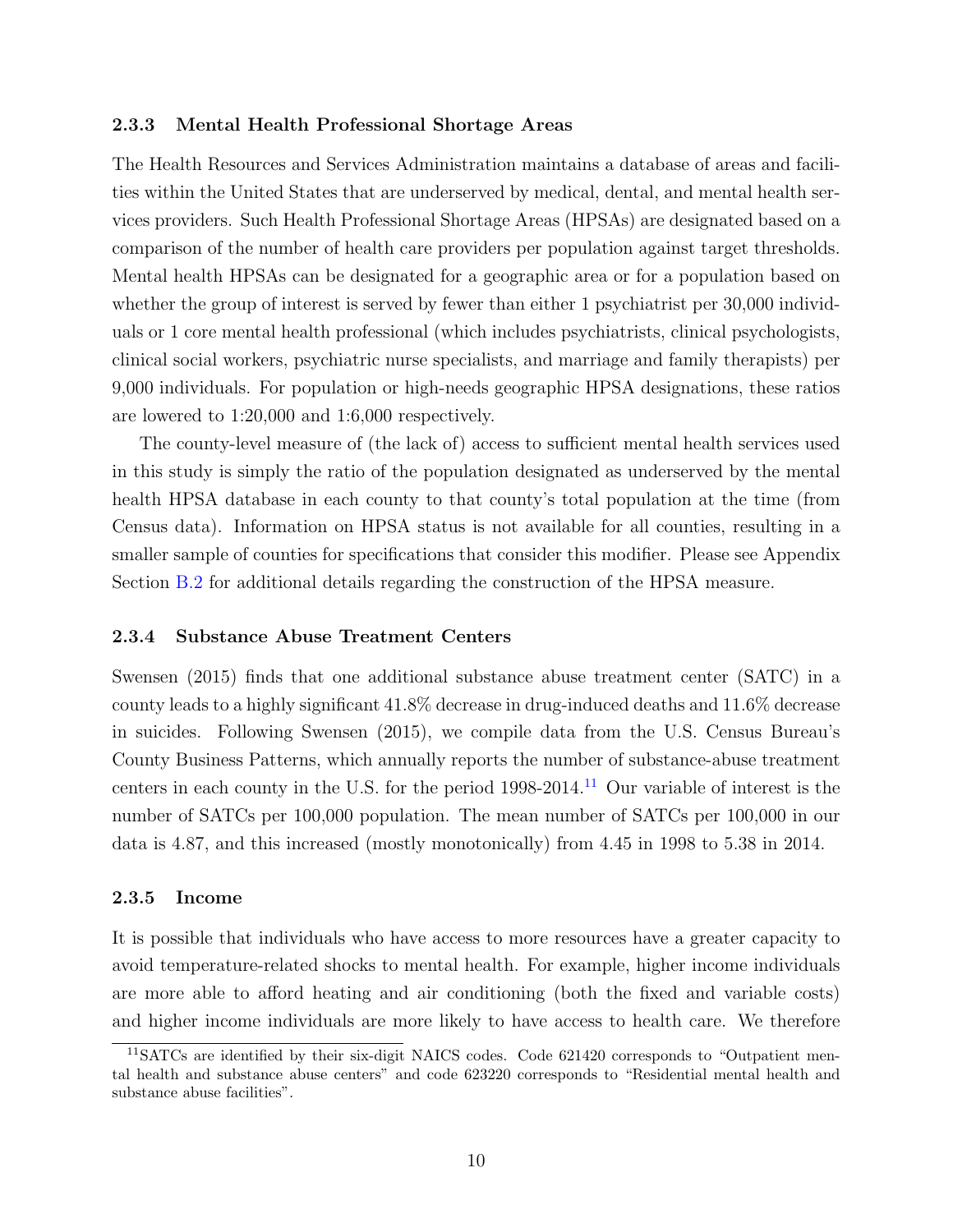consider whether the impact of temperature differs by county-level median income. Derived from the Bureau of Economic Analysis' Regional Economic Information System, we gather data on median per-capita income at the county-level for the period 1969-2015. To maximize the power of our estimates, we dichotomize this variable such that each county-year will be classified as either "low income" or "high income", depending on whether the median percapita income for that county was above or below the national median for that year.

## <span id="page-10-0"></span>3 Empirical Strategy

### 3.1 Baseline Analysis

To identify the causal impacts of weather on our measures of mental health, we adopt a panel fixed-effects methodology that has become standard in the climate economics literature (Deschênes and Greenstone, [2011;](#page-26-3) [Barreca et al.,](#page-25-0) [2016;](#page-25-0) [Dell et al.,](#page-26-8) [2014;](#page-26-8) [Hsiang,](#page-26-9) [2016\)](#page-26-9). More specifically, we include location-by-month fixed effects in all specifications such that the impacts are identified off of random year-to-year variation in weather within a given location and month. Because the sample and level of analysis differs for each measure of mental health, our preferred specifications for each measure are described separately in more detail below.

#### 3.1.1 Emergency Department Visits

<span id="page-10-2"></span>
$$
ED_{cmy} = \alpha + \sum_{j=1}^{5} \beta_j Temp_{j,cmy} + X_{cmy} + \delta_{cm} + \delta_{cy} + \varepsilon_{cmy}
$$
 (1)

In the analysis of emergency department visits for mental illness,  $ED_{cmy}$  represents the monthly emergency department (ED) visit rate, per  $100,000$  individuals living in county c, in month m of year y. Temp<sub>j,cmy</sub> is the number of days in the month that fall into 10<sup>°</sup>Fwide mean temperature bin  $j$ . Because the analysis of ED visits is limited to California, in which most of the population does not experience extremely cold temperatures, there are five temperature bins ranging from  $\langle 40^\circ \text{F} \text{ to } \rangle 80^\circ \text{F}$ . The 60-70°F bin is omitted. As such,  $\beta_j$  measures the effect of one additional day in bin j, relative to a day in the 60-70°F range, on the monthly ED visit rate.  $X_{cmy}$  represents controls for other climatic variables. The main specification includes only controls for precipitation: indicators for whether the total monthly precipitation in a given county-month-year was below the 25th percentile or above the 75th percentile for that county-month.<sup>[12](#page-10-1)</sup> The main specification also includes a rich

<span id="page-10-1"></span><sup>&</sup>lt;sup>12</sup>The precipitation variables follow [Barreca et al.](#page-25-0)  $(2016)$ .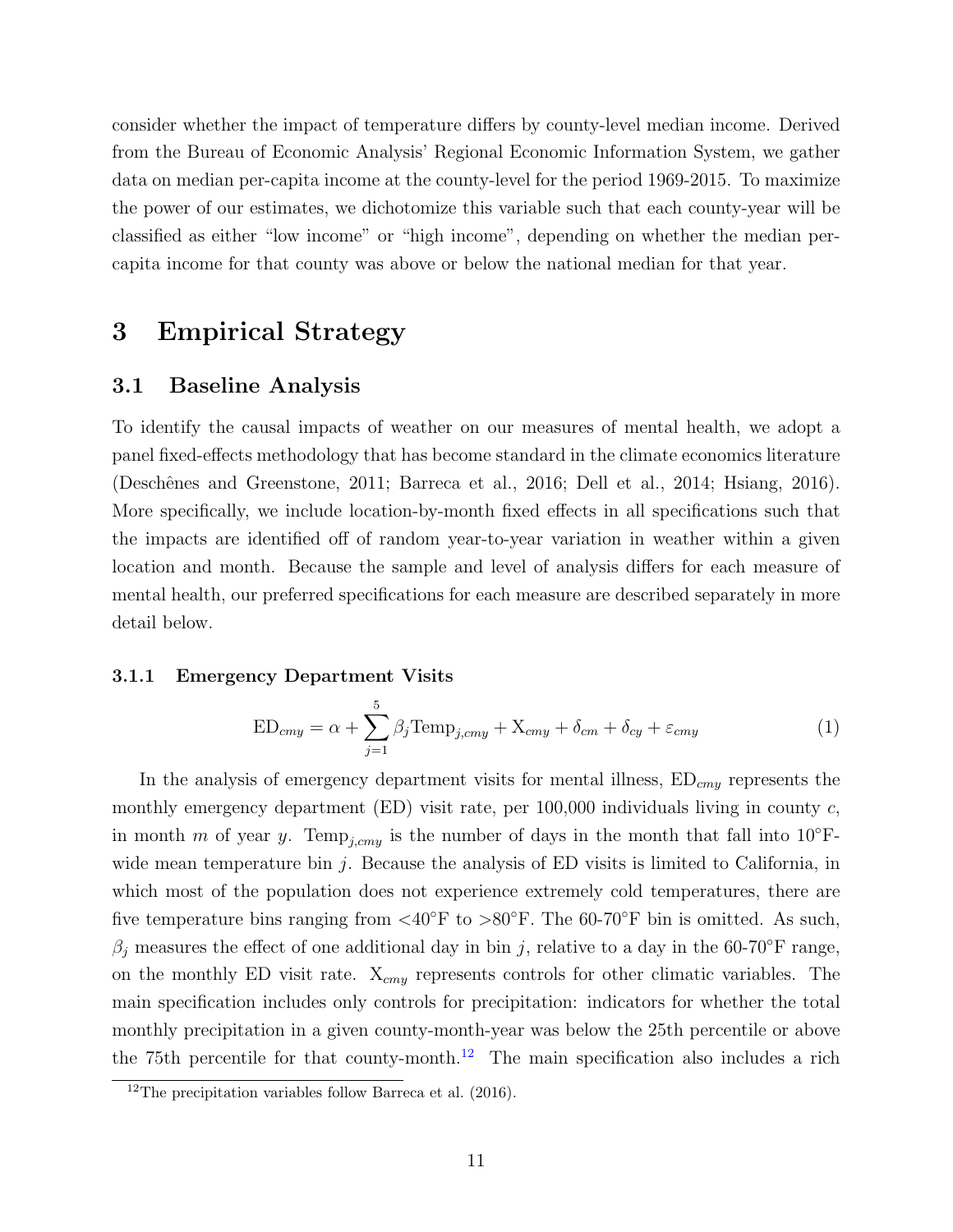set of fixed effects: county-by-month and county-by-year fixed effects, though we explore a variety of other specifications as well. Standard errors are clustered at the county level.

In our main specification, we include temperature only in the contemporaneous month. To test for temporal displacement, we also estimate models with monthly lags in temperature and report the sum of the relevant coefficients (i.e., the reported impact for the  $\langle 40^\circ \text{F} \rangle$  bin in a model with one lag in temperature would be  $\beta_{\leq 40,t} + \beta_{\leq 40,t-1}$ .

#### 3.1.2 Suicide

<span id="page-11-3"></span><span id="page-11-0"></span>
$$
\text{Suicide}_{smy} = \alpha + \sum_{j=1}^{7} \beta_j \text{Temp}_{j,smy} + \text{X}_{smy} + \delta_{sm} + \delta_{sy} + \varepsilon_{smy} \tag{2}
$$

The econometric model for the suicide outcome is similar to that of the model used for ED visits, with some exceptions. The model for suicides utilizes data on a national scale and is estimated at the state level in most specifications, though estimates of a county-level model produce very similar results. The advantage of the county-level analysis is more accurate assignment of temperature to individuals; the advantages of the state-level model are the much smaller number of zero cells (especially when examining subgroups) and computational ease. Another difference between the suicide analysis and the ED visit analysis is that seven temperature bins are included (down to  $< 20^{\circ}$ F) given the colder temperature distribution at the national level relative to California.

In Equation [\(2\)](#page-11-0), Suicide<sub>smy</sub> represents the monthly suicide rate, per 100,000 individuals living in state s, in month m of year y.  $X_{smy}$  again represents controls for other climatic variables (precipitation indicators in the main specification).  $\delta_{sm}$  and  $\delta_{sy}$  represent state-by-month and state-by-year fixed effects, respectively.<sup>[13](#page-11-1)</sup> Standard errors are clustered at the state level.

#### 3.1.3 Self-Reported Mental Health Status (BRFSS)

<span id="page-11-2"></span>
$$
Status_{icmyd} = \alpha + \sum_{j=1}^{7} \beta_j \text{Temp}_{j,cmyd} + X_{cmyd} + Z_i + \delta_{cm} + \delta_y + \delta_s \times \text{Year} + \varepsilon_{icmyd}
$$
 (3)

The model we estimate for self-reported mental health status is again similar to the models we have estimated for our other outcomes, though this outcome is distinct from both ED visits and suicides in at least two ways that necessitate a modified empirical specification. First, this outcome does not represent a particular event captured in the data at the time of

<span id="page-11-1"></span><sup>&</sup>lt;sup>13</sup>The state-by-month fixed effects serve to remove any channel for other annually-cyclical factors that might impact estimation, such factors commonly referenced in suicide research include (but are not limited to) holiday effects and specifically the drop in suicides associated with the December through January holiday season [\(Ajdacic-Gross et al.,](#page-25-7) [2003;](#page-25-7) [Jessen and Jensen,](#page-26-10) [1999;](#page-26-10) [Phillips and Wills,](#page-27-8) [1987\)](#page-27-8).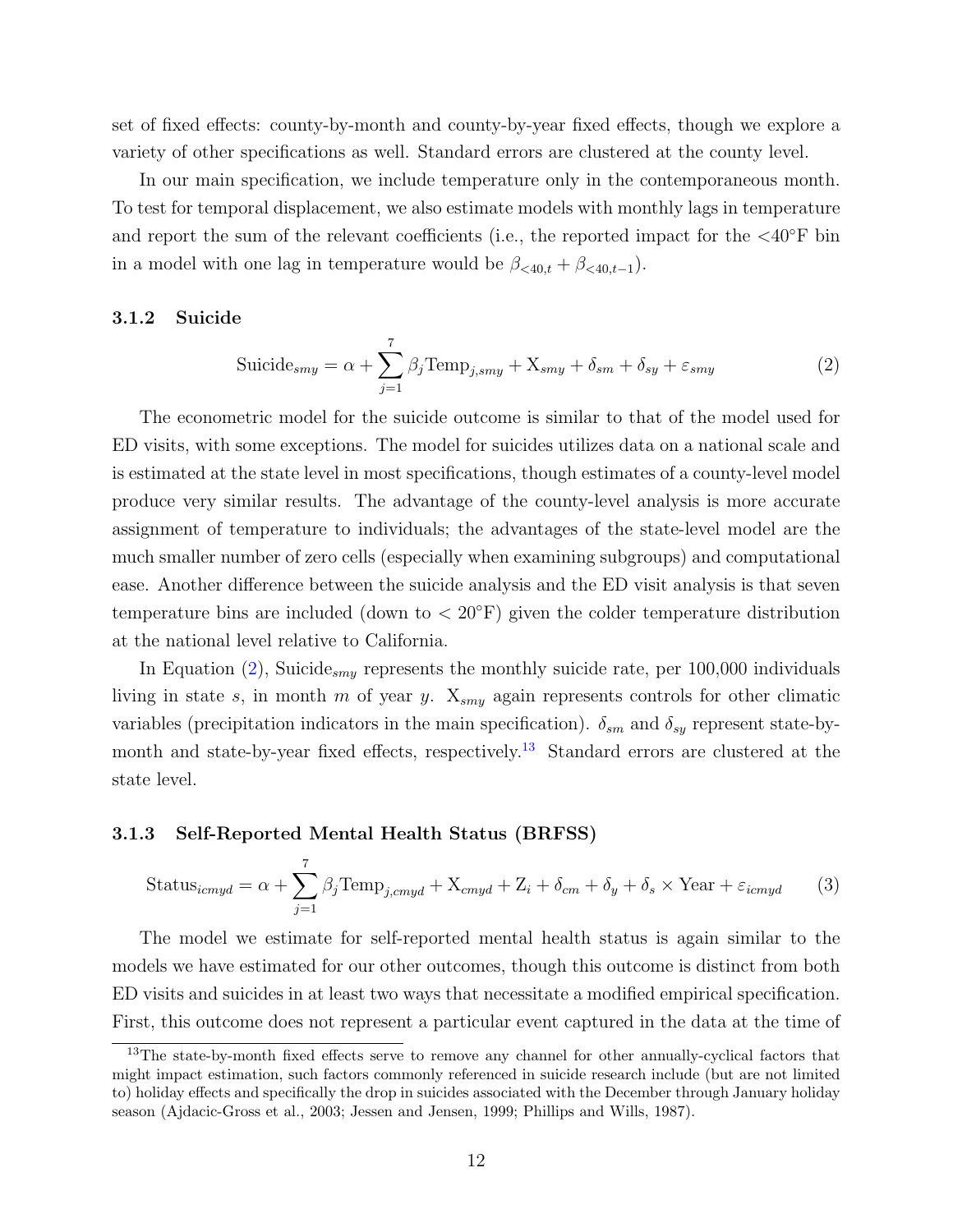occurrence, but recall over a prior period. Second, this outcome represents the response to a survey question rather a count of the number of events. One advantage of the BRFSS for this type of analysis is the fact that the exact interview date is reported. We use the exact date of the interview and assign weather variables at the daily level. Three alternative specifications are considered: the number of days in the 30 days prior to the interview in each temperature bin, the number of days in the 7 days prior to the interview in each temperature bin, and the temperature bin on the day of the interview only. The rationale for focusing on shorter periods that are closer to the survey date is that the respondent is unlikely to have perfect recall over the 30-day period, and their responses are likely biased toward their current or very recent experience (this is discussed further below). Similar to the suicide analysis, seven temperature bins from  $\langle 20^\circ \text{F} \text{ to } \rangle 80^\circ \text{F}$  are included. To be clear, the outcome Status<sub>icmud</sub> represents the number of days in the 30 days prior to date  $myd$  (i.e., month-year-day) that individual  $i$  in county c reported experiencing mental health that was "not good".

We estimate these models at the individual level, which allows for the inclusion of baseline covariates  $Z_i$  (age, race, gender, education, marital status, health insurance status, number of children, employment status, and income). Standard errors are clustered at the state level. The main specification includes county-by-month fixed effects, year fixed effects, and state-specific linear time trends. This specification is preferred over a model that includes state-by-year fixed effects simply for computational ease given that the model includes over four million observations. The main results are essentially identical when state-by-year fixed effects are used. These estimates, as well as estimates for a variety of other specifications (i.e., varying fixed effects and trends) for all three outcomes are presented in Tables [A1](#page-40-0) to [A3.](#page-42-0) For all three outcomes, the results are quite consistent across specifications.

## 3.2 Tests for Adaptation

After establishing a baseline relationship between weather and our measures of mental health, we investigate whether adaptation to climate is observable in our data. We begin by testing whether various "modulating" factors mitigate the observed relationship. The factors considered are access to residential air conditioning, laws requiring that health insurance providers give equal coverage to physical and mental health, access to sufficient mental health professionals, access to substance abuse treatment centers, baseline climatic conditions, and income. Consider the following regression equation that is a generalized version of Equations [\(1\)](#page-10-2) to [\(3\)](#page-11-2) and hence applicable to all three outcomes.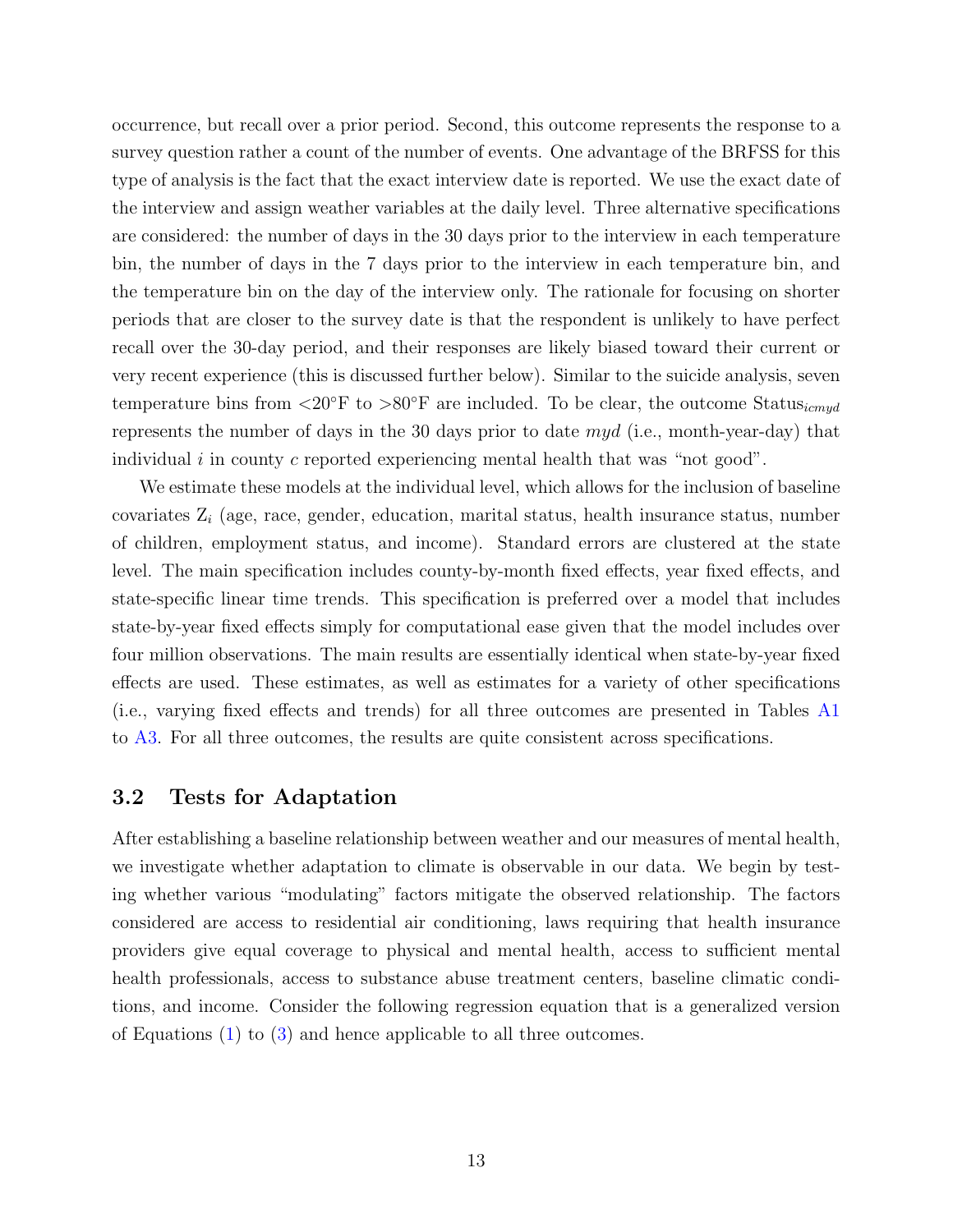<span id="page-13-0"></span>
$$
Y_{gt} = \alpha + \sum_{j=1}^{N} \gamma_j \text{Temp}_{j,gt} \times \text{Mod}_{gt} + \sum_{j=1}^{N} \beta_j \text{Temp}_{j,gt} + \phi \text{Mod}_{gt} + \text{Controls/Fixed Effects} + \varepsilon_{gt} \tag{4}
$$

In Equation [\(4\)](#page-13-0),  $Y_{gt}$  represents the outcome in location g at time t. For example, this might represent the suicide rate in a given state and year-month. The main difference between this equation and the baseline specifications is the presence of  $\text{Mod}_{gt}$  and its interaction with the temperature bins.  $\text{Mod}_{gt}$  represents the measure of a given modulating factor, and  $\gamma_i$  represents the differential effect of one additional day in temperature bin j, relative to a day in the 60-70◦F range, between observations with different levels of the modulator. If the coefficients on  $\gamma_j$  are different from zero, this implies that the modulator in question significantly alters the relationship between temperature and the outcome of interest.

This is a similar strategy to that used in [Barreca et al.](#page-25-0) [\(2016\)](#page-25-0), who find large, negative and significant coefficient estimates on the interaction of the measure of residential air conditioning penetration and high temperatures in their examination of all-cause mortality. The implication is that access to residential air conditioning has substantially mitigated the harmful, underlying relationship between high temperatures and mortality. We seek to test whether our potential modulating factors play a similar role in the relationship between temperature and mental health. It should be noted that the variation we exploit in these modulating factors is not exogenous, meaning that the evidence for any one modifier resulting from Equation [\(4\)](#page-13-0) should be interpreted as suggestive. That being said, we do believe that the conclusions derived from testing a variety of potential modifiers – including air conditioning, which has been shown to significantly modulate the relationship between temperature and physical health – should not be taken lightly.

The analysis of modulating factors does not represent our only test for adaptation. Because we have data on suicide over a period of more than 50 years, we can test whether the relationship between temperature and suicide has changed over the past half-century. In this analysis, we break the main sample into five 10-year periods (1967-1976, 1977-1986, 1987- 1996, 1997-2006, and 2007-2016) and estimate the impacts of temperature on suicide in each of the 10-year periods to determine whether there is a systematic trend in this relationship over time.

Finally, while not explicitly testing for adaptation, we also consider heterogeneity in our central results through the estimation of versions of the main regression specifications laid out in Equations [\(1\)](#page-10-2) to [\(3\)](#page-11-2) based on a series of subsamples. Please see Appendix Section [B.3](#page-52-0) for details on the applied specifications and considered subsamples.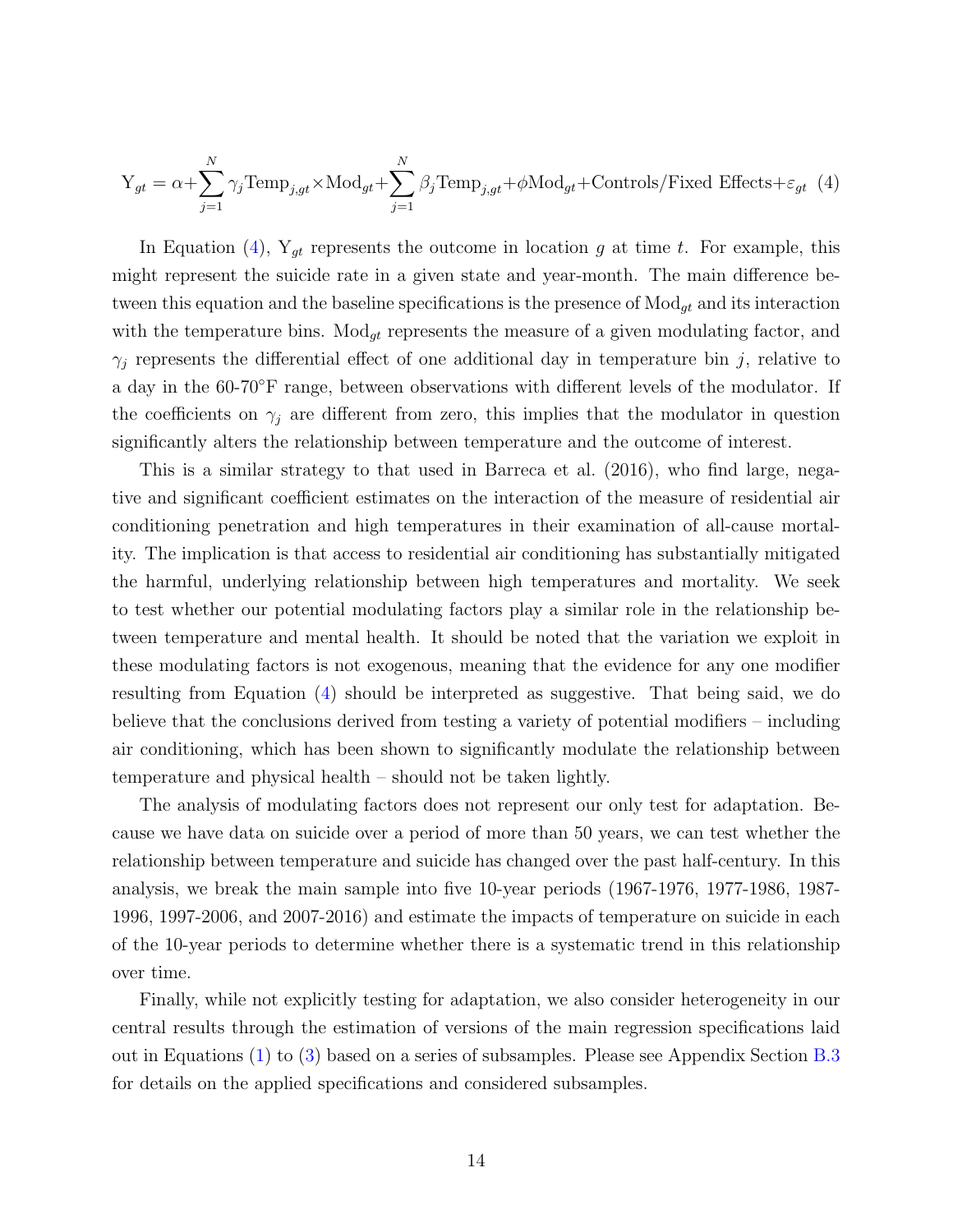## <span id="page-14-0"></span>4 Results

### 4.1 Baseline Impacts

The main results are summarized in Figure [1,](#page-29-0) which plots the point estimates and 95% confidence intervals for the  $\beta_j$  terms from Equations [1,](#page-10-2) [2,](#page-11-0) and [3.](#page-11-2) For all three outcome variables, we see distinct, quasi-linear upward sloping patterns, with incidences of negative mental health outcomes decreasing in response to additional cold days and increasing with the realization of higher temperature days (relative to the realization of a day with mean temperature in the omitted bin). The estimated effects of the most extreme hot and cold temperature bins are significant at the 5% level with the exception of estimated coefficients on the self-reported outcome for high temperatures. While the coefficient estimates on the selfreported outcome for the 70-80 $\degree$ F and  $>80\degree$ F bins are both positive, they are not statistically discernible from zero at any conventional confidence level. For all three outcomes, regressions are estimated with the outcomes defined in levels (i.e., ED visit rates, suicide rates, and reported number of days with poor mental health). We report all results for ED visits and suicides as percentage changes from the mean monthly visit or suicide rate (this is calculated by dividing the estimated coefficient by the mean reported in Table [1,](#page-33-0) and as such level effects can always be recovered by multiplying by this quantity). Estimates are reported in this fashion so that the results for ED visits and suicides can be easily compared and the magnitudes easily understood. Given the differences in the empirical model for self-reported mental health, we believe it more straightforward to present these estimates as level effects (i.e., the raw coefficients). All of these specific magnitudes will be discussed further below.

Because the estimates for ED visits and suicides have similar interpretations, they are presented together in Table [2.](#page-34-0) For each outcome, we present estimates using one- and twomonth exposure windows. For the one-month exposure window, only temperature variables in the calendar month contemporaneous to the outcomes are included (columns  $1 \& 3$ ). For the two-month exposure window, temperature variables in the contemporaneous month and the prior month are included, with the reported estimates representing the sum of these coefficients (columns  $2 \& 4$ ). The purpose of varying the exposure window is to test whether the estimated impacts represent permanent changes in the outcomes or simply temporal displacement. The moderate attenuation of some estimates based on the twomonth exposure window (relative to the one-month exposure window) suggests some level of temporal displacement occurs in both suicides and  $ED$  visits.<sup>[14](#page-14-1)</sup> Nevertheless, the estimates

<span id="page-14-1"></span><sup>&</sup>lt;sup>14</sup>Note that Tables  $\overline{A4}$  $\overline{A4}$  $\overline{A4}$  and  $\overline{A5}$  $\overline{A5}$  $\overline{A5}$  in the Appendix report the same estimates for a wider range of exposure windows, and we find that windows beyond two months do not seem to make a considerable difference, though the estimates get increasingly imprecise as more months are added.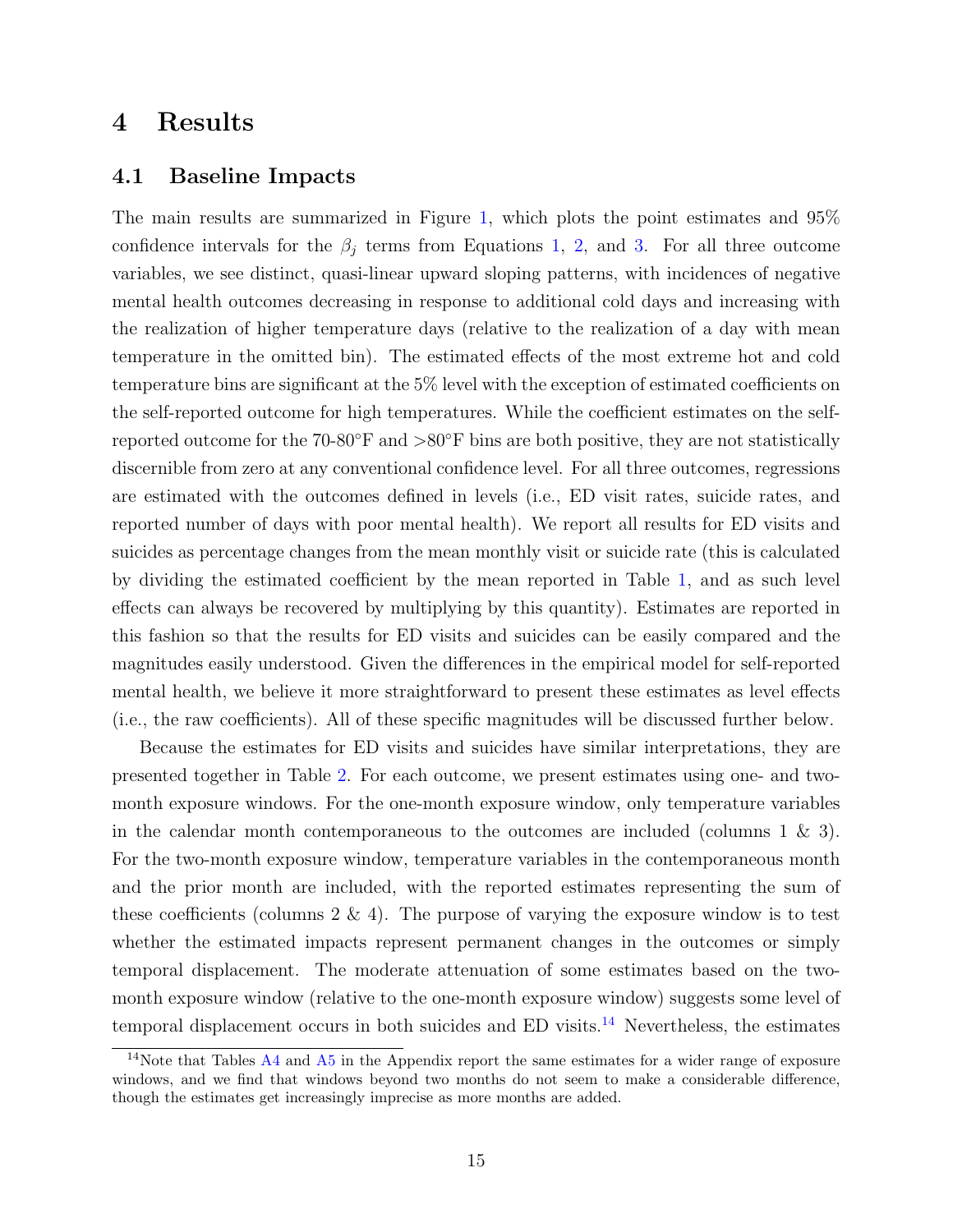do not fall to zero and are not substantially altered in general when longer exposure windows are considered. We therefore conclude that cold and hot temperatures drive significant and permanent changes in both suicides and mental health ED visits. This is an important result that fits well with the notion that a delayed suicide is often a permanently prevented suicide; indeed, this notion has empirical support and is the rationale used to support suicide prevention policies that focus on delaying the act of suicide to the greatest extent possible [\(Daigle,](#page-25-8) [2005;](#page-25-8) [Hawton,](#page-26-11) [2007\)](#page-26-11).<sup>[15](#page-15-0)</sup> Because many suicides are the result of acting on a very short-lived impulse, any method of delaying suicide until the suicidal period has passed can be effective at reducing completed suicide [\(Williams et al.,](#page-27-9) [1980;](#page-27-9) [Deisenhammer et al.,](#page-25-9)  $2009$ <sup>[16](#page-15-1)</sup>. The consistency of our estimates across exposure windows for mental health ED visits suggests that other acute mental health outcomes are similarly not inevitable.

Because the one-month exposure window returns far more precise estimates, we focus on this as our preferred specification, especially in our analyses of potential adaptation and heterogeneity as the increased precision is especially useful for these estimations.<sup>[17](#page-15-2)</sup> That being said, we recognize the importance of accounting for any temporal displacement that does exist when, for example, calculating the predicted impacts of climate change. We therefore opt to use the estimates based on the two-month exposure window when considering the implications of our results for a future under climate change.

Looking more closely at the estimates, we see that all mean temperature realizations below the omitted category lead to significant reductions in ED visits attributed to mental health issues, and that the magnitude of the effect grows as colder temperatures are considered. In particular, the estimates suggest that an additional day in the coldest bin (i.e., mean temperature  $\langle 40^\circ \text{F} \rangle$  leads to a 0.38% reduction in the monthly ED visit rate relative to a day with mean temperature between  $60°$ F and  $70°$ F. As suggested by the graph in Figure [1,](#page-29-0) we similarly see that temperature realizations above the omitted category significantly increase the number of mental-health-related ED visits, with the magnitude of the effect increasing in temperature. At the high end, the results indicate that a day with mean temperatures over 80 ◦F leads to a 0.30% increase in the monthly ED visit rate. In levels, the results imply that one day  $\langle 40^\circ \text{F} \rangle$  and one day  $>80^\circ \text{F}$  lead to approximately 0.43 fewer and 0.32

<span id="page-15-0"></span><sup>&</sup>lt;sup>15</sup>One such policy is the restriction of access to lethal means of suicide. If suicide tended to be well-planned or even inevitable, such restrictions would simply lead to the use of an alternative means of suicide. Research has found this not to be the case (e.g., [Daigle,](#page-25-8) [2005;](#page-25-8) [Hawton,](#page-26-11) [2007\)](#page-26-11).

<span id="page-15-1"></span><sup>&</sup>lt;sup>16</sup>These impulsive suicidal periods can be extremely short-lived; for example, [Deisenhammer et al.](#page-25-9) [\(2009\)](#page-25-9) finds that among 82 patients that attempted suicide, nearly half (39) reported that the period between the first thought of suicide and the attempted action was less than ten minutes.

<span id="page-15-2"></span><sup>&</sup>lt;sup>17</sup>We also conduct all adaptation tests using a two-month exposure window and present these results in Tables [A6](#page-45-0) and [A7.](#page-46-0) As expected, the results are similar yet less precise compared to the estimates with a one-month exposure window.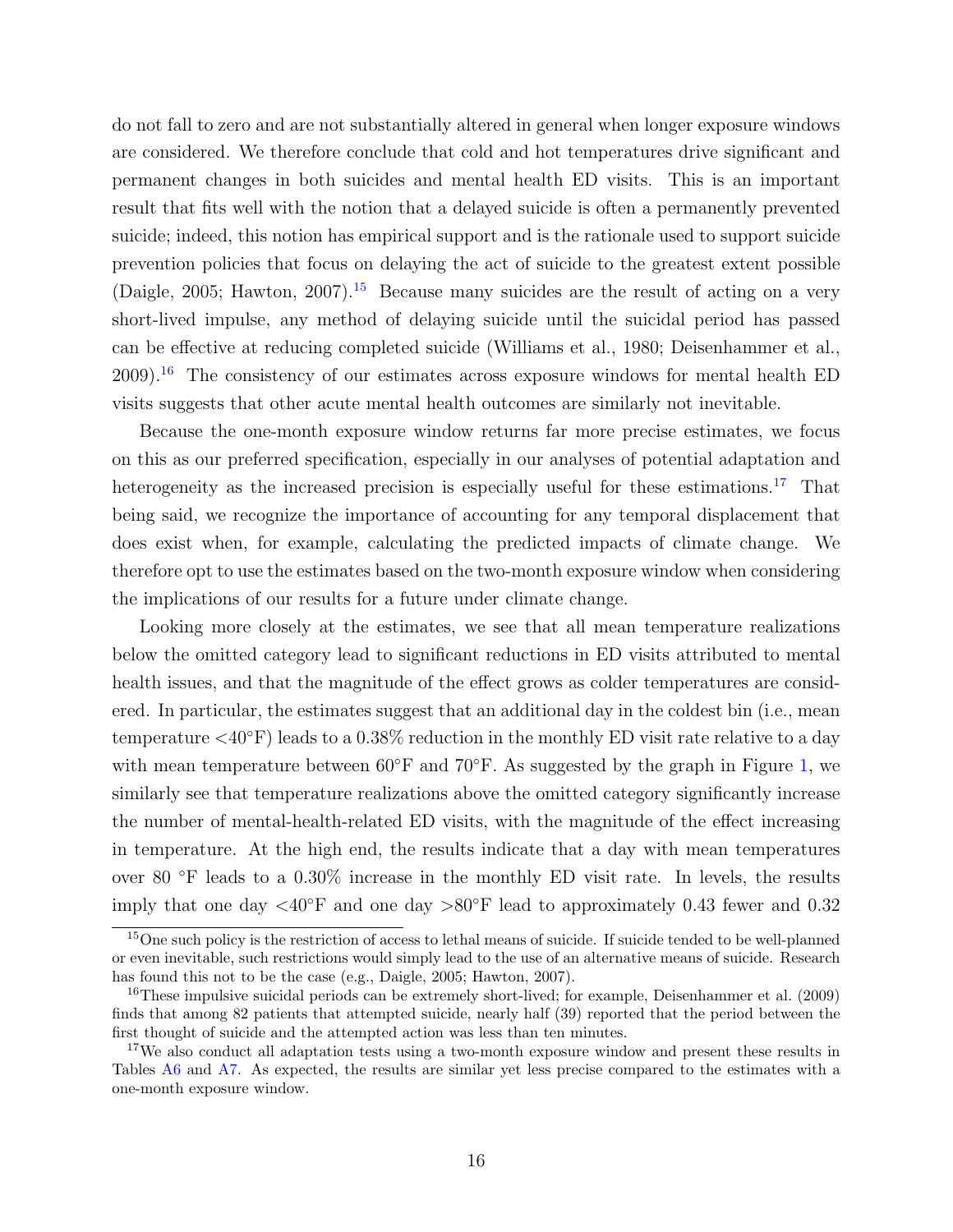more visits per 100,000 residents per month, respectively.

Now considering suicides, the character of the estimates is quite similar, with the coldest days leading to the largest (and most significant) reductions in suicide rates and additional hot days driving significant increases in the negative outcome considered. Again, the results presented in column 3 of Table [2](#page-34-0) clearly show the magnitude of the effects increasing under more extreme temperatures, with days below 20◦F resulting in a 0.63% decrease in the monthly suicide rate and days with temperatures above  $80^{\circ}$ F leading to a 0.38% increase in the monthly suicide rate (both relative to a day in the omitted category). In levels, the results imply that one day  $\langle 20^\circ \text{F} \rangle$  and one day  $> 80^\circ \text{F}$  lead to approximately 0.0062 fewer and 0.0037 more suicides per 100,000 residents per month, respectively.

We now turn to estimates for self-reported mental health, measured as the number of days in the preceding 30-day period that the respondent remembers having mental health that was "not good". This measure is fundamentally different from the other two because the inclusion of a negative mental health outcome in the data depends on the recollection of the respondent at a later date, while an ED visit or suicide is logged in the data at the time it occurs. Such ex post data collection is susceptible to recall bias, and importantly in our setting, "consistency bias" whereby individuals recall past attitudes and views as resembling those in the present.<sup>[18](#page-16-0)</sup> The columns of estimates presented in Table [3](#page-35-0) capture the relationship between self-reported mental health and temperature on the day of the survey, temperature over the 7 days prior to and including the survey day, and temperature over the 30 days prior to and including the survey day. To be clear, the temperature variables in the day-of, 7-day and 30-day measures can take on values zero or one, zero to seven and zero to thirty, respectively. As such, the interpretation of the estimates is different across these three measures and the day-of measure represents the most stark and powerful contrast as each variable represents a binary comparison rather than the addition of one extra day over a longer period.

In the first column of Panel A in Table [3,](#page-35-0) the day-of results show clearly that the temperature on the day of the survey impacts mental well-being, or at the very least recall regarding mental well-being, in a manner generally similar to that seen with the other outcomes, and consistent with the findings of others that have linked ambient temperatures to the expression of positive emotions [\(Baylis,](#page-25-5) [2015;](#page-25-5) [Noelke et al.,](#page-27-10) [2016\)](#page-27-10). The estimates for the three coldest temperature bins are negative, statistically different from zero, and increasing in magnitude toward the extreme. The estimates for the two hot temperature bins are both positive, but smaller in magnitude and are not statistically different from zero. The esti-

<span id="page-16-0"></span><sup>&</sup>lt;sup>18</sup>While consistency bias is not often discussed in the economics literature, it is closely related to projection bias (much more commonly discussed in economics) except that it relates to the past as opposed to the future.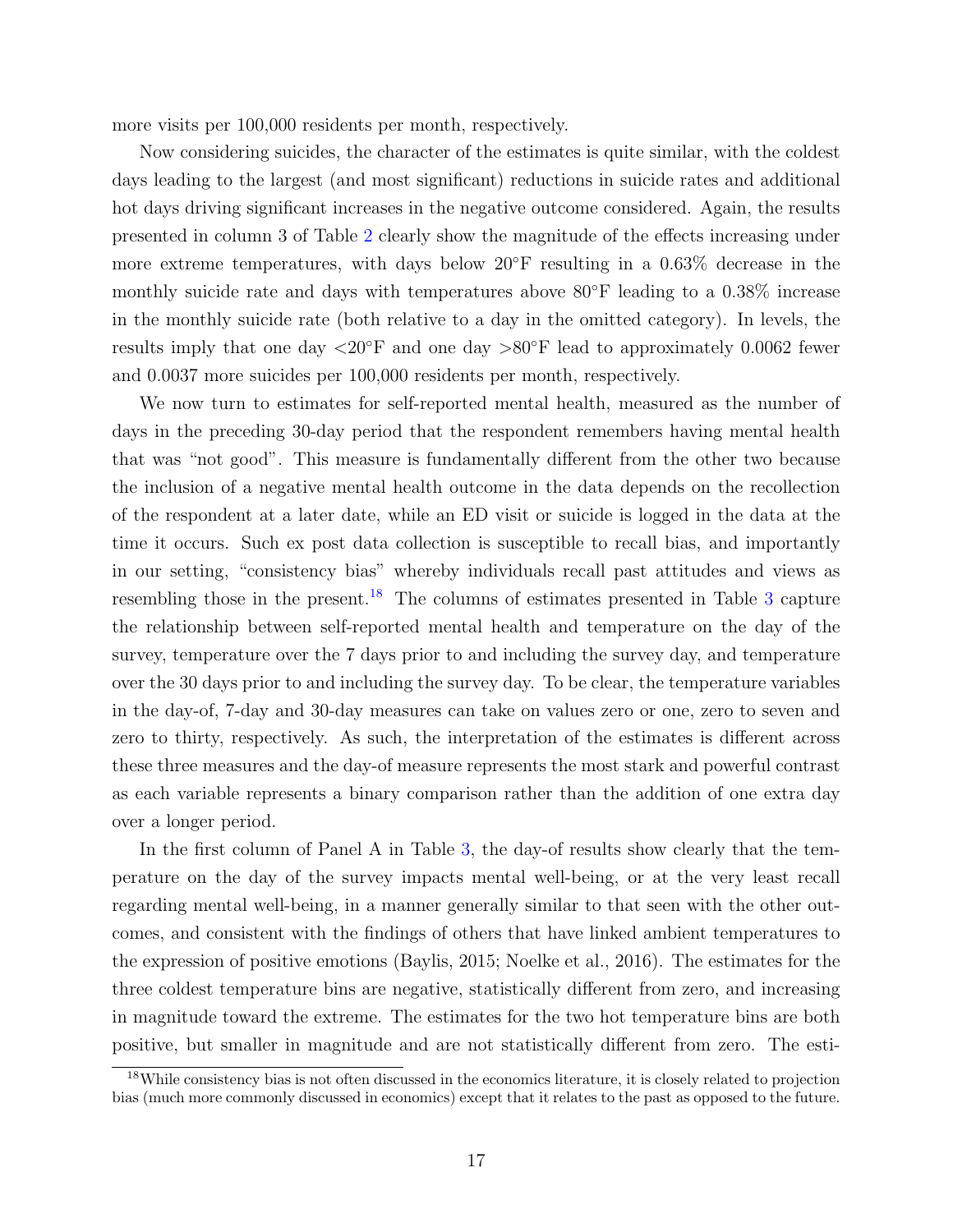mate for the coldest temperature bin implies that a day <20F leads to individuals reporting approximately 0.1 fewer days with poor mental health over the prior thirty days, relative to a day in the omitted category; this represents approximately a 3% change from the mean of 3.4 days.

The coefficient estimates for the two longer time horizons are less frequently statistically different from zero, and do not exhibit the linear relationship as strongly; there are at least two reasons why this might be the case. First, recall bias and consistency bias mean that individuals are likely to misreport mental health status experienced several days or weeks in the past, and that reported mental health status is likely to be heavily weighted toward the individual's present or very recent status (and thus heavily influenced by present or very recent conditions). Second, the zero-one measure afforded by the day-of exposure window simply provides a more stark contrast in evaluating the treatment relative to the effect of increasing the number of days in a given bin by one over a period of seven to thirty days.

Given that the relationship we have uncovered thus far is linear, a simple way of maximizing the power of our estimates is to use a continuous mean temperature variable as the treatment in place of the semi-parametric temperature bins. Panel B of Table [3](#page-35-0) reports the coefficient estimates from such a linear term based on a specification otherwise analogous to Equation [\(3\)](#page-11-2). The highly significant estimate for the day-of measure implies that increasing mean temperature on the survey date by  $1 <sup>$\degree$ </sup>F increases the number of days with</sup>$ reported poor mental health by 0.0017. This is similar in magnitude to the estimates from the binned approach; for example, the continuous approach implies moving from  $25^{\circ}$ F to  $65^{\circ}$ F (a 40 $^{\circ}$ F change) increases the number of days with reported poor mental health by 0.068; the analogous comparison in the binned approach is the coefficient on the  $20-30°$ F bin at 0.073. Using continuous mean temperature produces a positive and significant estimate for the 7-day measure and a positive and marginally significant  $(p=0.104)$  estimate for the 30-day measure. The three measures (day-of, 7-day and 30-day) are all similar in magnitude, which is somewhat surprising given that increasing mean temperature by one degree over a longer period represents a substantially more dramatic event. That being said, it is perhaps less surprising if it is only conditions on or near the day of the survey that truly matter for the self-reported outcome.

There is no significant evidence for nonlinearities in the effect of temperatures on any of the negative mental health outcomes considered. Instead, the results are more consistent with a straightforward relationship in which higher temperatures lead to worse mental health outcomes than with any sort of threshold effect as exists in some other settings (e.g., all-cause mortality in the U.S. (Deschênes and Greenstone, [2011\)](#page-26-3); suicides in India [\(Carleton,](#page-25-1) [2017\)](#page-25-1); or corn yields in the United States [\(Schlenker and Roberts,](#page-27-11) [2006\)](#page-27-11)).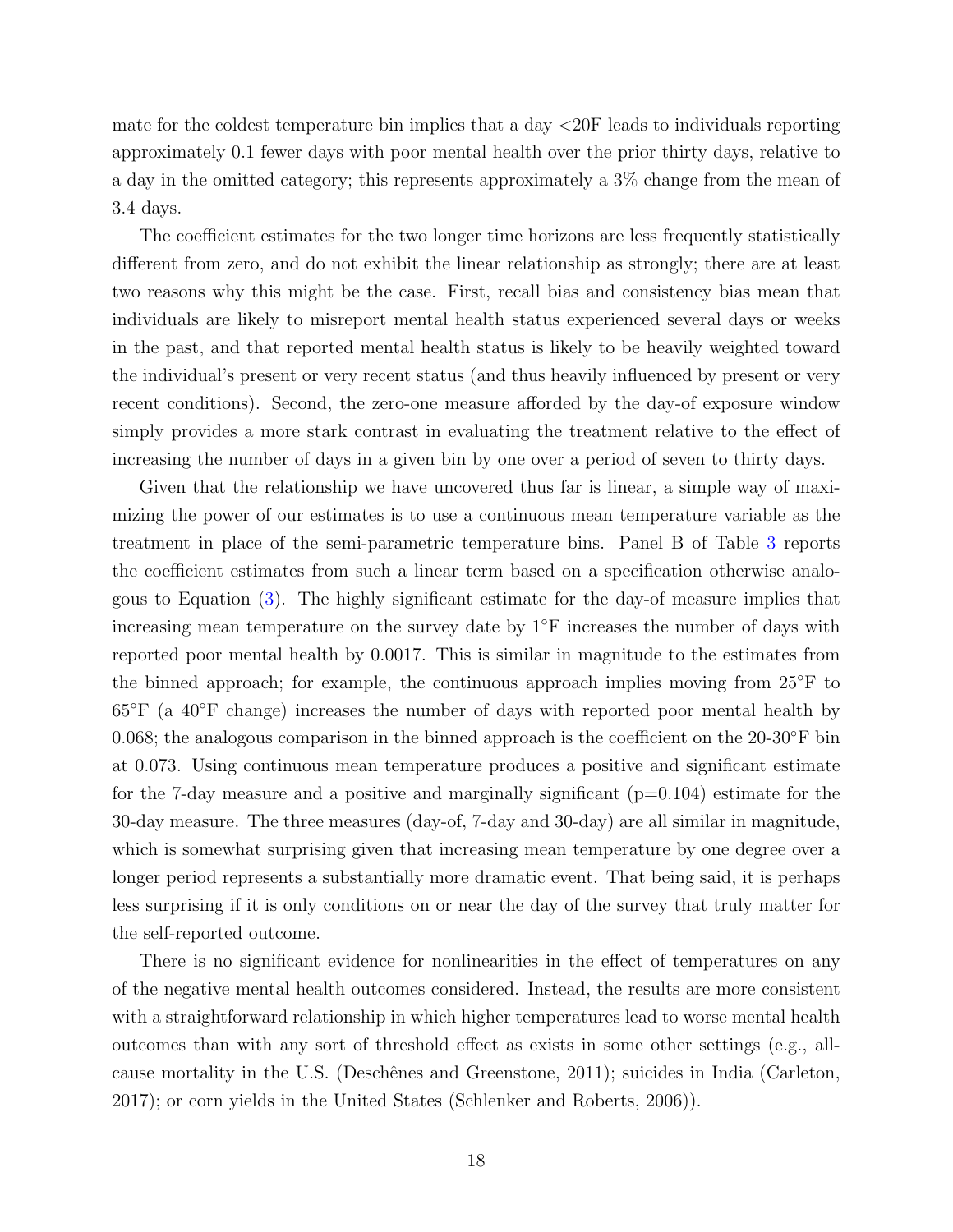These results are robust to alternative temporal and geographic control strategies, please see again Appendix Tables [A1,](#page-40-0) [A2,](#page-41-0) and [A3](#page-42-0) for estimates of the main coefficients of interest based on alternative fixed-effects and time-trend specifications. We also find that our results are robust to the inclusion of alternative and/or additional weather controls. For example, Table [A8](#page-47-0) reports the main estimates based on ED visits and suicide following the inclusion of measures of humidity and daily sunlight (insolation).[19](#page-18-0)

Taken together, our estimates characterize a robust, causal relationship between negative mental health outcomes and ambient temperature. Given the apparent ameliorative effects of low temperatures and harmful effects of high temperatures, a rightward shift in the temperature distribution - of the type anticipated in the future under most climate change scenarios - can be expected to contribute to increases in negative mental health outcomes on two distinct margins. We now consider a number of potential modulating factors for the characterized temperature/mental health relationship. Factors which exacerbate the identified effect, may be useful in the identification of mental health "hot spots" (both temporally and spatially) where targeted interventions might be most beneficial. Conversely, if factors can be identified which moderate the temperature/mental health relationship, such factors might be useful in constructing interventions to address the negative mental health effects of increased temperatures. In the context of climate change, the presence of such mitigating factors would also constitute important evidence on effective adaptation to the identified effects of temperature.

### 4.2 Tests for Adaptation

We now consider whether and to what extent the identified effects of temperature are modified by factors that have been shown by others to impact either population mental health or the relationship between weather and other health outcomes. We focus on ED visits and suicides as these results are stronger and more precise in the main estimations than those based on the self-reported mental health.[20](#page-18-1)

The empirical specifications we estimate are described in Equation [\(4\)](#page-13-0), and we present the estimates in two ways. First, in Tables [4](#page-36-0) and [5](#page-37-0) we report the coefficient estimates on the interactions between each modifying factor and each temperature bin for ED visits

<span id="page-18-0"></span><sup>&</sup>lt;sup>19</sup>We do not include self-reported mental health in the analysis of humidity and sunlight because this analysis utilizes daily weather data, and we do not have daily data on humidity or sunlight.

<span id="page-18-1"></span><sup>20</sup>We have not included self-reported mental health in our analysis of modifying factors due to the lack of power in the semi-parametric specification. We view the semi-parametric specification as necessary for consideration of modifying factors so that one can distinguish between the hot and cold ends of the temperature distribution (which is not possible in a linear specification). That being said, we have conducted tests of the modifiers presented here for self-reported mental health based on the linear specification and the results are consistent with what is presented for ED visits and suicides (i.e., very little evidence suggesting adaptation).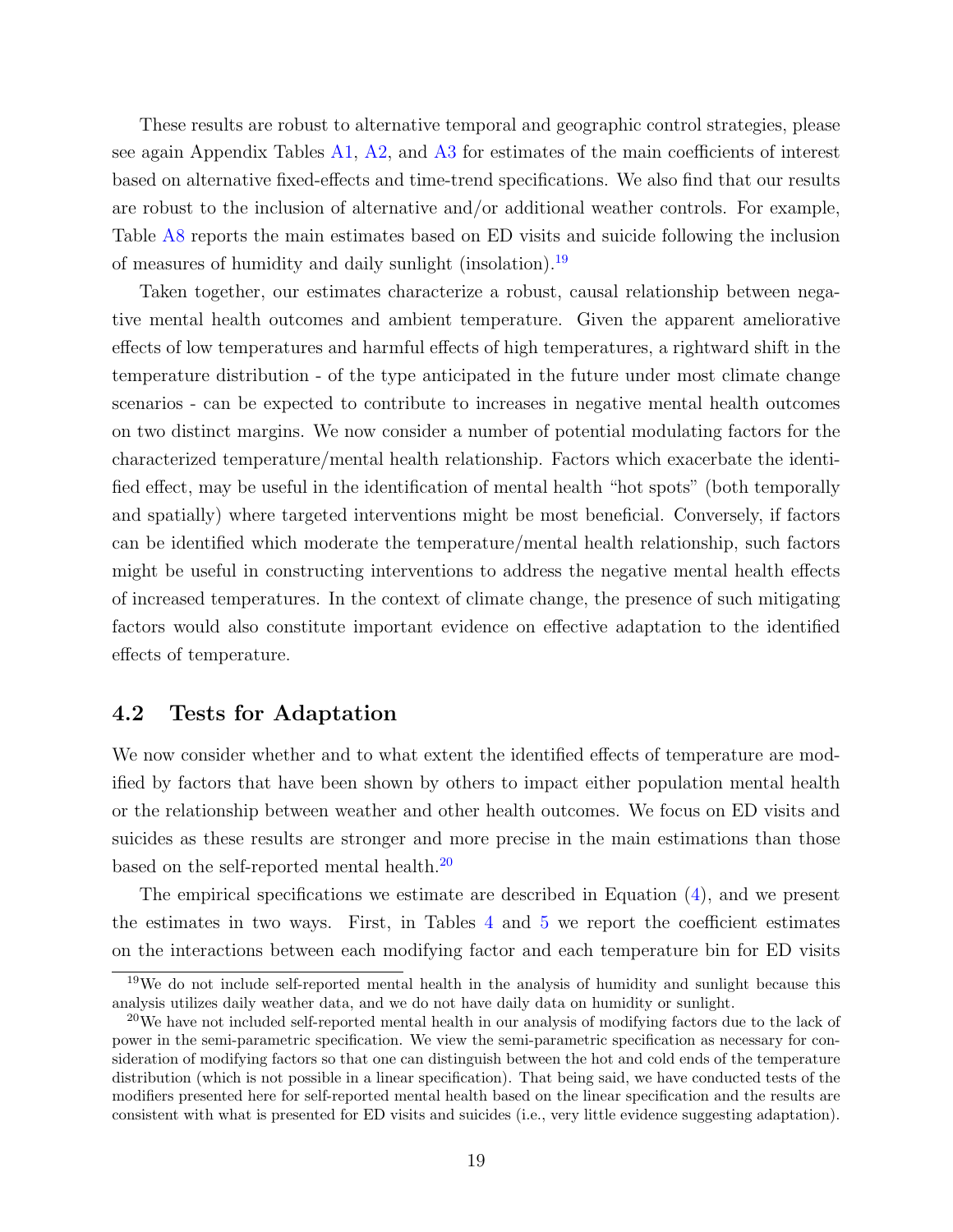and suicides, respectively. Second, in Figures [2](#page-30-0) and [3](#page-31-0) we plot the coefficient estimates for the main effects of temperature (representing the temperature response in absence of the modifier), and the sum of the main effects for temperature and the interaction (representing temperature response in the presence of the modifier). For both ED visits and suicides, if the considered factors moderate the relationship of interest, then we would expect the interaction for each bin to be significant and opposite in sign compared to the corresponding estimate in the baseline specification; graphically, we would expect the relationship between temperature and the outcome to flatten when the modifier is present.

For ED visits, we consider the modifying effects of all factors that vary at the county level within California: access to mental health care professionals, access to substance abuse treatment facilities, hotter or colder local baseline climates, and income. Consider the results presented in Table [4](#page-36-0) and Figure [2.](#page-30-0) Across all temperature bins and the four modifiers considered, there is only one estimate that provides statistically significant evidence suggesting adaptation: the effect of hot temperatures on ED visits is significantly moderated in high income counties. Another difference from findings in the literature on temperature and physical health (e.g., [Heutel et al.,](#page-26-4) [2017\)](#page-26-4), is that we find the relationship between temperature and negative mental health outcomes is not moderated in regions with a hotter baseline climate. Specifically, the reported estimates compare counties that are in the top quartile in terms of mean temperature with counties that are in the middle two quartiles. The estimates therefore indicate that the effect of hot temperature in these relatively hot regions is actually more severe, which is the opposite direction to what we would expect under the hypothesis of adaptation to hot temperatures. Given that there is only one coefficient estimate that is suggestive of adaptation, we do not conclude that there is substantial evidence of adaptation.

For suicides, we consider the modifying effects of all of the same factors considered for ED visits, plus two additional factors that vary only at higher geographic levels in the data: air conditioning penetration and mental health parity laws (which require equal insurance coverage for mental and physical health care services). Consider the results presented in Table [5](#page-37-0) and Figure [3.](#page-31-0) Here we find essentially no evidence suggesting adaptation. In contrast to the findings of [Barreca et al.](#page-25-0) [\(2016\)](#page-25-0) for all-cause mortality, these estimates suggest that wider availability of air conditioning does not moderate the negative effects of high ambient temperatures. In fact, the significant, positive coefficient on the interaction of AC penetration and the  $> 80°$ F temperature bin suggests that suicide rates in areas with higher AC penetrations are *more* sensitive to realizations of hot days. It's important to note however that AC penetration rates are not exogenous, and so this measure may simply be proxying as an indicator for a certain type of average weather or other unobservables.

Considering mental health parity laws, health professional shortage areas (HPSAs), access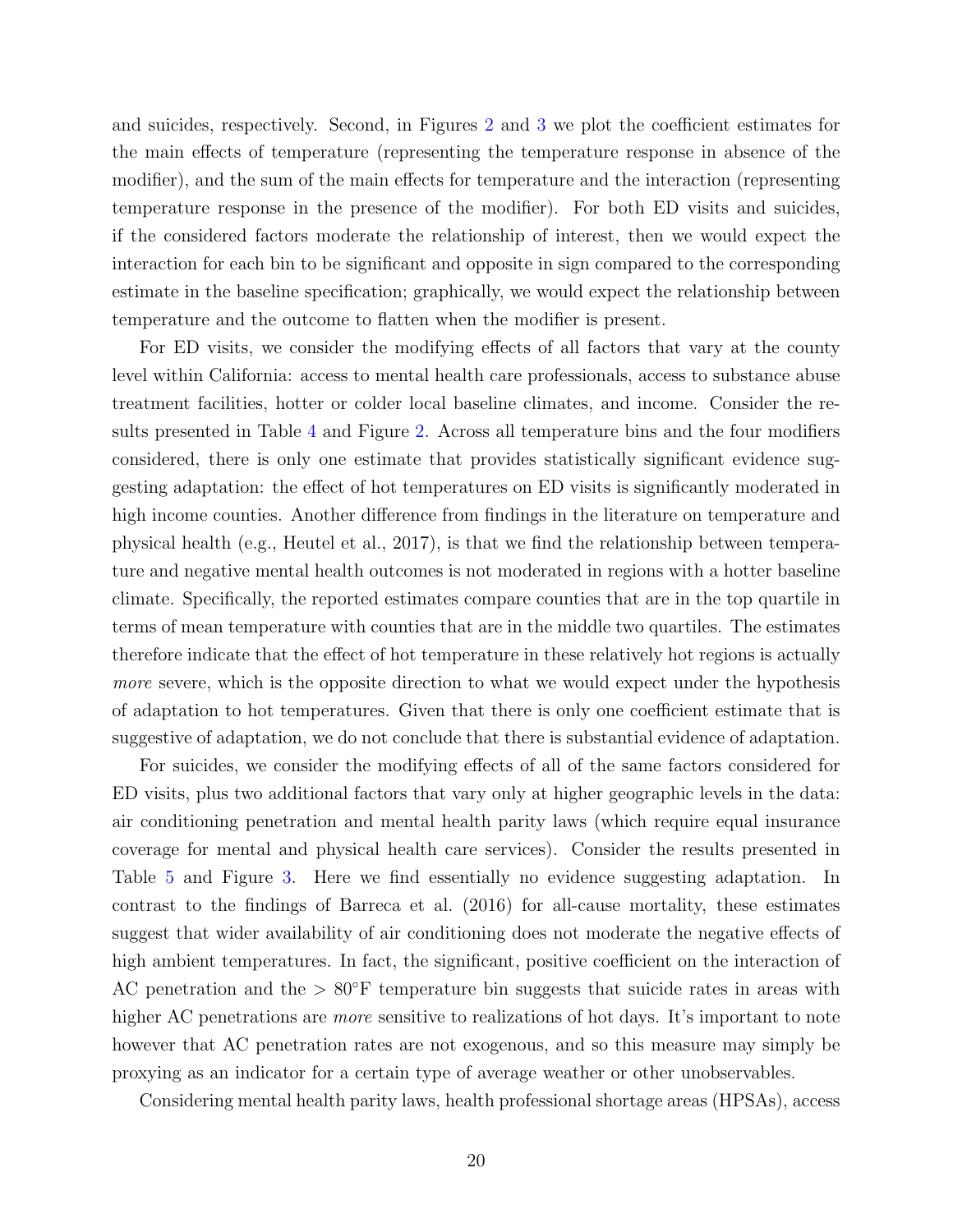to substance abuse treatment centers (SATCs), and income, we find no significant evidence of modulation of the effects of temperature on suicide rates. In the consideration of baseline climate, we find little significant differences in the effect of temperature, though Figure [3](#page-31-0) suggests that the effects of cold temperatures may be stronger in colder regions.

While our analysis of modifying factors has returned little evidence of adaptation to the negative mental health effects of higher temperatures, it is possible that adaptation has taken place through different channels than those considered directly. To test whether any such adaptation has taken place in recent history, we take advantage of the fact that we observe suicides and temperature for a period of more than half a century. Specifically, we are able to re-estimate the main analysis for suicide for each 10-year period from 1967 to 2016. If it is the case that significant adaptation has taken place, then we would expect the effects of temperature to trend toward zero over time. Figure [4](#page-32-0) displays the estimates of the coefficients on the two most extreme temperature bins for each 10-year period. We do not see clear evidence that the magnitudes of either the ameliorative effects of low temperatures or the harmful effects of hot temperatures are trending toward zero over time in a manner that would suggest the existence of successful adaptation.

On the whole, the results presented in this section do not provide compelling evidence of adaptation to the effects temperature, nor do they strongly indicate any policy approaches which might be effective in combating the negative effects of higher temperatures on mental health outcomes. These analyses similarly don't reveal any characteristics which might be used to identify geographic areas that are particularly at risk for temperature-induced mental illness.

We also test for heterogeneity in the estimates across characteristics of the affected individual or outcome. To economize on space and to maximize the power of our estimates, we present estimates of the linear effect of mean temperature increases for all three outcomes and for a variety of different groups in Table  $A11<sup>21</sup>$  $A11<sup>21</sup>$  $A11<sup>21</sup>$  Also included are "baseline" estimates for each outcome, which replicate the main results using continuous mean temperature in place of temperature bins. On a very broad level, there are two main points to be taken away from this analysis. First, we find little evidence of dramatic heterogeneous impacts across the various groups that we consider. Second, the point estimates indicate a positive relationship between temperature and each outcome, across all groups that are considered; this highlights the pervasiveness and widespread nature of the phenomenon observed and discussed in this paper. In the next section, we turn to discussing the potential mechanisms that underlie the basic relationship, and the implications of our results for climate change.

<span id="page-20-0"></span> $^{21}$ Details of these analyses are provided in Appendix Section [B.3.](#page-52-0)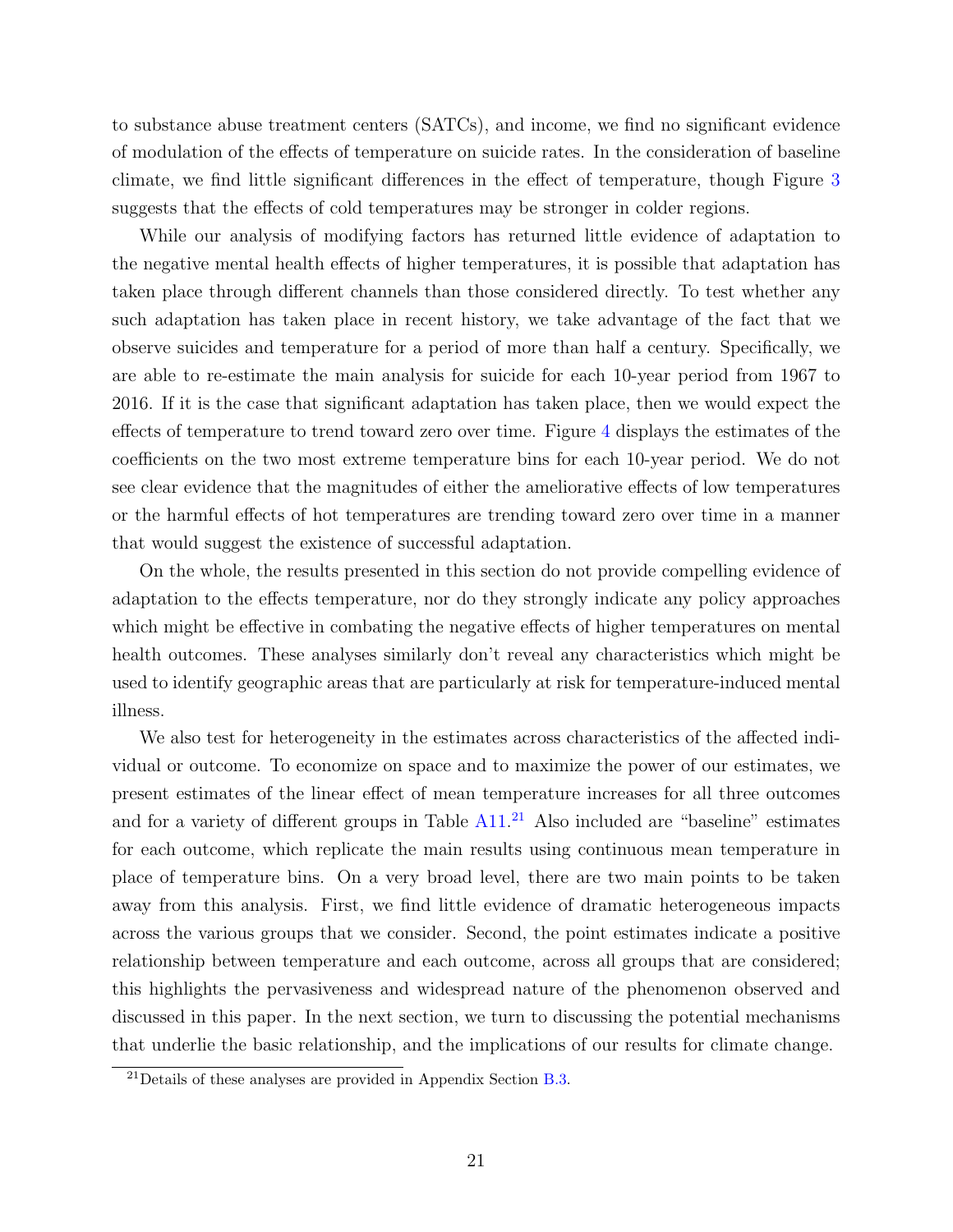## <span id="page-21-0"></span>5 Discussion & Conclusion

### 5.1 Mechanisms

Up to this point, we have characterized the relationship between temperature and various measures of mental health, but we have not discussed the channels or mechanisms by which the effects might operate. While it is plausible to argue that the physiological effects of heat stress lead directly to poor mental health outcomes (e.g., [Hansen et al.,](#page-26-5) [2008\)](#page-26-5) as appears to be the case for cognitive performance [\(Graff Zivin et al.,](#page-28-2) [2018\)](#page-28-2), such an argument does not explain our findings of linear growth in the effects of temperature across levels at which heat-stress is not a factor (i.e., cold temperatures and non-extreme hot temperatures). We instead posit temperature-impacted quality-of-sleep as a driving mechanism of the observed changes in mental health, and provide several pieces of evidence to support this notion.

First, we note that in recent work, [Obradovich et al.](#page-27-2) [\(2017\)](#page-27-2) find that cold nighttime temperature anomalies lead to significant reductions in nights of poor sleep and that hot temperature anomalies lead to significant increases. In fact, the relationship between temperature and poor sleep characterized in [Obradovich et al.](#page-27-2) [\(2017\)](#page-27-2) is very similar to the linear relationship between temperature and mental characterized in our study. While it is certainly possible that temperature independently affects both sleep and mental health, we argue that this is not likely to be the case as other research documents a strong link between poor sleep and measures of mental health that are unrelated to temperature. For example, [Jin and Ziebarth](#page-27-12) [\(2017\)](#page-27-12) use daylight saving time to examine the health effects of sleep; among their findings is that the sleep gain resulting from daylight saving time in Germany leads to a nearly one-third reduction in suicide attempts. In another example, [Zou](#page-28-3) [\(2017\)](#page-28-3) finds that the low-frequency noise resulting from the installation of wind turbines leads to both poor sleep and an increase in suicide rates.

We investigate sleep as a potential mechanism further in Table [6.](#page-38-0) In order to verify that our empirical approach identifies a significant positive relationship between temperature and sleep, we examine the effects of temperature on responses to the following question from the BRFSS: "How many days did you not get enough sleep in the past 30 days?".<sup>[22](#page-21-1)</sup> Note that this question has not been asked of all survey participants in all years, so the number of observations in these regressions is substantially smaller than the regressions for self-reported mental health, though we are still using data from over one million survey responses. We use the same identification strategy described in Equation [\(3\)](#page-11-2), except that the variable of interest here is mean temperature in place of the temperature bins, in order to maximize

<span id="page-21-1"></span> $^{22}$ This is the same data used by [Obradovich et al.](#page-27-2) [\(2017\)](#page-27-2); we replicate this result to verify that our slightly different empirical strategy returns comparable results.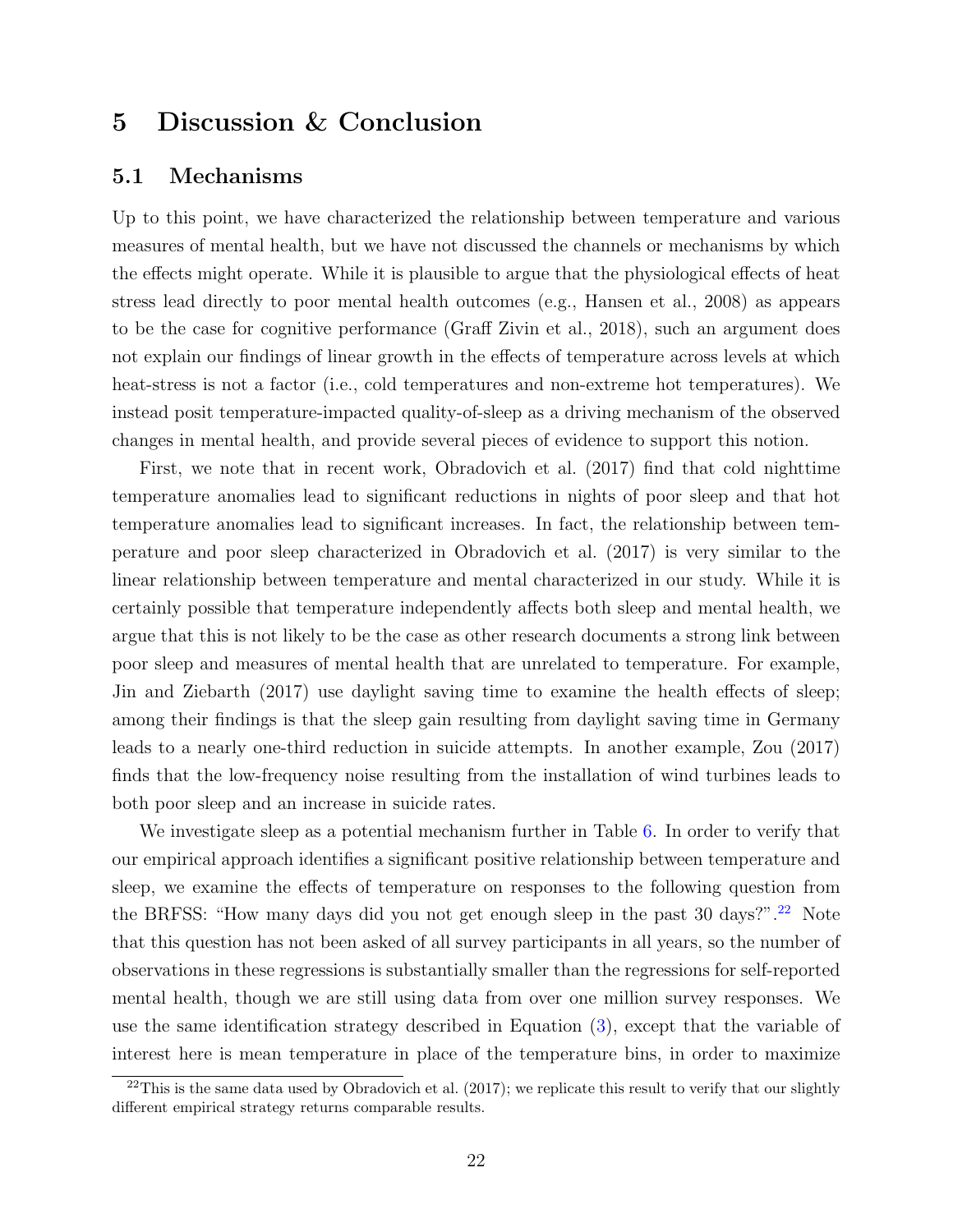the power of our estimates. Panel A of Table [6](#page-38-0) reports the resulting estimates. Whether analyzing mean temperature on the day of the survey, the 7 days prior (and including) the survey day, or the 30 days prior (and including) the survey day, the estimates presented confirm that higher temperatures significantly increase nights of poor sleep.

This potential mechanism is probed further in Panel B, in which we simultaneously estimate the effects of minimum and maximum temperature on our three mental health outcomes. The intuition behind this approach is that if sleep is a primary mechanism driving the observed relationship, then conditions during sleep time should be a stronger predictor of mental health compared to conditions during waking hours. Under this hypothesis, we would expect to see that an increased minimum temperature has a relatively stronger effect on mental health than an increased maximum temperature. The results presented in Panel B of Table [6](#page-38-0) support this hypothesis, as the effect of increasing minimum temperature is larger and far more significant than that of maximum temperature for ED visits, suicides, and for two of the three self-reported mental health specifications.<sup>[23](#page-22-0)</sup>

## 5.2 Climate Implications

Considered broadly, our results suggest that low temperatures reduce the incidence of negative mental health outcomes and high temperatures increase such incidences. Further, we do not find any compelling evidence of adaptation, particular sensitivities, or particular resistance to these effects. Restating this summary in the context of climate change underscores the importance of our results, as climate change is anticipated to shift temperature distributions rightward in the coming decades. On average this will lead to the realization of fewer cold days and a great number more hot days relative to conditions in the present and recent past (e.g., [Houser et al.](#page-26-12) [\(2015\)](#page-26-12) suggest that the average American will experience 4 to 8 times more days >95◦F at the end of the century compared to current conditions). Our main results suggest that both of these margins of change will lead to higher rates of negative mental health outcomes in the future than under current conditions. Additionally, we do not identify any means of mitigating such increases in negative mental health outcomes or even identifying areas where, or groups in which, such effects are likely to be particularly strong. The obvious exception being that the largest impacts from our results are likely to be felt in areas where the largest rightward shifts in the temperature distribution occur. Taken together our results point to large negative mental health impacts from climate change that

<span id="page-22-0"></span><sup>&</sup>lt;sup>23</sup>The only estimate for which maximum temperature plays a larger role is the temperature on the day of the survey for the self-reported outcome; it is possible that this outcome is unduly affected by weather conditions at the time the survey is taking place and so we do not have substantial confidence that this represents the true effects of daytime and nighttime temperatures on mental health status.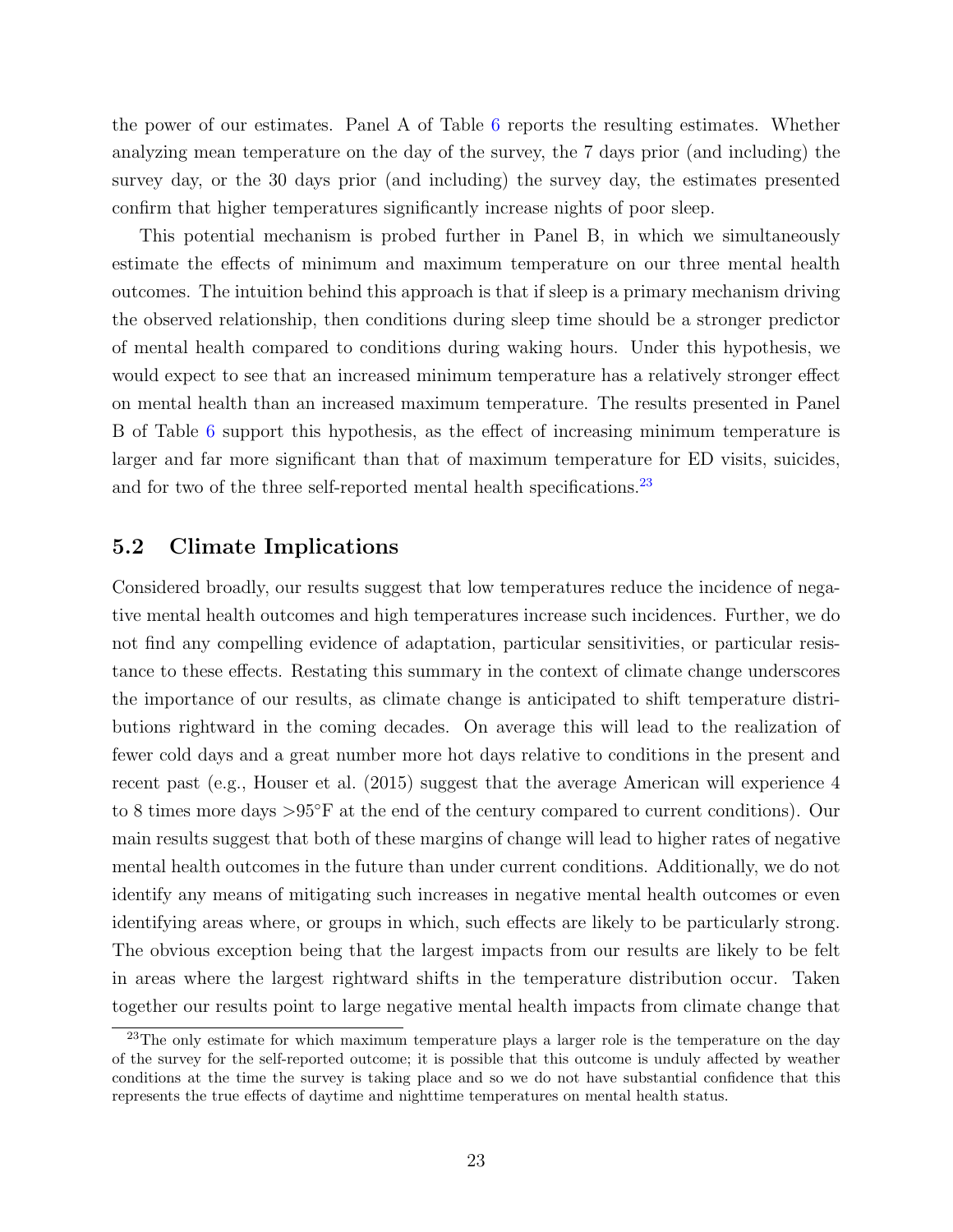we are unprepared to effectively combat.

As a simple illustration of the implications of our results under climate change, we can estimate the increase in the number of suicides and ED visits driven by the shift in temperature distributions anticipated by the end of the century under a business-as-usual (RCP 8.5) climate change scenario.<sup>[24](#page-23-0)</sup> Figure [A1](#page-39-0) plots the population-weighted annual average number of days falling in the relevant temperature bins across the United States and in California around the turn of the 21st century (yellow bars) and anticipated by the end of the century (blue bars).[25](#page-23-1) The change in the average number of days in each bin over this period is also depicted in red and clearly shows the general reduction in the number of cold days and increase in the number of hot days anticipated in the future.

Simply summing the products of the change in the number of days in each temperature bin by the estimated coefficients from our main analyses yields rough estimates of the changes in negative mental health outcomes anticipated under climate change as implied by our es-timates.<sup>[26](#page-23-2)</sup> Based on this simple procedure, our results suggest that by end of century  $(2070 -$ 2099), climate change will result in 0.32 additional suicides per 100,000 population in the U.S. annually (1,020 additional suicides annually at the current U.S. population), an approximate 2.7% increase above current rates. For ED visits, our results suggest 39.2 additional emergency department visits for mental health related diagnoses per 100,000 population in California annually (15,368 additional visits annually at the current California population), an approximate 2.9% increase above current rates. Given the lack of identifiable adaptation to the effects driving these estimates, little discounting of these figures appears warranted.

Our findings suggest that planners and policymakers could effectively target suicide prevention and crisis management services based on forecast temperature variation in the short and medium terms. Areas facing heatwave conditions can be expected to experience higher needs for such services in the immediate term while areas expected to experience the largest temperature shifts under climate change should receive more attention over longer time horizons. Additionally, the implied negative effects of climate change could clearly be reduced by minimizing the shift in temperature distributions via successful global climate change mitigation.

It is important to note that climate change has the potential to impact population mental health through a variety of channels in addition to the direct effects of increased average

<span id="page-23-0"></span><sup>&</sup>lt;sup>24</sup>While the business-as-usual scenario is relatively dramatic, it is the relevant scenario to consider in weighing the costs and benefits of climate policy.

<span id="page-23-1"></span><sup>&</sup>lt;sup>25</sup>These values are based upon Hadley Centre's Global Environment Model Version 2 (GEM2-ES). Please see Appendix Section [B.4](#page-54-0) for details.

<span id="page-23-2"></span> $^{26}$ Note that we use the raw coefficient estimates in levels for this procedure (i.e., not the reported percentage estimates), and we use the model that employs a 2-month exposure window in order to ensure we are summing full effects and not systematically omitting lagged impacts from consideration over this long time horizon.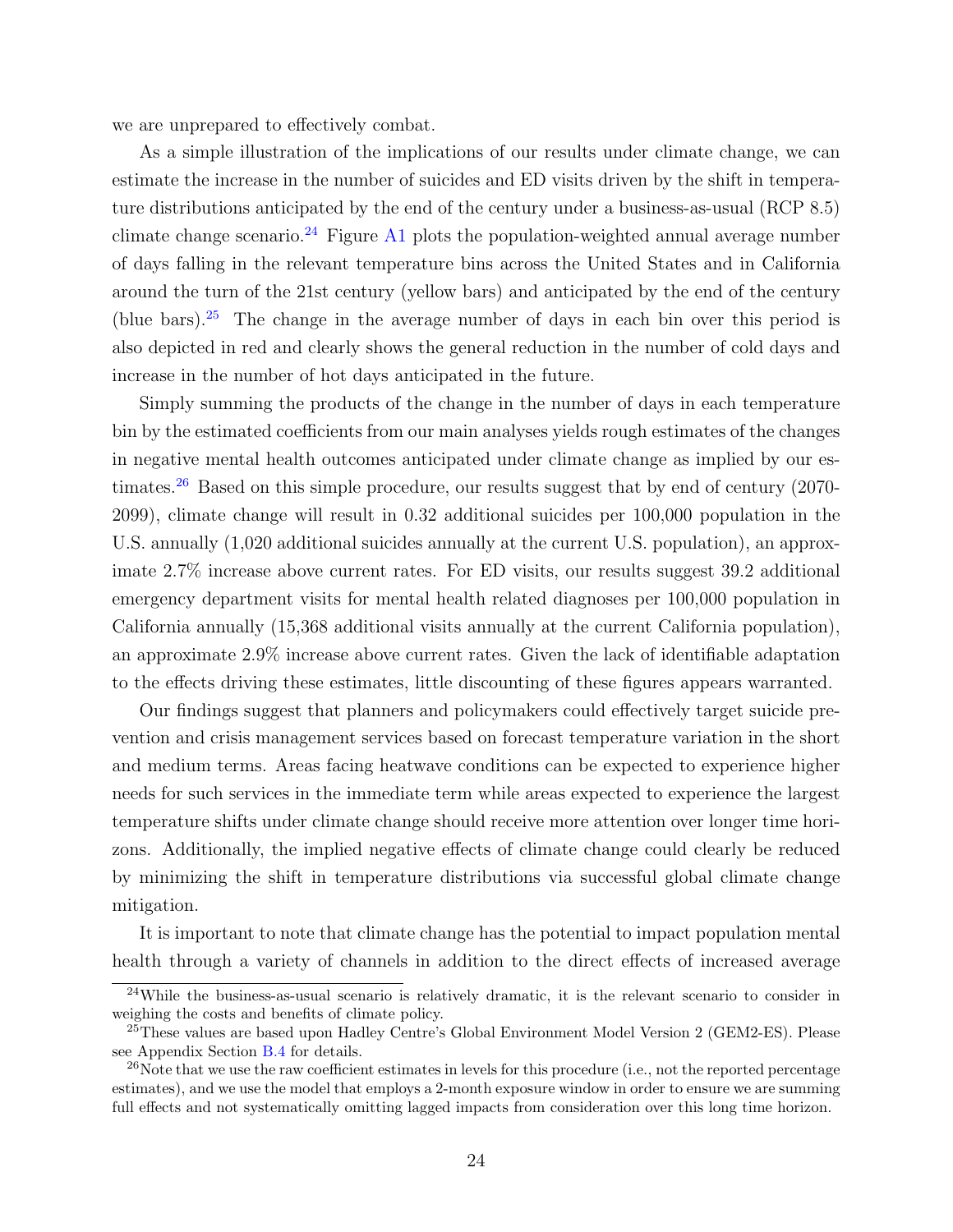temperatures on mental health outcomes estimated here [\(Berry et al.,](#page-25-10) [2010;](#page-25-10) [USGCRP,](#page-27-13) [2016;](#page-27-13) [Clayton et al.,](#page-25-11) [2017\)](#page-25-11). For instance, the anticipated increase in extreme weather events (from hurricanes to heat waves to droughts) is likely to contribute to higher stress levels as well as reductions in overall physical health, both of which can contribute to reduced mental wellbeing [\(USGCRP,](#page-27-13) [2016\)](#page-27-13). Similarly, predicted increases in temperatures [\(Houser et al.,](#page-26-12) [2015\)](#page-26-12), air pollution levels [\(Jacob and Winner,](#page-26-13) [2009\)](#page-26-13), the extent and intensity of wildfire-smoke and other allergens [\(USGCRP,](#page-27-13) [2016;](#page-27-13) [Clayton et al.,](#page-25-11) [2017\)](#page-25-11), and the spread of vector-borne diseases [\(Shuman,](#page-27-14) [2010\)](#page-27-14) are all likely to contribute to reductions in mental well-being both directly and indirectly.

## 5.3 Conclusions

We have presented causal evidence of a robust negative relationship between increasing temperatures and mental well-being. The consistency of this relationship across temperature ranges, mental health symptom acuities, geographies, and demographics underscores the importance of considering the implications of our findings in the context of a changing climate, as well as whether and how such impacts might be addressed in the present and future. With regard to this latter point, we find no convincing evidence that effective adaptive strategies are in place anywhere – or among any group – in the United States. Further, the mechanism of sleep quality that we advance in the text, is clearly a channel through which the whole population is potentially impacted. The lack of existing adaptation, the universality of the proposed mechanism, and the two margins on which rightward temperature shifts add to the burden on population mental health all serve to highlight the importance of minimizing the extent to which global climate change is allowed to increase ambient temperatures. As temperature shifts of some degree are unavoidable at this point, our findings suggest that additional research is needed into the channels through which such temperature changes might additionally tax population health, as well as the means by which society might effectively adapt to or combat such channels of harm in the coming decades.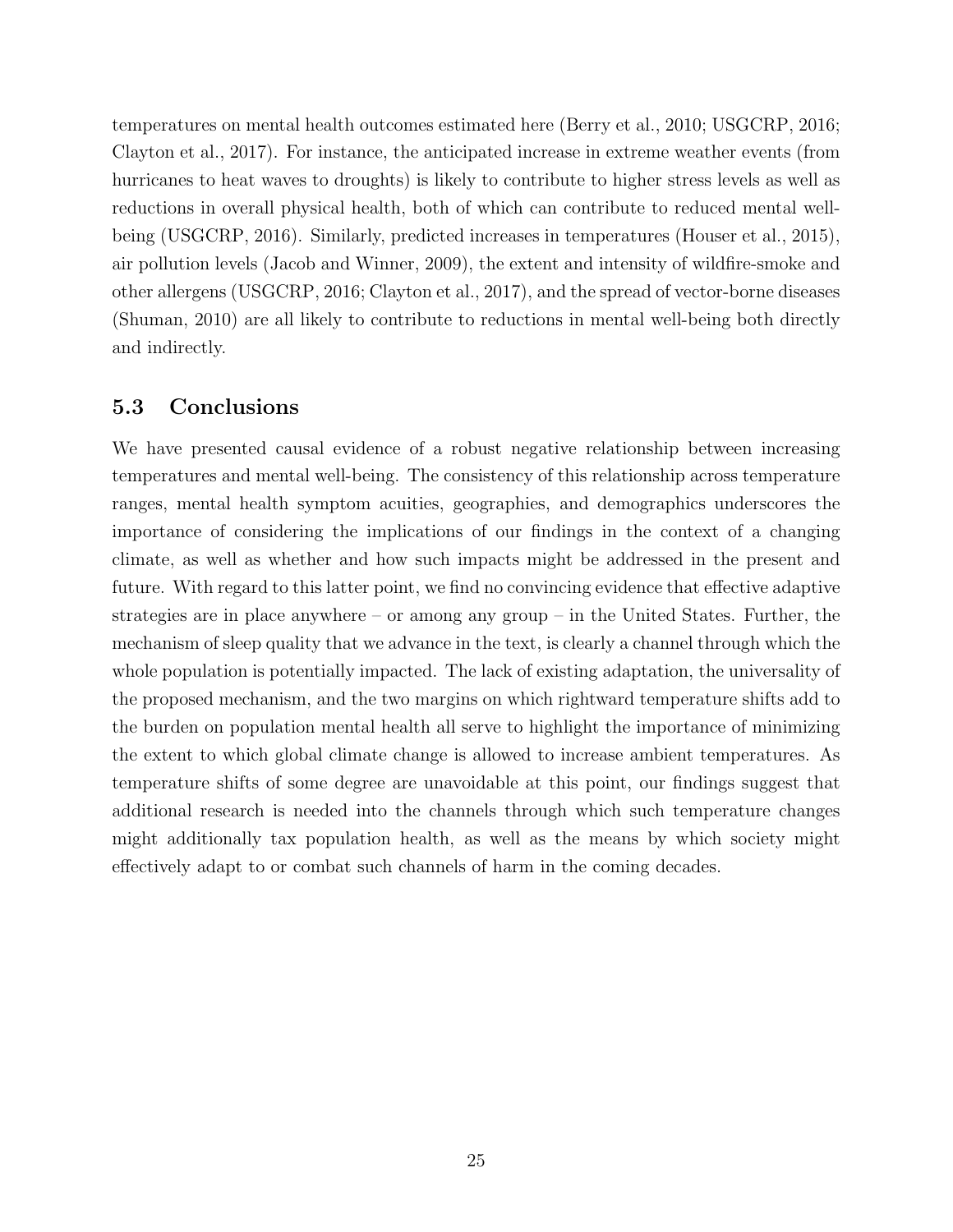## References

- <span id="page-25-3"></span>Ajdacic-Gross, Vladeta, Christoph Lauber, Roberto Sansossio, Matthias Bopp, Dominique Eich, Michael Gostynski, Felix Gutzwiller, and Wulf Rossler, "Seasonal Associations Between Weather Conditions and Suicide - Evidence Against a Classic Hypothesis," American Journal of Epidemiology, 2007, 165 (5), 561–569.
- <span id="page-25-7"></span> $-$ , Jen Wang, Matthias Bopp, Dominique Eich, Wulf Rössler, and Felix Gutzwiller, "Are seasonalities in suicide dependent on suicide methods? A reappraisal," Social Science & Medicine, 2003, 57 (7), 1173–1181.
- <span id="page-25-6"></span>Barreca, Alan I, "Climate change, humidity, and mortality in the United States," Journal of Environmental Economics and Management, 2012, 63 (1), 19–34.
- <span id="page-25-0"></span>Barreca, Alan, Karen Clay, Olivier Deschenes, Michael Greenstone, and Joseph S Shapiro, "Adapting to Climate Change: The Remarkable Decline in the US Temperature-Mortality Relationship over the Twentieth Century," Journal of Political Economy, 2016, 124 (1), 105–159.
- <span id="page-25-5"></span>Baylis, Patrick, "Temperature and Temperament: Evidence from a billion tweets," *Energy* Institute Working Paper, 2015.
- <span id="page-25-10"></span>Berry, Helen Louise, Kathryn Bowen, and Tord Kjellstrom, "Climate change and mental health: a causal pathways framework," International Journal of Public Health, 2010, 55 (2), 123–132.
- <span id="page-25-2"></span>Burke, Mashall, Ceren Basan, Felipe Gonzalez, Patrick Baylis, Sam Heft-Neal, Sanjay Basu, and Solomon Hsiang, "Warming Increases Suicide Rates in the United States and Mexico," Nature Climate Change, 2017.
- <span id="page-25-1"></span>Carleton, Tamma A, "Crop-damaging temperatures increase suicide rates in India," Proceedings of the National Academy of Sciences, 2017, p. 201701354.
- <span id="page-25-11"></span>Clayton, Susan, Christie Manning, Kirra Krygsman, and Meighen Speiser, "Mental Health and Our Changing Climate: Impacts, Implications, and Guidance.," Technical Report, American Psychological Association and ecoAmerica 2017.
- <span id="page-25-8"></span>Daigle, Marc S, "Suicide prevention through means restriction: assessing the risk of substitution: a critical review and synthesis," Accident Analysis & Prevention, 2005, 37 (4), 625–632.
- <span id="page-25-4"></span>Daly, Mary C, Daniel J Wilson, and Norman J Johnson, "Relative status and wellbeing: evidence from US suicide deaths," Review of Economics and Statistics, 2013, 95 (5), 1480–1500.
- <span id="page-25-9"></span>Deisenhammer, Eberhard A, Robert Strauss, Georg Kemmler, Hartmann Hinterhuber, Elisabeth M Weiss et al., "The duration of the suicidal process: how much time is left for intervention between consideration and accomplishment of a suicide attempt?," The Journal of Clinical Psychiatry, 2009.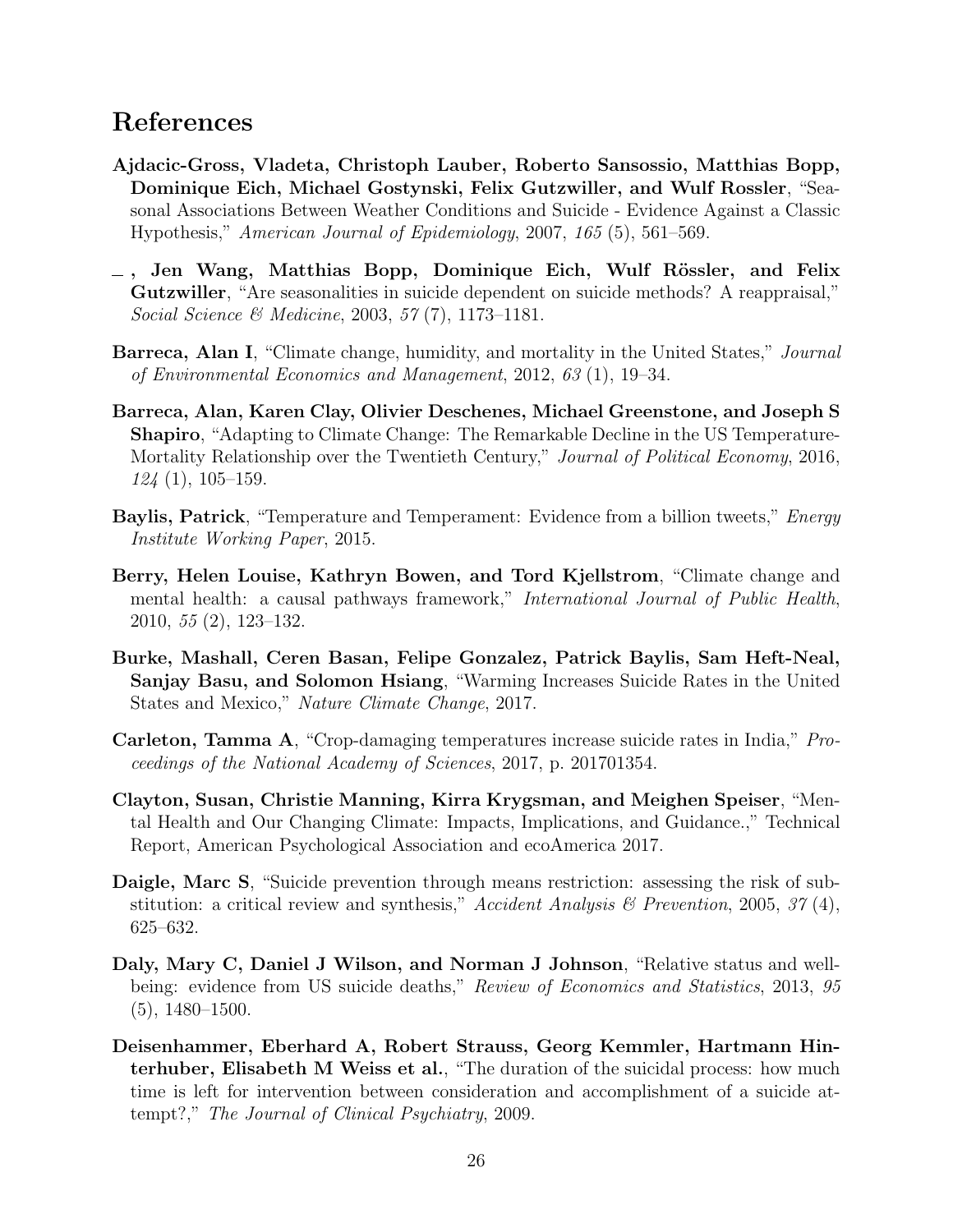- <span id="page-26-8"></span>Dell, Melissa, Benjamin F Jones, and Benjamin A Olken, "What Do We Learn from the Weather? The New Climate–Economy Literature," Journal of Economic Literature, 2014, 52 (3), 740–798.
- <span id="page-26-2"></span>Deschênes, Olivier and Enrico Moretti, "Extreme Weather Events, Mortality, and Migration," The Review of Economics and Statistics, 2009, 91 (4), 659–681.
- <span id="page-26-3"></span>and Michael Greenstone, "Climate Change, Mortality, and Adaptation: Evidence from Annual Fluctuations in Weather in the US," American Economic Journal: Applied Economics, 2011, pp. 152–185.
- <span id="page-26-1"></span>Florence, Curtis, Tamara Haegerich, Thomas Simon, Chao Zhou, and Feijun Luo, "Estimated lifetime medical and work-loss costs of emergency department–treated nonfatal injuries-United States, 2013," MMWR Morb Mortal Wkly Rep, 2015, 64 (38), 1078–1082.
- <span id="page-26-0"></span>, Thomas Simon, Tamara Haegerich, Feijun Luo, and Chao Zhou, "Estimated lifetime medical and work-loss costs of fatal injuries-United States, 2013," MMWR Morb Mortal Wkly Rep, 2015, 64 (38), 1074–1077.
- <span id="page-26-5"></span>Hansen, Alana, Peng Bi, Monika Nitschke, Philip Ryan, Dino Pisaniello, and Graeme Tucker, "The effect of heat waves on mental health in a temperate Australian city," Environmental Health Perspectives, 2008, 116 (10), 1369.
- <span id="page-26-11"></span>Hawton, Keith, "Restricting access to methods of suicide: Rationale and evaluation of this approach to suicide prevention," Crisis, 2007, 28  $(S1)$ , 4–9.
- <span id="page-26-4"></span>Heutel, Garth, Nolan H Miller, and David Molitor, "Adaptation and the Mortality Effects of Temperature Across US Climate Regions," Technical Report, National Bureau of Economic Research 2017.
- <span id="page-26-12"></span>Houser, Trevor, Solomon Hsiang, Robert Kopp, and Kate Larsen, Economic Risks of Climate Change: An American Prospectus, Columbia University Press, 2015.
- <span id="page-26-9"></span>Hsiang, Solomon, "Climate econometrics," Annual Review of Resource Economics, 2016, 8, 43–75.
- <span id="page-26-6"></span>Hsiang, Solomon M, Marshall Burke, and Edward Miguel, "Quantifying the influence of climate on human conflict," Science, 2013,  $341$  (6151), 1235367.
- <span id="page-26-7"></span>Jacob, Brian, Lars Lefgren, and Enrico Moretti, "The Dynamics of Criminal Behavior Evidence From Weather Shocks," Journal of Human Resources, 2007, 42 (3), 489–527.
- <span id="page-26-13"></span>Jacob, Daniel J and Darrell A Winner, "Effect of Climate Change on Air Quality," Atmospheric Environment, 2009, 43 (1), 51–63.
- <span id="page-26-10"></span>**Jessen, Gert and Børge F Jensen**, "Postponed suicide death? Suicides around birthdays and major public holidays," Suicide and Life-Threatening Behavior, 1999, 29 (3), 272–283.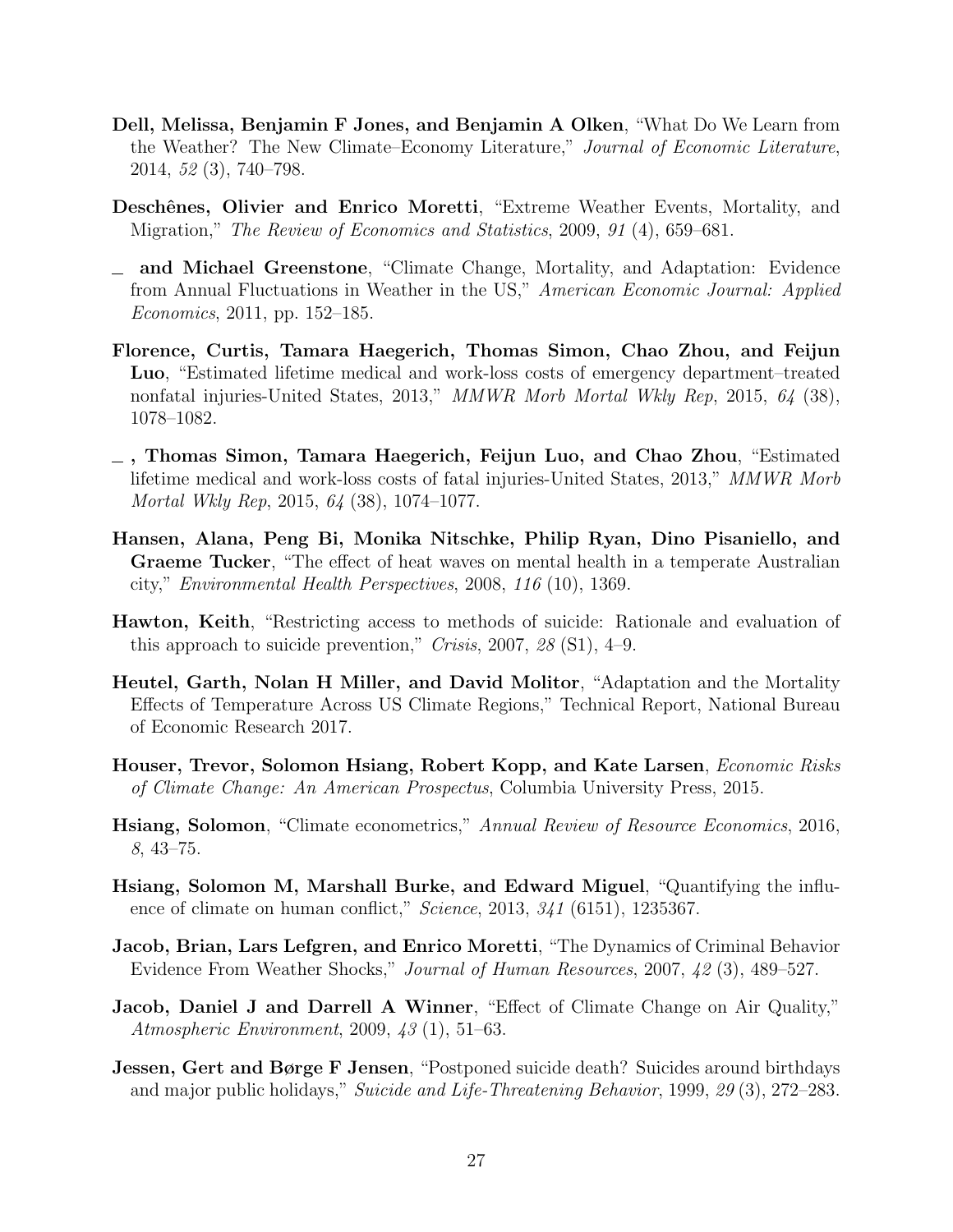- <span id="page-27-12"></span>Jin, Lawrence and Nicolas R Ziebarth, "Sleep, Health, and Human Capital: Evidence from Daylight Saving Time," Working Paper, 2017.
- <span id="page-27-6"></span>Lang, Matthew, "The Impact of Mental Health Insurance Laws on State Suicide Rates," Health Economics, 2013, 22 (1), 73–88.
- <span id="page-27-10"></span>Noelke, Clemens, Mark McGovern, Daniel J Corsi, Marcia P Jimenez, Ari Stern, Ian Sue Wing, and Lisa Berkman, "Increasing ambient temperature reduces emotional well-being," Environmental Research, 2016, 151, 124–129.
- <span id="page-27-2"></span>Obradovich, Nick, Robyn Migliorini, Sara C Mednick, and James H Fowler, "Nighttime temperature and human sleep loss in a changing climate," Science Advances, 2017, 3 (5), e1601555.
- <span id="page-27-3"></span>Page, Lisa A, Shakoor Hajat, R Sari Kovats, and Louise M Howard, "Temperaturerelated deaths in people with psychosis, dementia and substance misuse," The British Journal of Psychiatry, 2012, 200 (6), 485–490.
- <span id="page-27-8"></span>Phillips, David P and John S Wills, "A drop in suicides around major national holidays," Suicide and Life-Threatening Behavior, 1987, 17 (1), 1–12.
- <span id="page-27-4"></span>**Ranson, Matthew**, "Crime, weather, and climate change," *Journal of Environmental Eco*nomics and Management, 2014, 67 (3), 274–302.
- <span id="page-27-0"></span>Roehrig, Charles, "Mental disorders top the list of the most costly conditions in the United States: \$201 billion," Health Affairs, 2016, pp. 10–1377.
- <span id="page-27-11"></span>Schlenker, Wolfram and Michael J Roberts, "Nonlinear effects of weather on corn yields," Review of Agricultural Economics, 2006, 28 (3), 391–398.
- <span id="page-27-5"></span> $\equiv$  and  $\equiv$ , "Nonlinear temperature effects indicate severe damages to US crop yields under climate change," Proceedings of the National Academy of sciences, 2009, 106 (37), 15594– 15598.
- <span id="page-27-14"></span>**Shuman, Emily K**, "Global climate change and infectious diseases," New England Journal of Medicine, 2010, 362 (12), 1061–1063.
- <span id="page-27-7"></span>Swensen, Isaac D, "Substance-Abuse Treatment and Mortality," Journal of Public Economics, 2015, 122, 13–30.
- <span id="page-27-13"></span>USGCRP, The Impacts of Climate Change on Human Health in the United States: A Scientific Assessment, Washington, DC: U.S. Global Change Research Program, 2016.
- <span id="page-27-1"></span>White, Corey, "The Dynamic Relationship between Temperature and Morbidity," Journal of the Association of Environmental and Resource Economists, 2017, 4 (4), 1155–1198.
- <span id="page-27-9"></span>Williams, Christopher L, John A Davidson, and Iain Montgomery, "Impulsive suicidal behavior," Journal of Clinical Psychology, 1980, 36 (1), 90–94.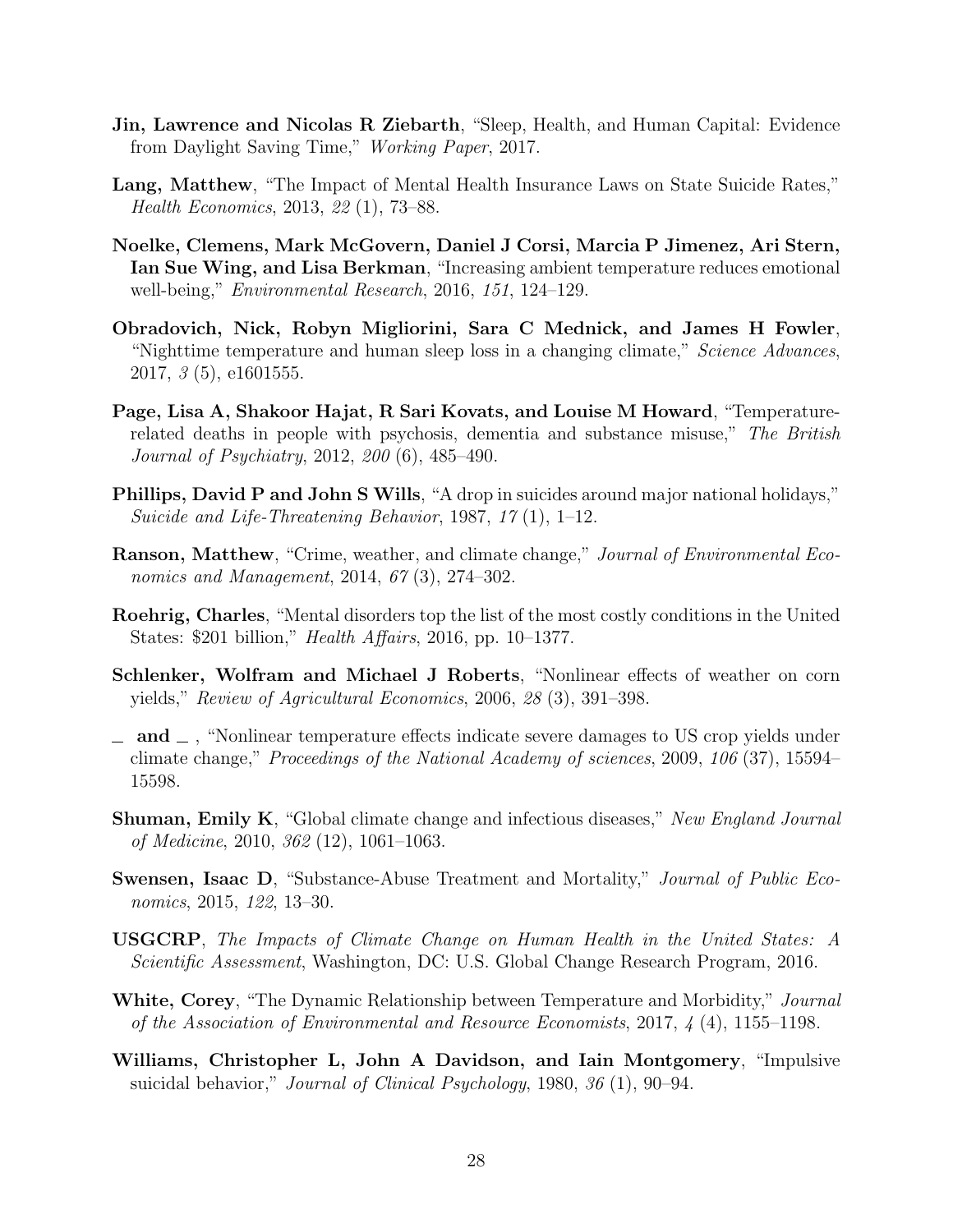- <span id="page-28-0"></span>Williams, Matt N, Stephen R Hill, and John Spicer, "Will climate change increase or decrease suicide rates? The differing effects of geographical, seasonal, and irregular variation in temperature on suicide incidence," Climatic Change, 2015, 130 (4), 519–528.
- <span id="page-28-1"></span>Zhang, Xin, Xiaobo Zhang, and Xi Chen, "Happiness in the air: How does a dirty sky affect mental health and subjective well-being?," Journal of Environmental Economics and Management, 2017, 85, 81–94.
- <span id="page-28-2"></span>Zivin, Joshua Graff, Solomon M Hsiang, and Matthew Neidell, "Temperature and human capital in the short and long run," Journal of the Association of Environmental and Resource Economists, 2018, 5 (1), 77–105.
- <span id="page-28-3"></span>Zou, Eric, "Wind Turbine Syndrome: The Impact of Wind Farms on Suicide," Working Paper, 2017.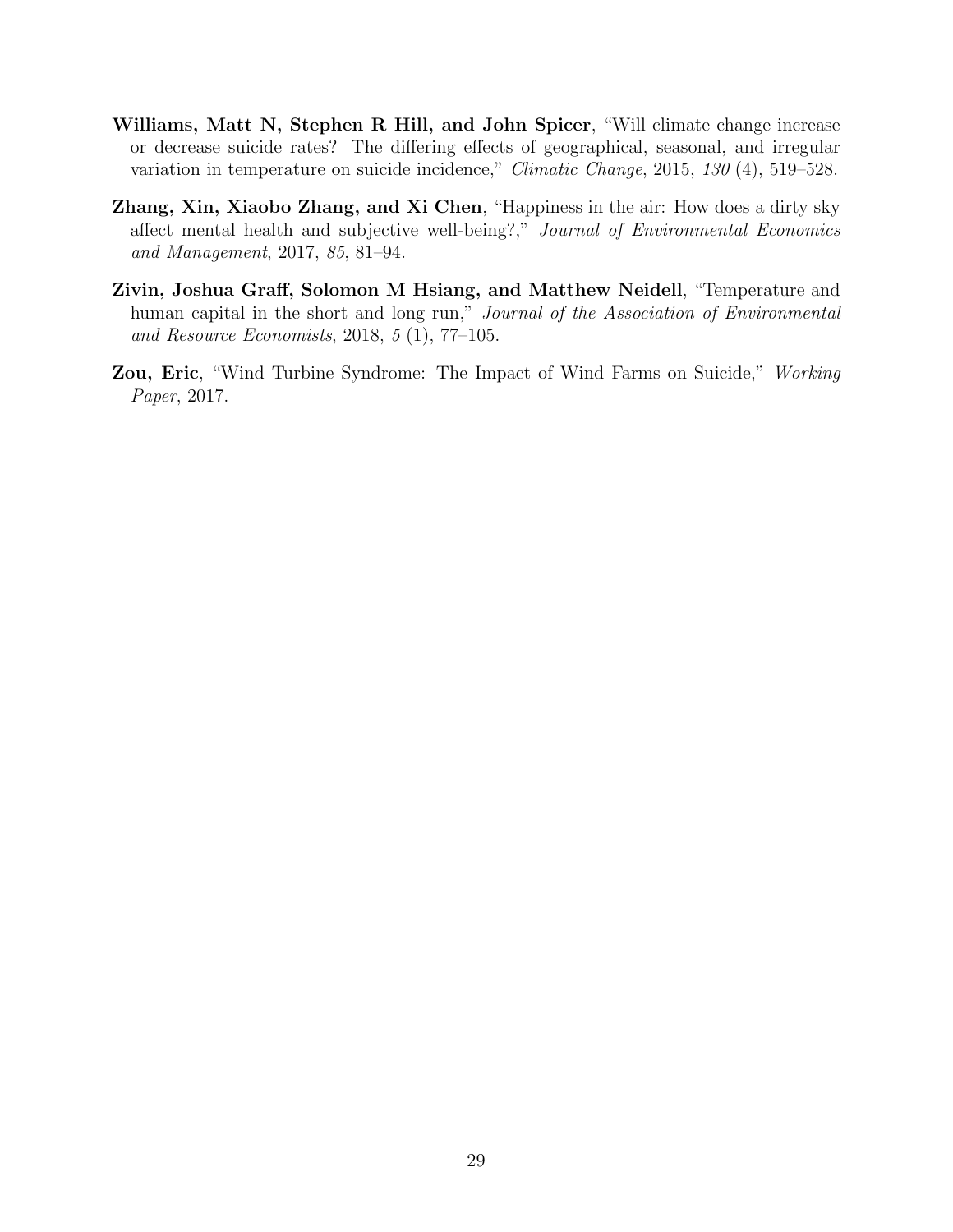<span id="page-29-0"></span>

Figure 1: Main Estimates

40-50 50-60 60-70 70-80 >80<br>
Temperature Bin<br>
ded areas represent 95% confidence<br>
the mean ED visit or suicide rate s<br>
rpreted as the effect of one additic<br>
the number of days out of the prior<br>
ay only so that the coeffici 20-30 30-40 40-50 50-60 60-70 70-80 >80<br>
Temperature Bin<br>
or ED visits and suicides, regression<br>
ay be interpreted as deviations from<br>
e relevant bin, relative to a day bet-<br>
nental health reported as "not good".<br>
l as the 20-30 30-40 40-50 50-60 60-70 70-80 >80<br>
Temperature Bin<br>
ted in levels but reported estimates<br>
r mean rate. In each case, the coefficiently.<br>
For Self-Reported Mental Health,<br>
cature bins represent temperature on<br>
e relev outcome is the number of days out of the prior thirty with mental health reported as "not good". The temperature bins represent temperature on the divided by the mean ED visit or suicide rate so that they may be interpreted as deviations from the monthly mean rate. In each case, the coefficient can be interpreted as the effect of one additional day in the relevant bin, relative to <sup>a</sup> day between 60-70◦F. For Self-Reported Mental Health, the interview day only so that the coefficient can be interpreted as the effect of being interviewed on <sup>a</sup> day in the relevant bin, relative to <sup>a</sup> day between60-70◦F.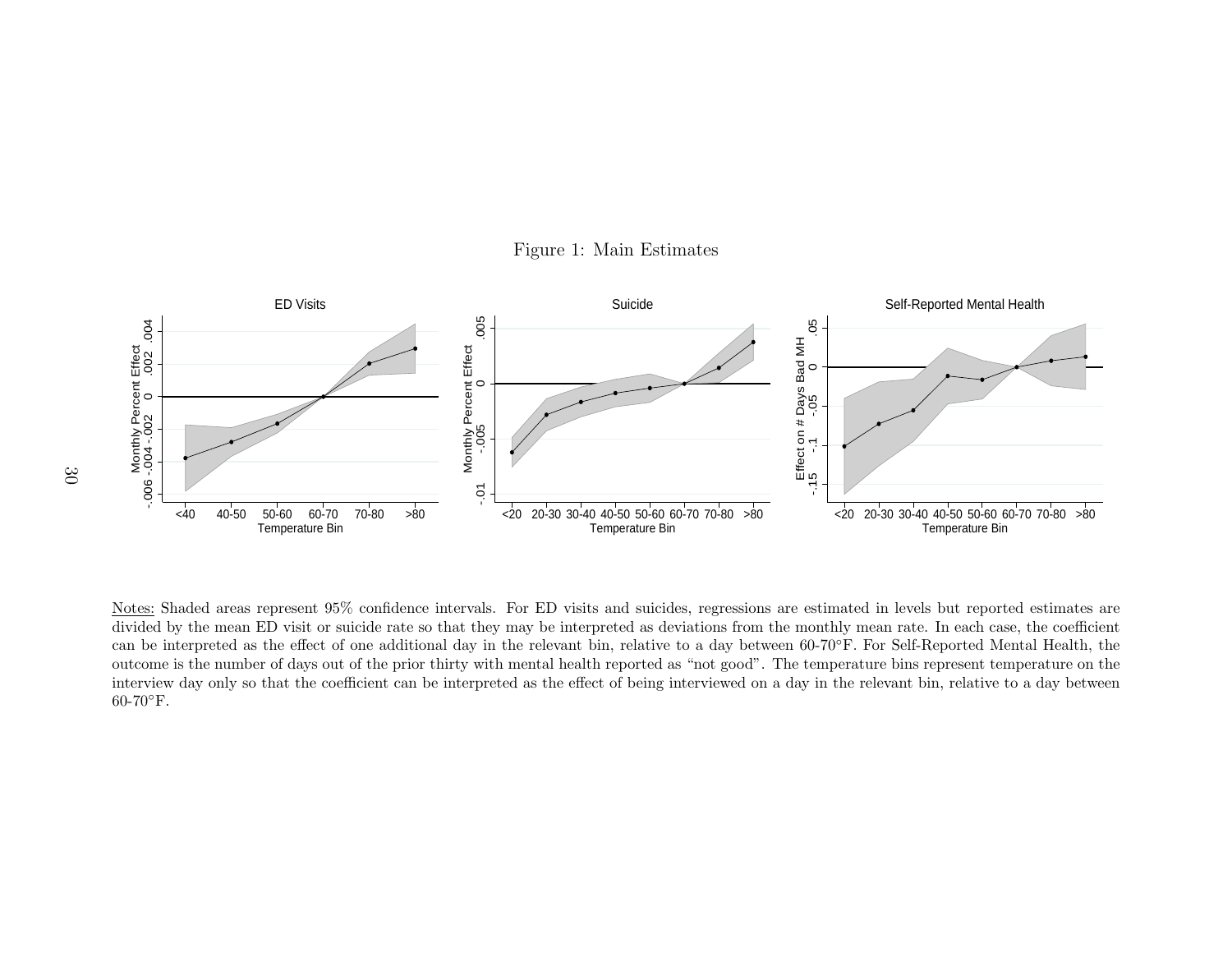Figure 2: Modifiers – ED Visits



<span id="page-30-0"></span> $40-50$  50-60 60-70 70-80 >80<br>  $\bullet$  Low Income  $\text{High Incom}$ <br>
confidence intervals on the main ef<br>
e relevant interaction (with the relevant interaction is muly the 90th percentile in the distrib<br>
ly the 90th percentile  $e$   $-\frac{1}{2}$   $-\frac{1}{2}$   $\frac{1}{2}$   $\frac{1}{2}$   $\frac{1}{2}$   $\frac{1}{2}$   $\frac{1}{2}$   $\frac{1}{2}$   $\frac{1}{2}$   $\frac{1}{2}$   $\frac{1}{2}$   $\frac{1}{2}$   $\frac{1}{2}$   $\frac{1}{2}$   $\frac{1}{2}$   $\frac{1}{2}$   $\frac{1}{2}$   $\frac{1}{2}$   $\frac{1}{2}$   $\frac{1}{2}$   $\frac{1}{2}$   $\frac{1}{2$  $40-50$  50-60 60-70 70-80 >80<br>  $\bullet$  Mid Clim.  $-\bullet$  Hot  $\bullet$   $\bullet$  Col<br>
erature; bars represent 95% confide<br>
r set equal to 1, or equal to 10 in tl<br>
0 meaning that "Many SATCs" repr<br>
CS). "Low Income" represents coun<br>
aseli Hot ColdNotes: Shaded areas represent 95% confidence intervals on the main effects of temperature; bars represent 95% confidence intervals on the sum of the contrained intervals on the relavant modifier set equal to 1, or equal t main effects of temperature and the relevant interaction (with the relevant modifier set equa<sup>l</sup> to 1, or equa<sup>l</sup> to <sup>10</sup> in the case of SATC). Because the SATCs measure is <sup>a</sup> count per 100,000 population, the interaction is multiplied by 10 meaning that "Many SATCs" represents counties with 10 SATCs per 100,000 residents (approximately the 90th percentile in the distribution of SATCs). "Low Income" represents counties below median in terms of per-capita income and "High Income" represents counties above median. In the baseline climate regressions, there are two sets of interactions, oneindicating counties in the top quartile of the mean temperature distribution ("Hot") and another indicating counties in the bottom quartile ("Cold").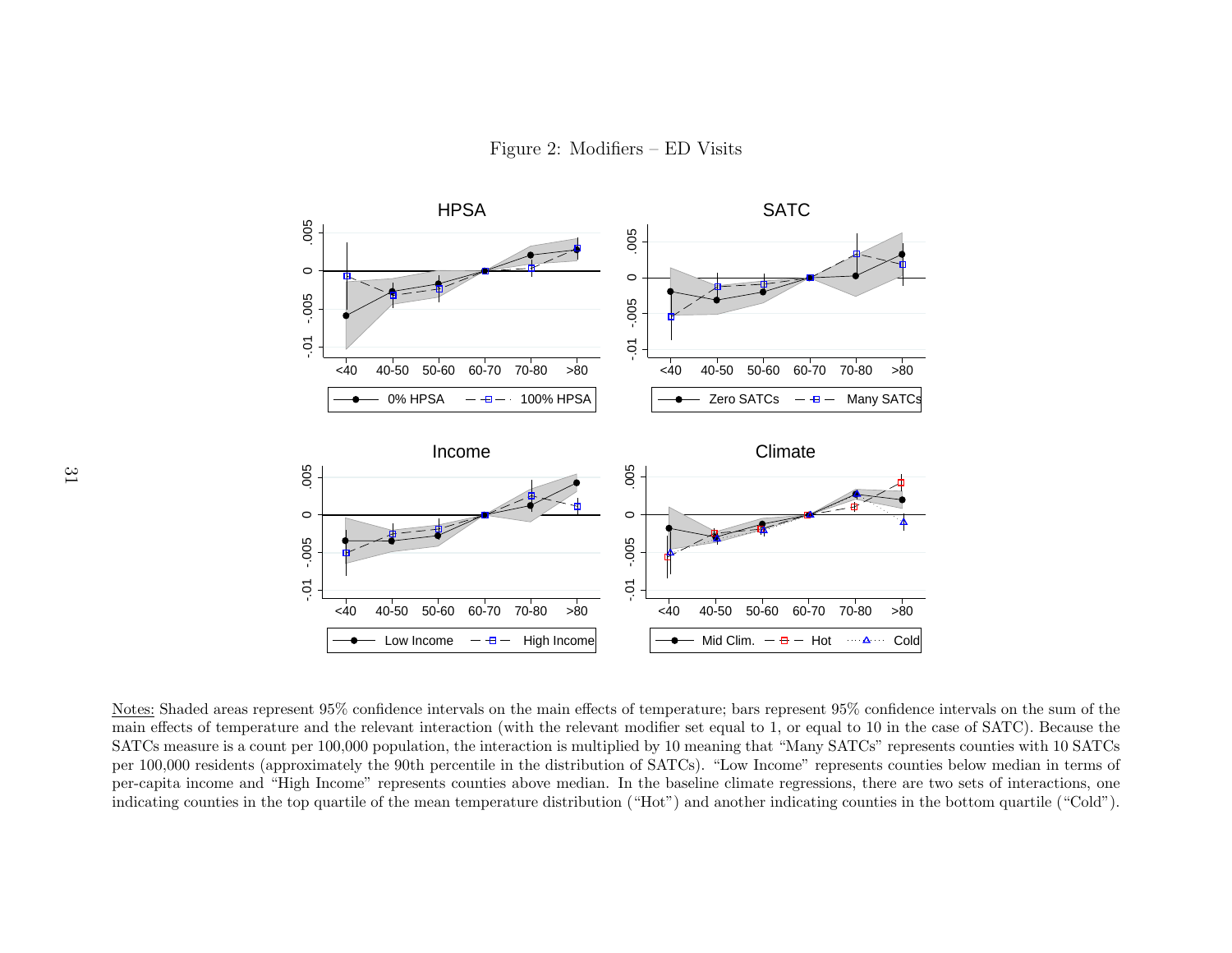

<span id="page-31-0"></span> $e$   $\overline{+}$   $\overline{+}$   $\overline{+}$   $\overline{+}$   $\overline{+}$   $\overline{+}$   $\overline{+}$   $\overline{+}$   $\overline{+}$   $\overline{+}$   $\overline{+}$   $\overline{+}$   $\overline{+}$   $\overline{+}$   $\overline{+}$   $\overline{+}$   $\overline{+}$   $\overline{+}$   $\overline{+}$   $\overline{+}$   $\overline{+}$   $\overline{+}$   $\overline{+}$  $\frac{60}{60}$  60-70 70-80  $\rightarrow$ 80<br>  $\frac{4}{60}$  60-70 70-80  $\rightarrow$ 80<br>  $\frac{4}{60}$   $\frac{4}{60}$   $\frac{4}{60}$   $\frac{4}{60}$   $\frac{4}{60}$   $\frac{4}{60}$   $\frac{4}{60}$   $\frac{4}{60}$   $\frac{4}{60}$   $\frac{4}{60}$   $\frac{4}{60}$   $\frac{4}{60}$   $\frac{4}{60}$   $\frac{4}{60}$   $\frac{$  $20-30$  30-40 40-50 50-60 60-70 70-80 >80<br>  $\bullet$  Mid Clim.  $-\bullet$  Hot  $\bullet$  Cold<br>  $\bullet$  Mid Clim.  $-\bullet$  Hot  $\bullet$  Cold<br>  $\bullet$  Cold<br>  $\bullet$  Cold Lim.  $-\bullet$  Hot  $\bullet$  Cold<br>  $\bullet$  Cold<br>  $\bullet$  Cold<br>  $\bullet$  Cold<br>  $\bullet$  Cold<br>  $\bullet$  Cold<br>  $\bullet$  Co the main effects of temperature and the relevant interaction (with the relevant modifier set equa<sup>l</sup> to 1, or equa<sup>l</sup> to <sup>10</sup> in the case of SATC). Parity indicates <sup>a</sup> state that mandates equal insurance coverage of mental and <sup>p</sup>hysical health services. Because the SATCs measure is <sup>a</sup> count per 100,000 population, the interaction is multiplied by <sup>10</sup> meaning that "Many SATCs" represents counties with <sup>10</sup> SATCs per 100,000 residents (approximately the 90th percentile in the distribution of SATCs). "Low Income" represents counties below median in terms of per-capita income and "High Income" represents counties above median. In the baseline climate regressions, there are two sets of interactions, one indicating counties in the top quartile ofthe mean temperature distribution ("Hot") and another indicating counties in the bottom quartile ("Cold").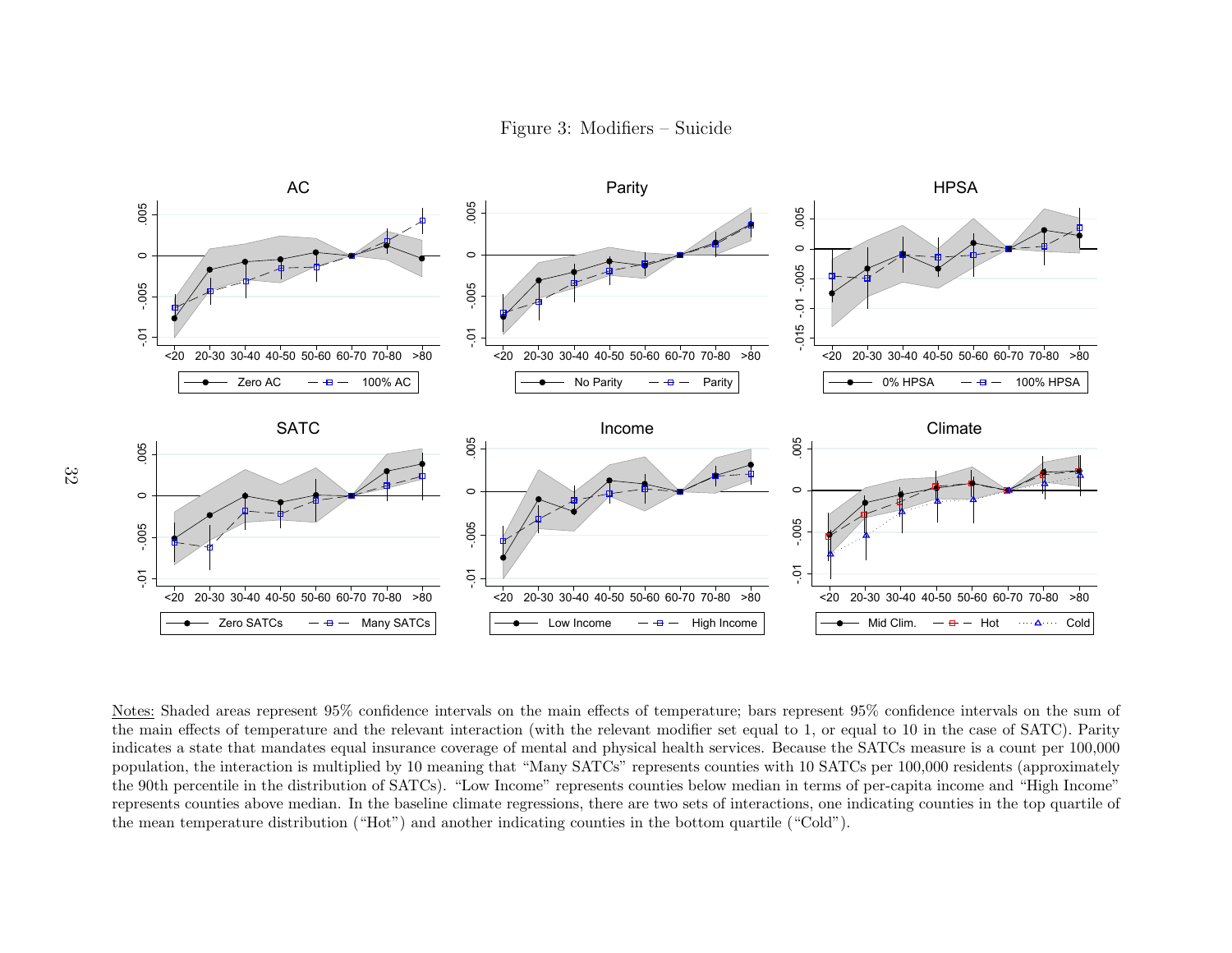<span id="page-32-0"></span>

Figure 4: Effect of Days  $< 20°$ F and  $> 80°$ F on Suicides by Decade

Notes: Bars represent 95% confidence intervals. Point estimates from each 10-year period are based on separate regressions that rely on samples from the relevant periods. State-level regression models based on a 1-month exposure window are used and include state-by-month fixed effects, state-by-year fixed effects and controls for precipitation. All regressions are estimated in levels, though estimates are reported as percentage changes from the mean monthly suicide rate. All regressions are weighted by state population and standard errors are clustered the state level.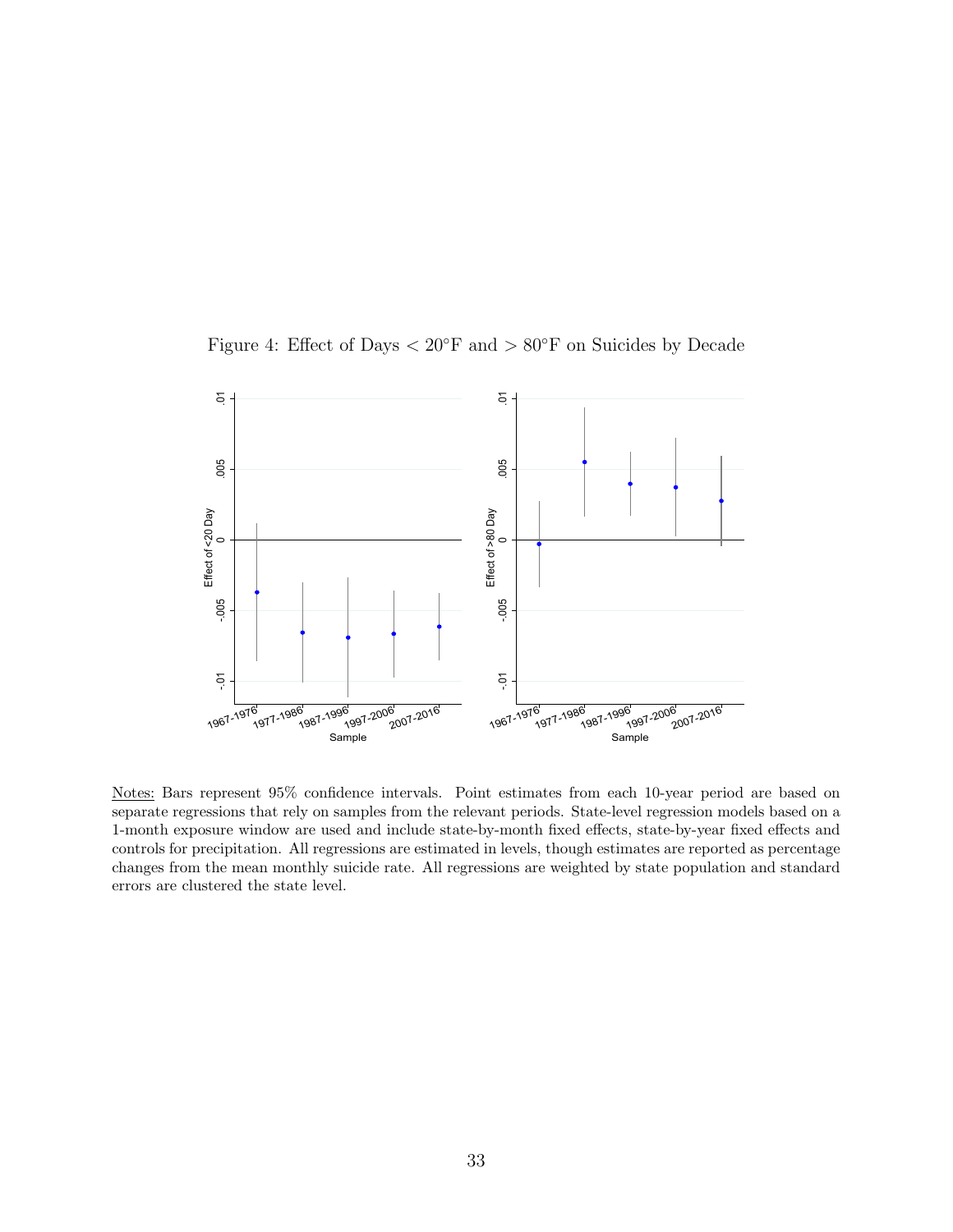| ED Visits (CA)           |        |           | Suicide (U.S.)          |       |           | Self-Reported MH (U.S.) |       |           |
|--------------------------|--------|-----------|-------------------------|-------|-----------|-------------------------|-------|-----------|
| 2005-2016                |        |           | 1960-2016               |       |           | 1993-2013               |       |           |
| Variable                 | Mean   | Std. Dev. | Variable                | Mean  | Std. Dev. | Variable                | Mean  | Std. Dev. |
|                          |        |           | ${<}20$                 | 0.950 | (2.951)   | ${<}20$                 | 0.037 | (0.188)   |
|                          |        |           | $20 - 30$               | 1.658 | (3.308)   | $20 - 30$               | 0.068 | (0.252)   |
| $<$ 40                   | 0.505  | (1.508)   | $30 - 40$               | 3.333 | (4.866)   | $30 - 40$               | 0.135 | (0.342)   |
| $40 - 50$                | 3.089  | (5.079)   | $40 - 50$               | 4.257 | (4.915)   | $40 - 50$               | 0.160 | (0.367)   |
| $50 - 60$                | 9.581  | (8.017)   | $50 - 60$               | 5.441 | (5.558)   | 50-60                   | 0.172 | (0.377)   |
| 60-70                    | 10.125 | (7.100)   | 60-70                   | 6.206 | (5.791)   | 60-70                   | 0.188 | (0.390)   |
| 70-80                    | 4.974  | (5.979)   | 70-80                   | 6.162 | (7.43)    | 70-80                   | 0.180 | (0.384)   |
| > 80                     | 2.165  | (4.552)   | > 80                    | 2.43  | (5.513)   | > 80                    | 0.060 | (0.237)   |
| MH Visits                | 110.9  | (28.3)    | Suicide                 | 0.991 | (0.302)   | $#$ Days Bad MH         | 3.40  | (7.65)    |
| MH Visits (Age $0-24$ )  | 72.1   | (22.1)    | Suicide (Age $0-24$ )   | 0.379 | (0.215)   | $#$ Days (Age 18-24)    | 4.24  | (7.65)    |
| MH Visits (Age $25-64$ ) | 142.9  | (38.0)    | Suicide (Age 25-64)     | 1.363 | (0.465)   | $#$ Days (Age 25-64)    | 3.81  | (8.00)    |
| MH Visits (Age $65+$ )   | 83.8   | (16.6)    | Suicide (Age $65+$ )    | 1.586 | (0.868)   | $#$ Days (Age 65+)      | 2.18  | (6.49)    |
| MH Visits (Female)       | 102.7  | (23.4)    | Suicide (Female)        | 0.450 | (0.218)   | $#$ Days (Female)       | 3.84  | (8.02)    |
| MH Visits (Male)         | 119.3  | (35.3)    | Suicide (Male)          | 1.564 | (0.484)   | $#$ Days (Male)         | 2.70  | (6.98)    |
| $#$ MH Visits=5,996,037  |        |           | $\#$ Suicides=1,606,647 |       |           |                         |       |           |
| $N = 8,294$              |        |           | $N = 31,584$            |       |           | $N=4,120,857$           |       |           |

<span id="page-33-0"></span>Table 1: Summary Statistics

Notes: Summary statistics for ED visits and Suicides are reported at the monthly level; as such, the temperature bin means should be interpreted as the mean number of days per month in each temperature bin. Summary statistics for ED visits and Suicides are reported as rates per 100,000 population (the denominator is age-specific and gender-specific for sub-populations). Summary statistics for Self-Reported outcome are reported at the daily, individual level; as such, the temperature bin means should be interpreted as the proportion of days falling into each bin (on the day of the individual's survey). The survey question of interest is as follows: "For how many days during the past <sup>30</sup> days was your mental health not good?". The reported number of observations is at the county-level for ED visits and the state-level for Suicides, and thus does not vary when subsampling; the number of observations is at the individual level for the Self-Reported outcome and does vary by subsample (the reported number is for the fullsample).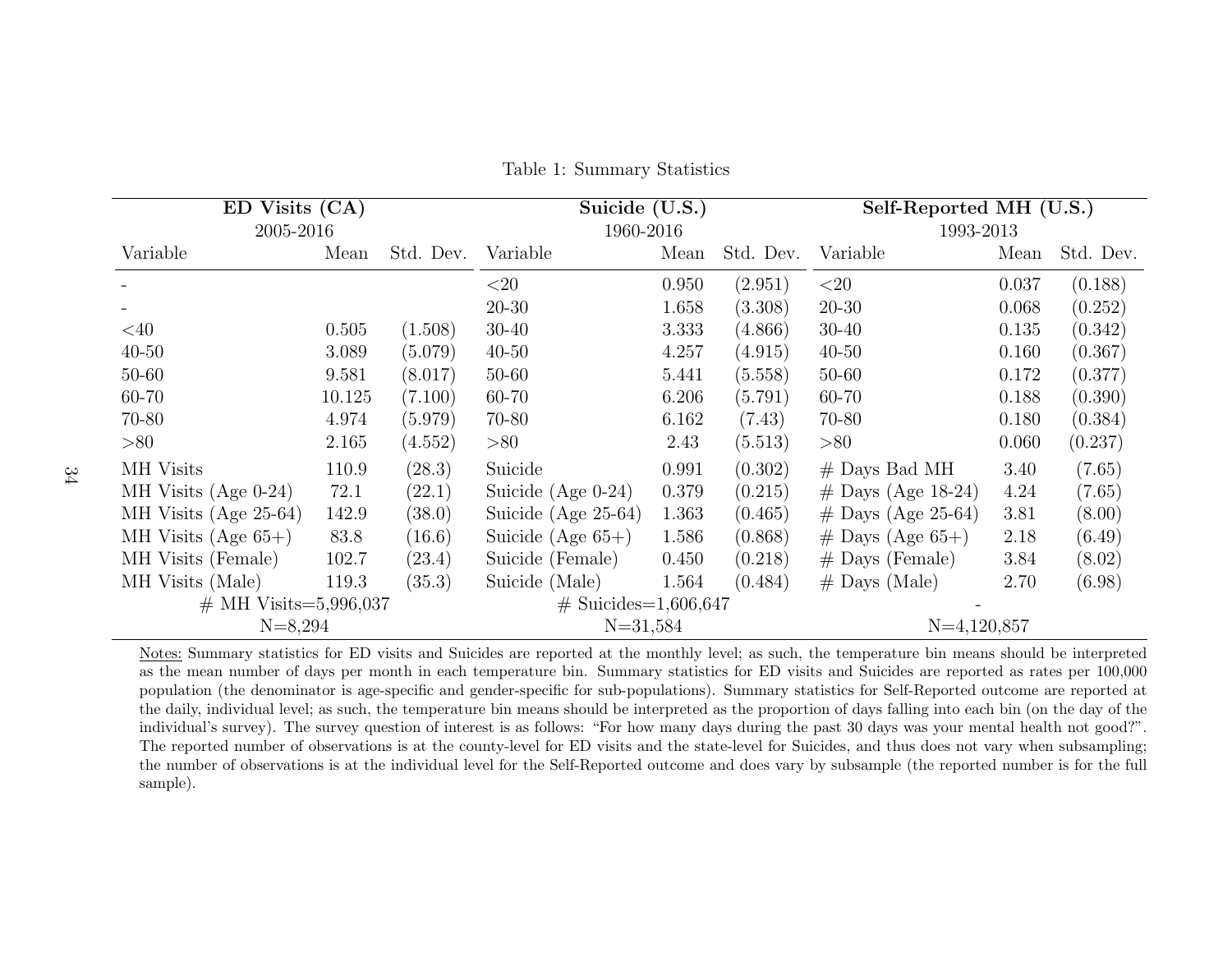<span id="page-34-0"></span>

|                 | ED        | Visits    |           | Suicide   |
|-----------------|-----------|-----------|-----------|-----------|
|                 | 1 Month   | 2 Months  | 1 Month   | 2 Months  |
| $<$ 20          |           |           | $-0.0063$ | $-0.0034$ |
|                 |           |           | (0.0007)  | (0.0008)  |
| $20 - 30$       |           |           | $-0.0027$ | $-0.0020$ |
|                 |           |           | (0.0008)  | (0.0010)  |
| 30-40 or $< 40$ | $-0.0038$ | $-0.0050$ | $-0.0016$ | 0.0016    |
|                 | (0.0010)  | (0.0018)  | (0.0007)  | (0.0009)  |
| $40 - 50$       | $-0.0028$ | $-0.0022$ | $-0.0009$ | 0.0000    |
|                 | (0.0004)  | (0.0009)  | (0.0006)  | (0.0010)  |
| $50 - 60$       | $-0.0016$ | $-0.0013$ | $-0.0006$ | $-0.0000$ |
|                 | (0.0003)  | (0.0004)  | (0.0006)  | (0.0008)  |
| 70-80           | 0.0020    | 0.0011    | 0.0015    | 0.0000    |
|                 | (0.0004)  | (0.0005)  | (0.0006)  | (0.0008)  |
| > 80            | 0.0030    | 0.0021    | 0.0038    | 0.0033    |
|                 | (0.0008)  | (0.0015)  | (0.0008)  | (0.0010)  |
| N               | 8,294     | 8,236     | 31,584    | 31,537    |

<span id="page-34-1"></span>Table 2: ED Visits & Suicide – Main Results

Notes: "1 Month" indicates that only temperatures in the contemporaneous month are included in the model; "2 Months" indicates that temperatures in the prior month are included as well, and the reported estimates represent the sum of the coefficients on the contemporaneous and lagged temperature variables. Estimates for ED visits (columns 1-2) are from county-level regression models that include county-by-month fixed effects, county-by-year fixed effects and controls for precipitation; estimates for suicide (columns 3-4) are from state-level regression models that include state-by-month fixed effects, state-by-year fixed effects and controls for precipitation. All regressions are estimated in levels, though estimates are reported as percentage changes from the mean monthly ED visit rate (columns 1-2) or the mean monthly suicide rate (columns 3-4). All regressions are weighted by county population (columns 1-2) or state population (columns 3-4). Standard errors in parentheses are clustered at the county level (columns 1-2) or the state level (columns 3-4).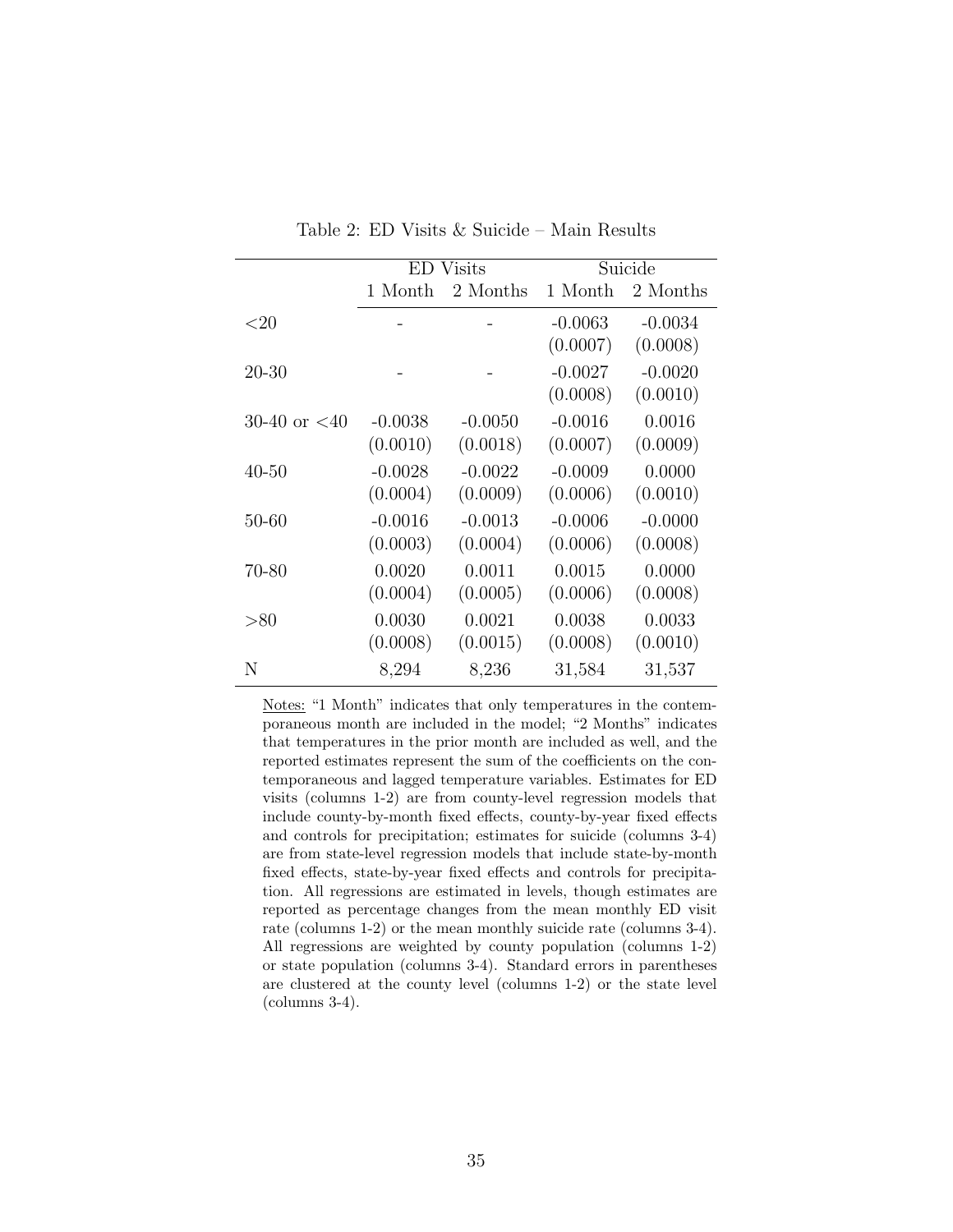<span id="page-35-0"></span>

| Panel A: Non-Linear Temp. Bins |             |             |              |
|--------------------------------|-------------|-------------|--------------|
|                                | Day of Only | Last 7 Days | Last 30 Days |
| $<$ 20                         | $-0.101$    | $-0.0196$   | $-0.00515$   |
|                                | (0.0313)    | (0.00586)   | (0.00270)    |
| $20 - 30$                      | $-0.0725$   | $-0.0107$   | 0.00323      |
|                                | (0.0274)    | (0.00660)   | (0.00237)    |
| 30-40                          | $-0.0552$   | $-0.00713$  | $-0.00241$   |
|                                | (0.0203)    | (0.00396)   | (0.00187)    |
| $40 - 50$                      | $-0.0113$   | 0.000982    | $-0.00160$   |
|                                | (0.0182)    | (0.00456)   | (0.00182)    |
| $50 - 60$                      | $-0.0161$   | $-0.000263$ | $-0.00168$   |
|                                | (0.0126)    | (0.00299)   | (0.00127)    |
| 70-80                          | 0.00814     | $-0.00145$  | $-0.00101$   |
|                                | (0.0163)    | (0.00390)   | (0.00155)    |
| > 80                           | 0.0133      | $-0.00412$  | $-0.00245$   |
|                                | (0.0214)    | (0.00494)   | (0.00187)    |
| N                              | 4,120,857   | 4,120,781   | 4,116,187    |
| Panel B: Continuous Mean Temp. |             |             |              |
|                                | Day of Only | Last 7 Days | Last 30 Days |
| Mean Temperature               | 0.00172     | 0.00185     | 0.00190      |
|                                | (0.000451)  | (0.000628)  | (0.00117)    |
| N                              | 4,120,857   | 4,120,781   | 4,116,187    |

<span id="page-35-1"></span>Table 3: Self-Reported Mental Health – Main Results

Notes: Each column in each panel is from a separate regression. In Panel A, "Day of Only" indicates that the temperature variable of interest is a dummy variable representing the temperature bin of the day of the interview; "Last 7 Days" indicates that the temperature variable is the number of days that fall into each bin over the last seven days; "Last 30 Days" indicates that the temperature variable is the number of days that fall into each bin over the last thirty days. In Panel B, estimates are based on regressions in which the temperature bins are replaced with a linear measure of the daily mean temperature over the relevant exposure period. All regressions include state-by-month fixed effects, year fixed effects, state-specific linear time trends, controls for precipitation, and a set of individual controls (age, race, gender, education, marital status, health insurance status, number of children, employment status, and income). All regressions use BRFSS sample weights. Standard errors are clustered at the state level.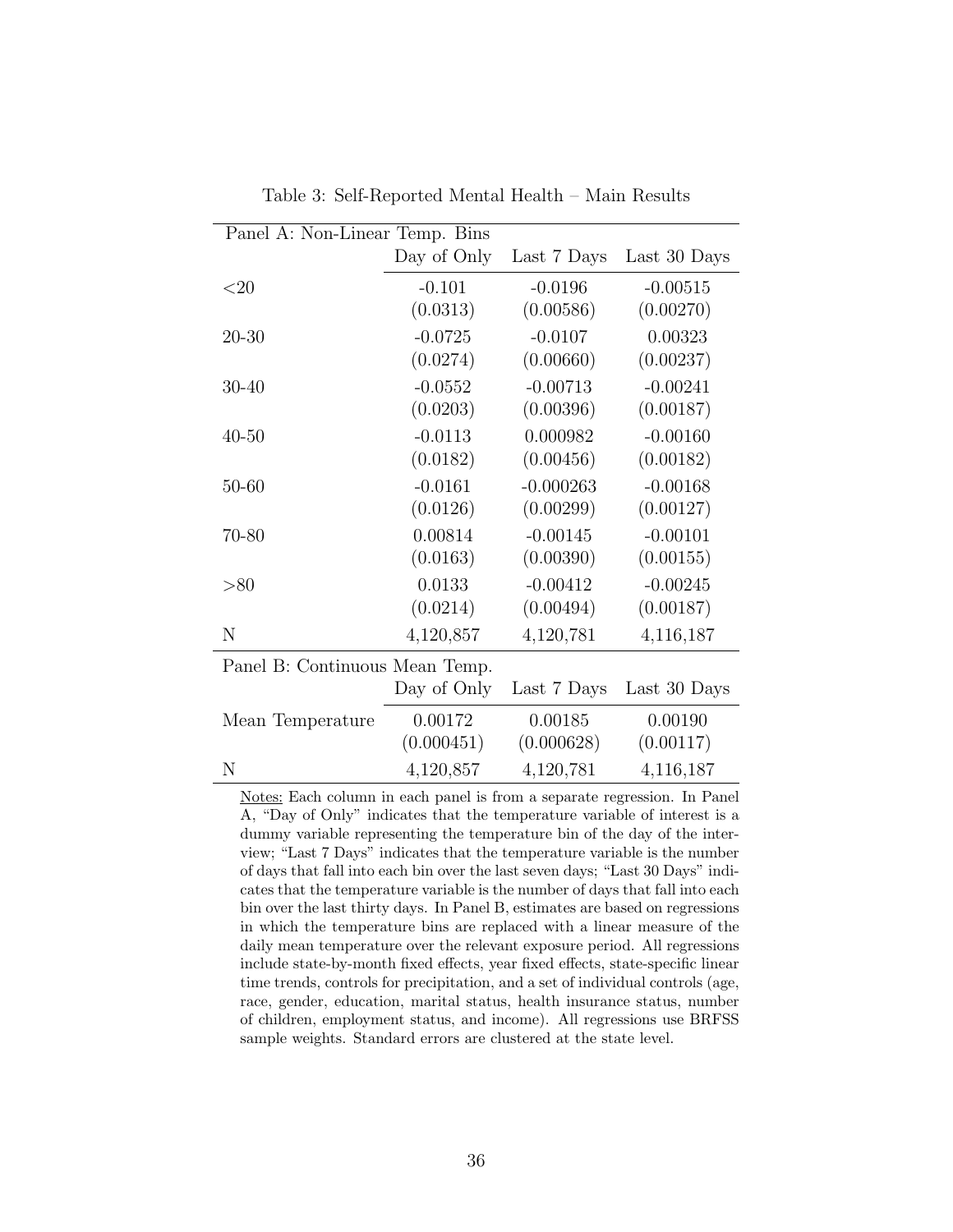|                           | <b>HPSA</b> | <b>SATC</b> | Income     | Hot Climate | Cold Climate |
|---------------------------|-------------|-------------|------------|-------------|--------------|
| $<$ 40 $\times$ Mod       | 0.00519     | $-0.00035$  | $-0.00164$ | $-0.00375$  | $-0.00326$   |
|                           | (0.00285)   | (0.00029)   | (0.00225)  | (0.00202)   | (0.00231)    |
| $40-50\times \text{Mod}$  | $-0.00051$  | 0.00019     | 0.00093    | 0.00048     | $-0.00027$   |
|                           | (0.00095)   | (0.00018)   | (0.00089)  | (0.00088)   | (0.00119)    |
| $50-60 \times \text{Mod}$ | $-0.00066$  | 0.00011     | 0.00088    | $-0.00065$  | $-0.00087$   |
|                           | (0.00083)   | (0.00015)   | (0.00078)  | (0.00072)   | (0.00067)    |
| $70-80 \times \text{Mod}$ | $-0.00173$  | 0.00031     | 0.00130    | $-0.00168$  | $-0.00003$   |
|                           | (0.00088)   | (0.00032)   | (0.00113)  | (0.00070)   | (0.00117)    |
| $>80\times$ Mod           | 0.00019     | $-0.00014$  | $-0.00312$ | 0.00228     | $-0.00299$   |
|                           | (0.00068)   | (0.00032)   | (0.00068)  | (0.00082)   | (0.00171)    |
| N                         | 3,840       | 6,960       | 7,656      | 8,294       | 8,294        |
| County-Level              | X           | X           | X          | X           | X            |
| Last Year                 | 2014        | 2014        | 2015       | 2016        | 2016         |

<span id="page-36-1"></span><span id="page-36-0"></span>Table 4: ED Visits - Adaptation

Notes: The sample period used for each modifier is determined by data availability; "Last Year" indicates the end of the sample for each estimation. All samples begin in 2005. Columns 1-3 are from separate regressions, and columns 4-5 (climate) are from the same regression. Each set of results represents <sup>a</sup> modifier as described in Section [2.3.](#page-8-1) All regressions include main effects for both the temperature variables and the included modifier. Reported here are the coefficient estimates for the interaction terms between each temperature bin and the relevant modifier, divided by the mean monthly visit rate so that the reported values can be interpreted as percent changes. All estimates include county-by-month and countyby-year fixed effects and controls for precipitation. Regressions are weighted by countypopulation. Standard errors are clustered at the county level.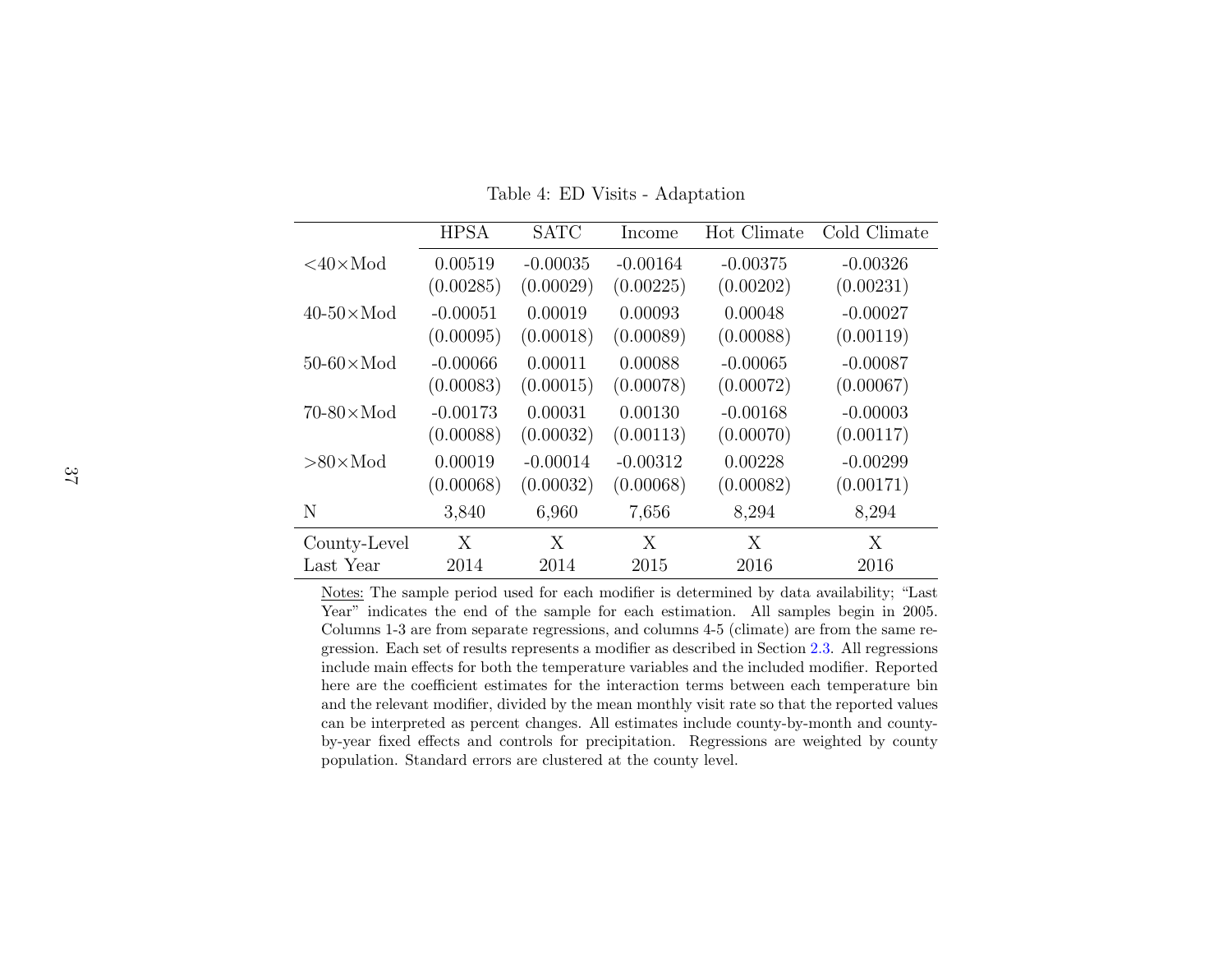|                           | AC         | Parity     | <b>HPSA</b> | <b>SATC</b> | Income     | Hot Climate | Cold Climate |
|---------------------------|------------|------------|-------------|-------------|------------|-------------|--------------|
| $<20\times$ Mod           | 0.00131    | 0.00045    | 0.00290     | $-0.00005$  | 0.00193    | $-0.00024$  | $-0.00235$   |
|                           | (0.00154)  | (0.00114)  | (0.00317)   | (0.00017)   | (0.00139)  | (0.00204)   | (0.00186)    |
| $20-30 \times \text{Mod}$ | $-0.00266$ | $-0.00257$ | $-0.00167$  | $-0.00039$  | $-0.00231$ | $-0.00140$  | $-0.00391$   |
|                           | (0.00150)  | (0.00143)  | (0.00300)   | (0.00018)   | (0.00177)  | (0.00131)   | (0.00171)    |
| $30-40 \times \text{Mod}$ | $-0.00241$ | $-0.00131$ | $-0.00016$  | $-0.00018$  | 0.00131    | $-0.00087$  | $-0.00206$   |
|                           | (0.00171)  | (0.00106)  | (0.00256)   | (0.00018)   | (0.00126)  | (0.00138)   | (0.00131)    |
| $40-50 \times \text{Mod}$ | $-0.00106$ | $-0.00116$ | 0.00190     | $-0.00014$  | $-0.00153$ | 0.00021     | $-0.00161$   |
|                           | (0.00180)  | (0.00096)  | (0.00160)   | (0.00013)   | (0.00081)  | (0.00090)   | (0.00139)    |
| $50-60 \times \text{Mod}$ | $-0.00180$ | 0.00021    | $-0.00206$  | $-0.00006$  | $-0.00057$ | $-0.00004$  | $-0.00200$   |
|                           | (0.00135)  | (0.00077)  | (0.00259)   | (0.00024)   | (0.00127)  | (0.00123)   | (0.00123)    |
| $70-80 \times \text{Mod}$ | 0.00053    | $-0.00021$ | $-0.00273$  | $-0.00017$  | $-0.00007$ | $-0.00031$  | $-0.00139$   |
|                           | (0.00095)  | (0.00080)  | (0.00253)   | (0.00016)   | (0.00111)  | (0.00113)   | (0.00122)    |
| $>80\times$ Mod           | 0.00462    | $-0.00012$ | 0.00133     | $-0.00015$  | $-0.00107$ | $-0.00003$  | $-0.00057$   |
|                           | (0.00098)  | (0.00070)  | (0.00199)   | (0.00017)   | (0.00070)  | (0.00106)   | (0.00154)    |
| N                         | 31,020     | 15,792     | 274,176     | 573,444     | 1,551,120  | 1,585,404   | 1,585,404    |
| State-Level               | X          | X          |             |             |            |             |              |
| County-Level              |            |            | X           | X           | X          | X           | X            |
| First Year                | 1960       | 1989       | 1998        | 1998        | 1969       | 1969        | 1969         |
| Last Year                 | 2015       | 2016       | 2014        | 2014        | 2015       | 2016        | 2016         |

<span id="page-37-1"></span><span id="page-37-0"></span>Table 5: Suicide - Adaptation

Notes: The samples used for each modifier vary depending on the timing of data availability; "First Year" and "Last Year" indicate the start and end of the sample for each regression. The earliest year for county-level analyses is 1969 due to changes in county coding prior to that year. Columns 1-5 are from separate regressions, and columns 6-7 (climate) are from the same regression. Each set of results represents <sup>a</sup> modifier as described in Section [2.3.](#page-8-1) All regressions include main effects for both the temperature variables and the relevant modifier. Reported here are the coefficient estimates for the interaction terms between each temperature bin and the relevant modifier, divided by the mean monthly suicide rate so that the reported values can be interpreted as percent changes. Unlike the main specifications for suicide, the HPSA,SATC, Hot Climate, Cold Climate and Income regressions are estimated at the county level rather than the state levelto take advantage of the greater variation in each of these potential modifiers at the county level. State-level models include state-by-month and state-by-year fixed effects; county-level models include county-by-month fixed effects, year fixed effects, and state linear time trends. All estimates include controls for precipitation. Regressions are weighted bystate (or county) population. Standard errors are clustered at the state level in both state- and county-level analyses.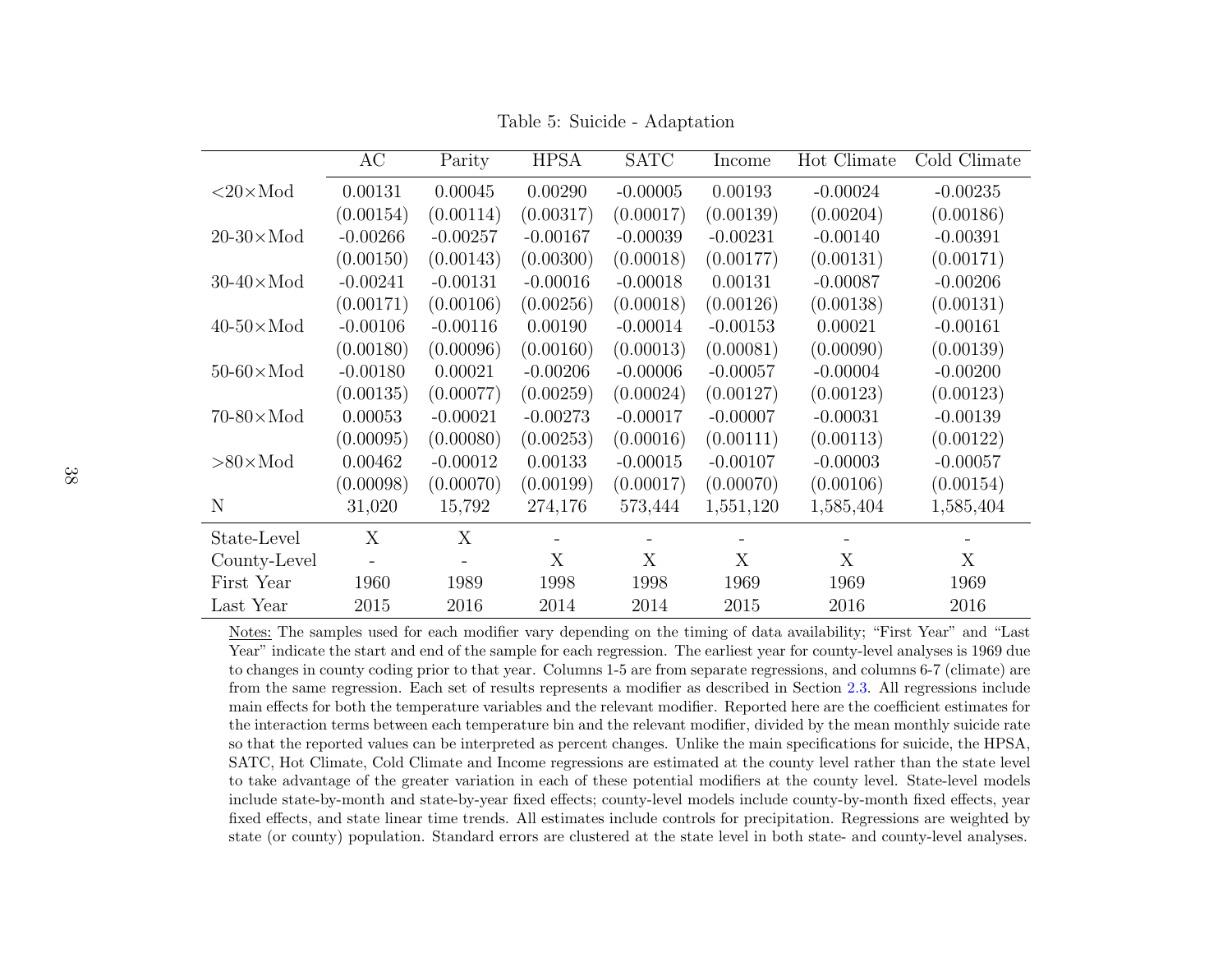| Panel A: Effects of Temp. on Nights Poor Sleep |                      |                      |                         |                         |                      |
|------------------------------------------------|----------------------|----------------------|-------------------------|-------------------------|----------------------|
|                                                | Day of Only          | Last 7 Days          | Last 30 Days            |                         |                      |
| Mean Temp.                                     | 0.00564<br>(0.00135) | 0.00637<br>(0.00183) | 0.0123<br>(0.00223)     |                         |                      |
| N                                              | 1,326,199            | 1,326,199            | 1,326,199               |                         |                      |
| Panel B: Effects of Min. and Max. Temp.        |                      |                      |                         |                         |                      |
|                                                | <b>ED</b> Visits     | Suicide              | Self (Day of)           | Self $(7)$              | Self $(30)$          |
| Min Temp.                                      | 0.0038<br>(0.0004)   | 0.0018<br>(0.0003)   | $-0.00115$<br>(0.00142) | 0.00361<br>(0.00244)    | 0.00211<br>(0.00397) |
| Max Temp.                                      | 0.0004<br>(0.0001)   | 0.0011<br>(0.0003)   | 0.00388<br>(0.00115)    | $-0.00000$<br>(0.00183) | 0.00136<br>(0.00301) |
| N                                              | 8,294                | 31,584               | 4,120,857               | 4,120,781               | 4,116,187            |

<span id="page-38-0"></span>Table 6: Mechanism – Sleep

Notes: Each column in each panel is from a separate regression. In Panel A, "Day of Only" indicates that the temperature variable of interest is the mean temperature on the day of the interview; "Last 7 Days" relies upon the mean temperature over the last seven days; "Last 30 Days" indicates that the relevant independent variable is the mean temperature over the last thirty days. Estimates are from <sup>a</sup> model equivalent to that presented in Table [3.](#page-35-1) In Panel B, estimates are from models equivalent to those presented in Tables [2](#page-34-1) and [3](#page-35-1) except that the temperature variables represent the means of daily minimum and maximum temperatures over the period in question (in <sup>p</sup>lace of temperature bins or <sup>a</sup> single mean temperature variable). ED visit and suicide regressions are estimated in levels, though estimates are reported as percentage changes from the mean monthly rates. Standard errors in parentheses are clustered at the countylevel (ED visits) or the state level (suicide and self-reported).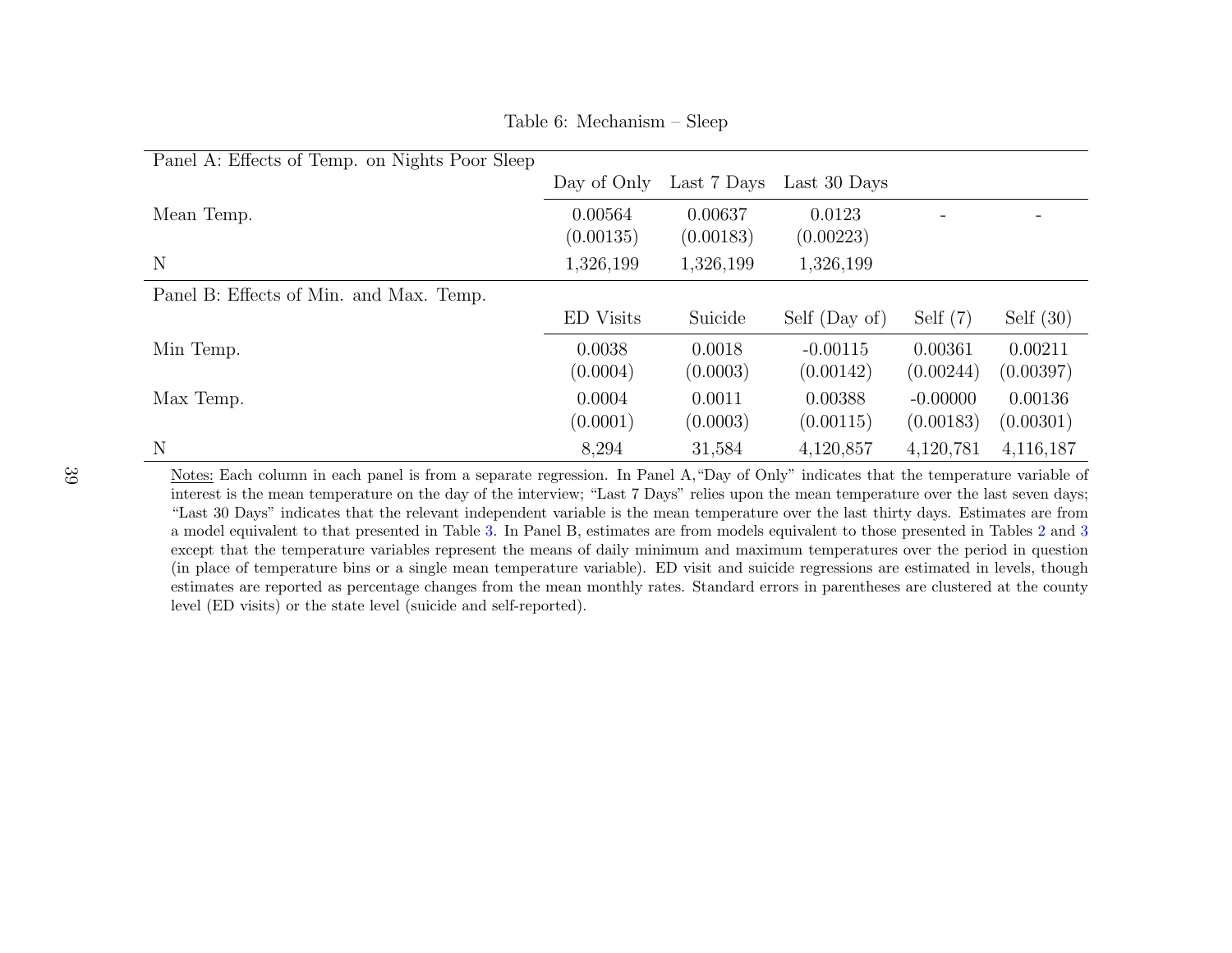## Appendix A: Additional Figures and Tables

<span id="page-39-0"></span>

Figure A1: Predicted Changes in Climate

Notes: Bars represent the average number of days falling in each bin in the relevant period or the difference between the two periods. Estimates of both the historic and predicted temperature-bin-counts are based on modelled daily temperatures under the RCP8.5 scenario of Hadley Centre's Global Environment Model version 2. Please see Appendix Section [B.4](#page-54-0) for further details.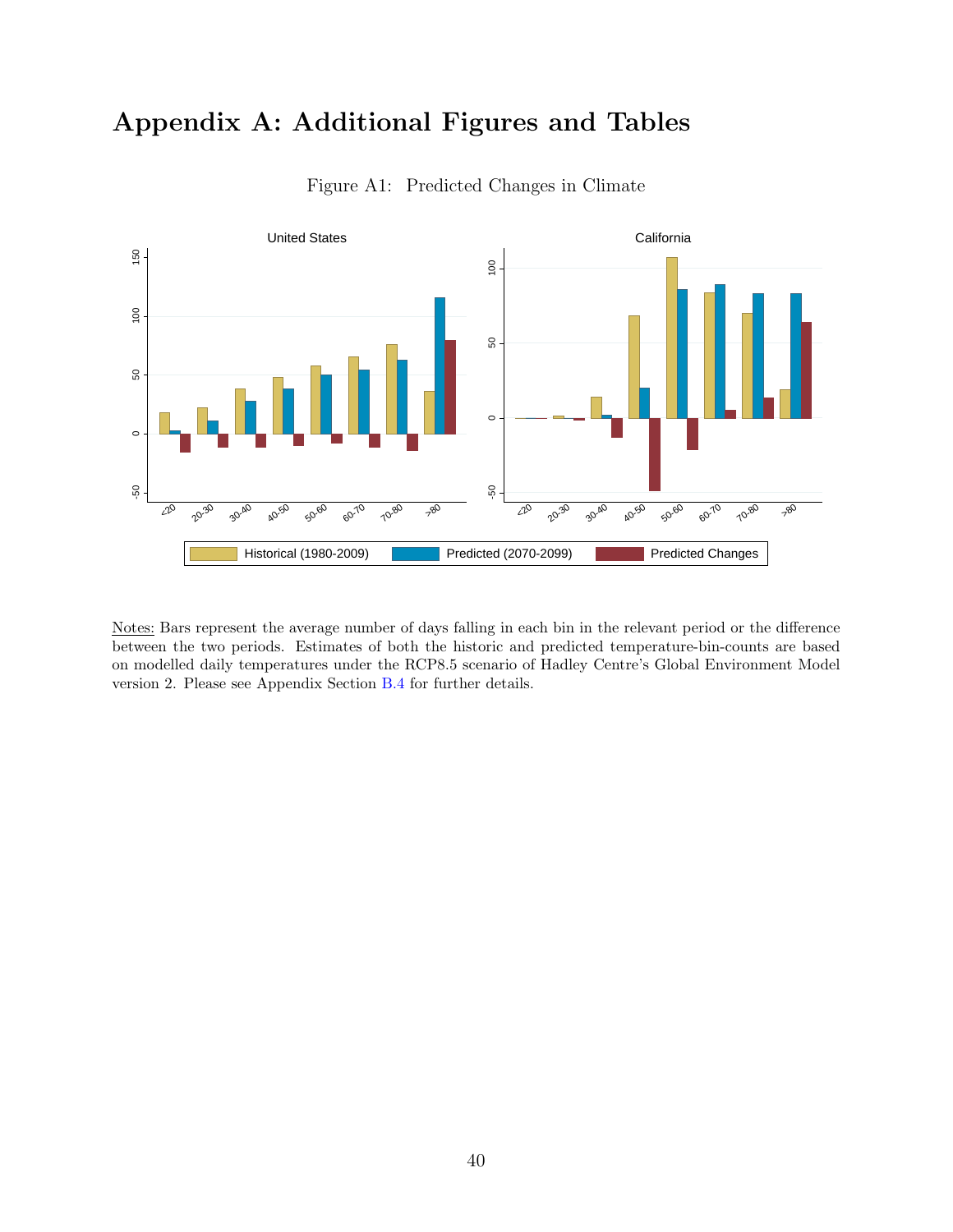<span id="page-40-0"></span> $(1)$   $(2)$   $(3)$   $(4)$  $<40$  -0.0026 -0.0054 -0.0039 -0.0038  $(0.0015)$   $(0.0022)$   $(0.0014)$   $(0.0010)$ 40-50 -0.0024 -0.0046 -0.0027 -0.0028  $(0.0007)$   $(0.0010)$   $(0.0006)$   $(0.0004)$ 50-60 -0.0017 -0.0021 -0.0016 -0.0016  $(0.0004)$   $(0.0008)$   $(0.0004)$   $(0.0003)$ 70-80 0.0016 0.0021 0.0017 0.0020  $(0.0006)$   $(0.0009)$   $(0.0005)$   $(0.0004)$ >80 0.0033 0.0036 0.0029 0.0030  $(0.0006)$   $(0.0019)$   $(0.0010)$   $(0.0008)$ N 8,294 8,294 8,294 8,294 # Visits 5,996,037 5,996,037 5,996,037 5,996,037  $\text{Country}$   $\text{X}$  - - - - $Year$   $X$   $X$   $X$  -Month  $X$  - - - -County-Month - X X X

Table A1: ED Visits – Specification Checks

Notes: All estimates use a 1-month exposure window, meaning that only temperatures in the contemporaneous month are considered. All regressions are estimated in levels, though estimates are reported as percentage changes from the mean monthly ED visit rate; the estimates in levels can be recovered by multiplying by the reported mean dependent variable. Quadratic time trend is in month of sample. All regressions are weighted by county population. Standard errors are clustered at the county level.

County Quadratic Trend - - X - County-Year - - X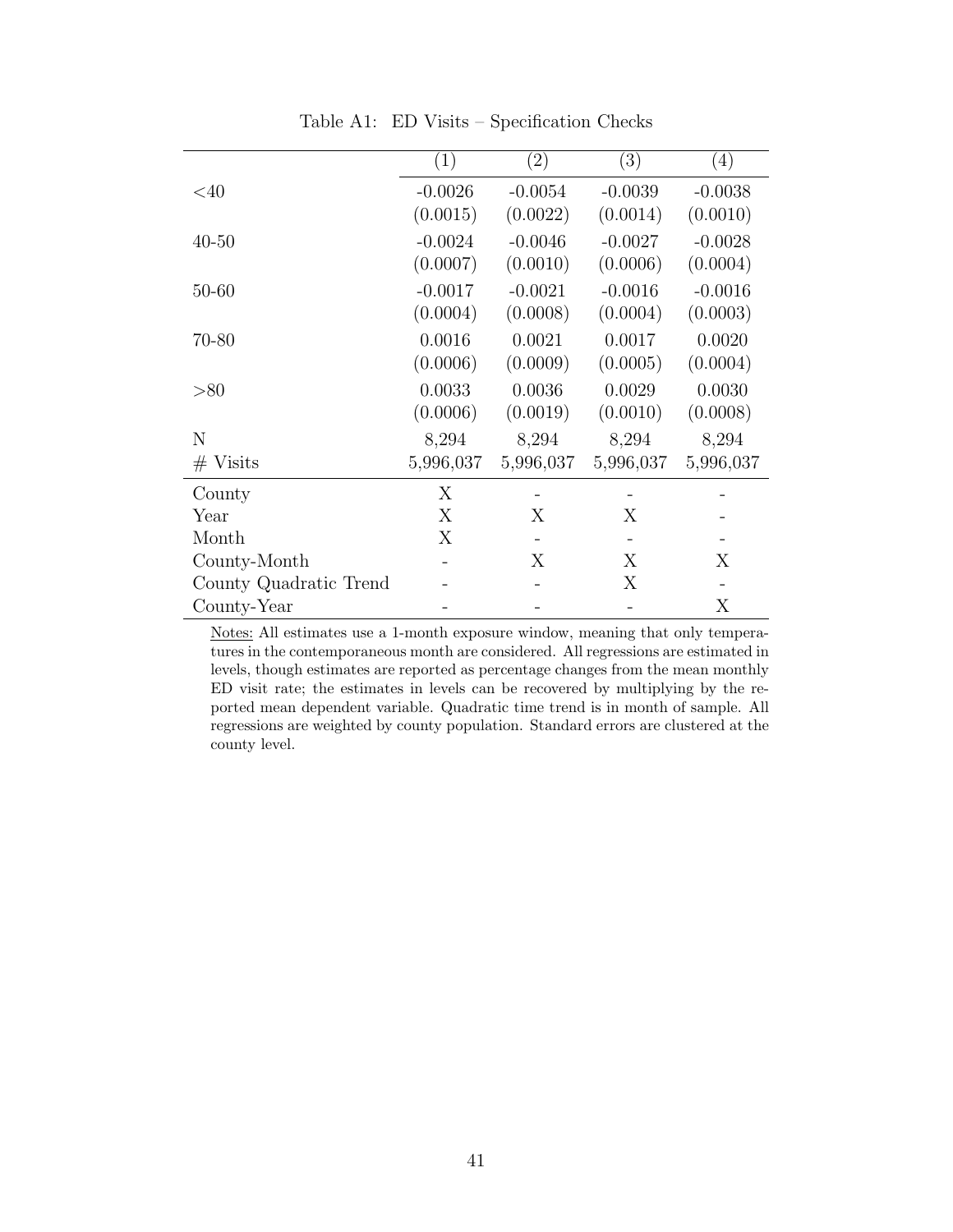<span id="page-41-0"></span>

|                       | (1)                   | $\left( 2\right)$     | (3)                   | (4)                   |
|-----------------------|-----------------------|-----------------------|-----------------------|-----------------------|
| $<$ 20                | $-0.0040$<br>(0.0012) | $-0.0047$<br>(0.0010) | $-0.0060$<br>(0.0007) | $-0.0063$<br>(0.0007) |
| $20 - 30$             | $-0.0001$<br>(0.0016) | 0.0003<br>(0.0017)    | $-0.0023$<br>(0.0007) | $-0.0027$<br>(0.0008) |
| $30 - 40$             | 0.0003<br>(0.0015)    | 0.0002<br>(0.0017)    | $-0.0017$<br>(0.0007) | $-0.0016$<br>(0.0007) |
| $40 - 50$             | 0.0013<br>(0.0012)    | 0.0031<br>(0.0027)    | 0.0000<br>(0.0005)    | $-0.0009$<br>(0.0006) |
| $50 - 60$             | 0.0011<br>(0.0016)    | 0.0038<br>(0.0037)    | $-0.0004$<br>(0.0009) | $-0.0006$<br>(0.0006) |
| 70-80                 | 0.0001<br>(0.0005)    | 0.0004<br>(0.0010)    | 0.0016<br>(0.0007)    | 0.0015<br>(0.0006)    |
| > 80                  | 0.0017<br>(0.0006)    | 0.0027<br>(0.0009)    | 0.0032<br>(0.0009)    | 0.0038<br>(0.0008)    |
| N                     | 31,584                | 31,584                | 31,584                | 31,584                |
| $#$ Suicides          | 1,606,647             | 1,606,647             | 1,606,647             | 1,606,647             |
| State                 | X                     |                       |                       |                       |
| Year                  | X                     | Х                     | Х                     |                       |
| Month                 | X                     |                       |                       |                       |
| State-Month           |                       | Χ                     | Χ                     | X                     |
| State Quadratic Trend |                       |                       | Х                     |                       |
| State-Year            |                       |                       |                       | Х                     |

Table A2: Suicide – Specification Checks

Notes: All estimates use a 1-month exposure window, meaning that only temperatures in the contemporaneous month are considered. All regressions are estimated in levels, though estimates are reported as percentage changes from the mean monthly suicide rate; the estimates in levels can be recovered by multiplying by the reported mean dependent variable. Quadratic time trend is in month of sample. All regressions are weighted by state population. Standard errors are clustered at the state level.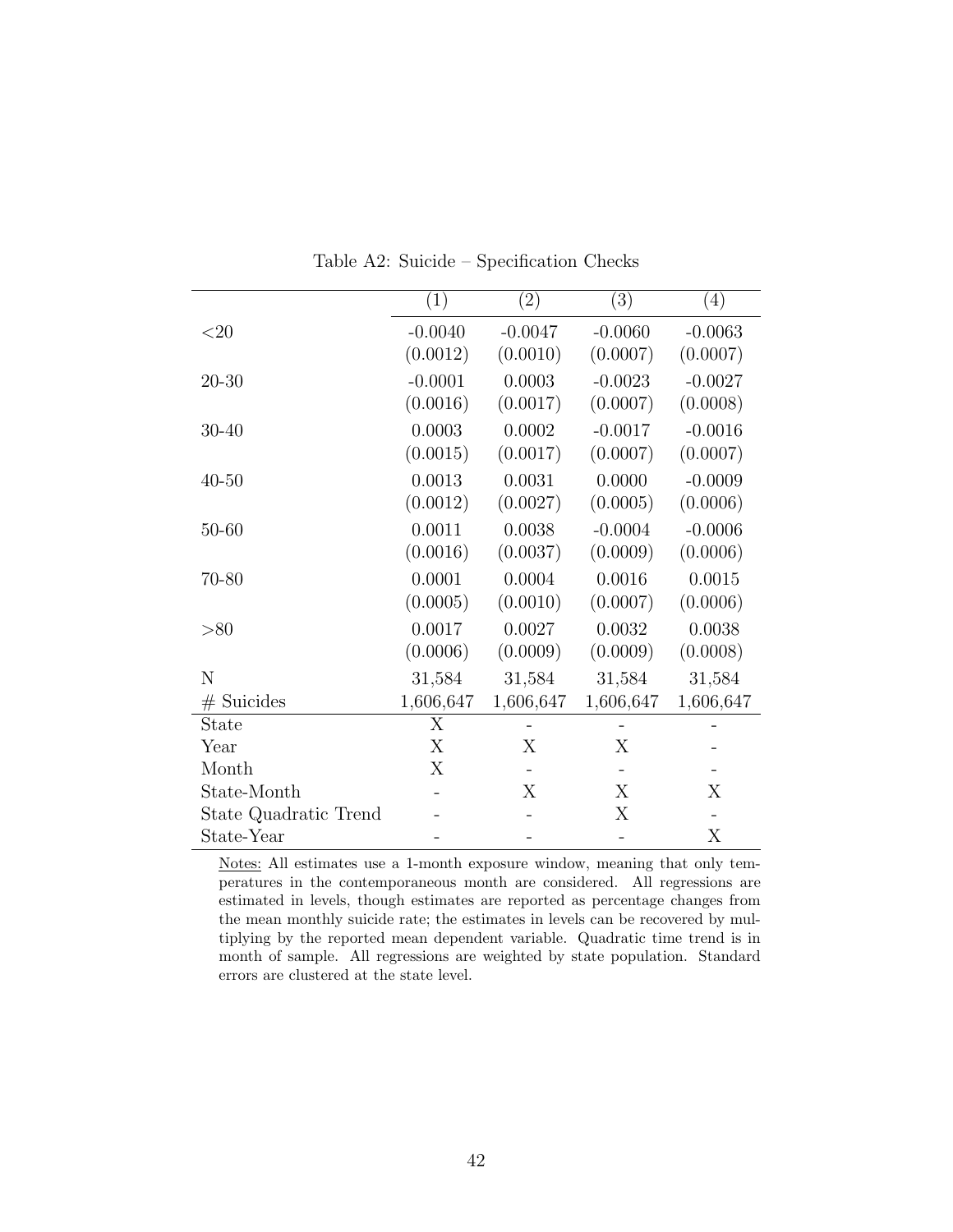<span id="page-42-0"></span>

|                     | (1)       | $\left( 2\right)$ | (3)       | (4)       |
|---------------------|-----------|-------------------|-----------|-----------|
| $<$ 20              | $-0.0786$ | $-0.0978$         | $-0.101$  | $-0.0997$ |
|                     | (0.0275)  | (0.0306)          | (0.0313)  | (0.0306)  |
| $20 - 30$           | $-0.0652$ | $-0.0683$         | $-0.0725$ | $-0.0721$ |
|                     | (0.0276)  | (0.0284)          | (0.0274)  | (0.0272)  |
| $30 - 40$           | $-0.0551$ | $-0.0555$         | $-0.0552$ | $-0.0571$ |
|                     | (0.0221)  | (0.0214)          | (0.0203)  | (0.0202)  |
| $40 - 50$           | $-0.0155$ | $-0.0114$         | $-0.0113$ | $-0.0119$ |
|                     | (0.0205)  | (0.0186)          | (0.0182)  | (0.0180)  |
| $50 - 60$           | $-0.0188$ | $-0.0171$         | $-0.0161$ | $-0.0151$ |
|                     | (0.0139)  | (0.0126)          | (0.0126)  | (0.0124)  |
| 70-80               | 0.0180    | 0.00590           | 0.00814   | 0.00938   |
|                     | (0.0154)  | (0.0166)          | (0.0163)  | (0.0160)  |
| > 80                | 0.0452    | 0.0166            | 0.0133    | 0.0151    |
|                     | (0.0220)  | (0.0210)          | (0.0214)  | (0.0217)  |
| N                   | 4,120,857 | 4,120,857         | 4,120,857 | 4,120,857 |
| County              | X         |                   |           |           |
| Year                | X         | X                 | X         |           |
| Month               | X         |                   |           |           |
| County-Month        |           | X                 | X         | X         |
| County Linear Trend |           |                   | Χ         |           |
| County-Year         |           |                   |           | X         |

Table A3: Self-Reported Mental Health – Specification Checks

Notes: Each column is from a separate regression, and replicates Column 1 of Table [3](#page-35-0) but with a different set of controls. The temperature variables in each regression indicate whether the mean temperature on the survey date fell in the specified range (i.e., they do not represent the number of days over the past seven or thirty days). All regressions include controls for precipitation and a set of individual controls (age, race, gender, education, marital status, health insurance status, number of children, employment status, and income), and all regressions use BRFSS sample weights. Standard errors are clustered at the state level.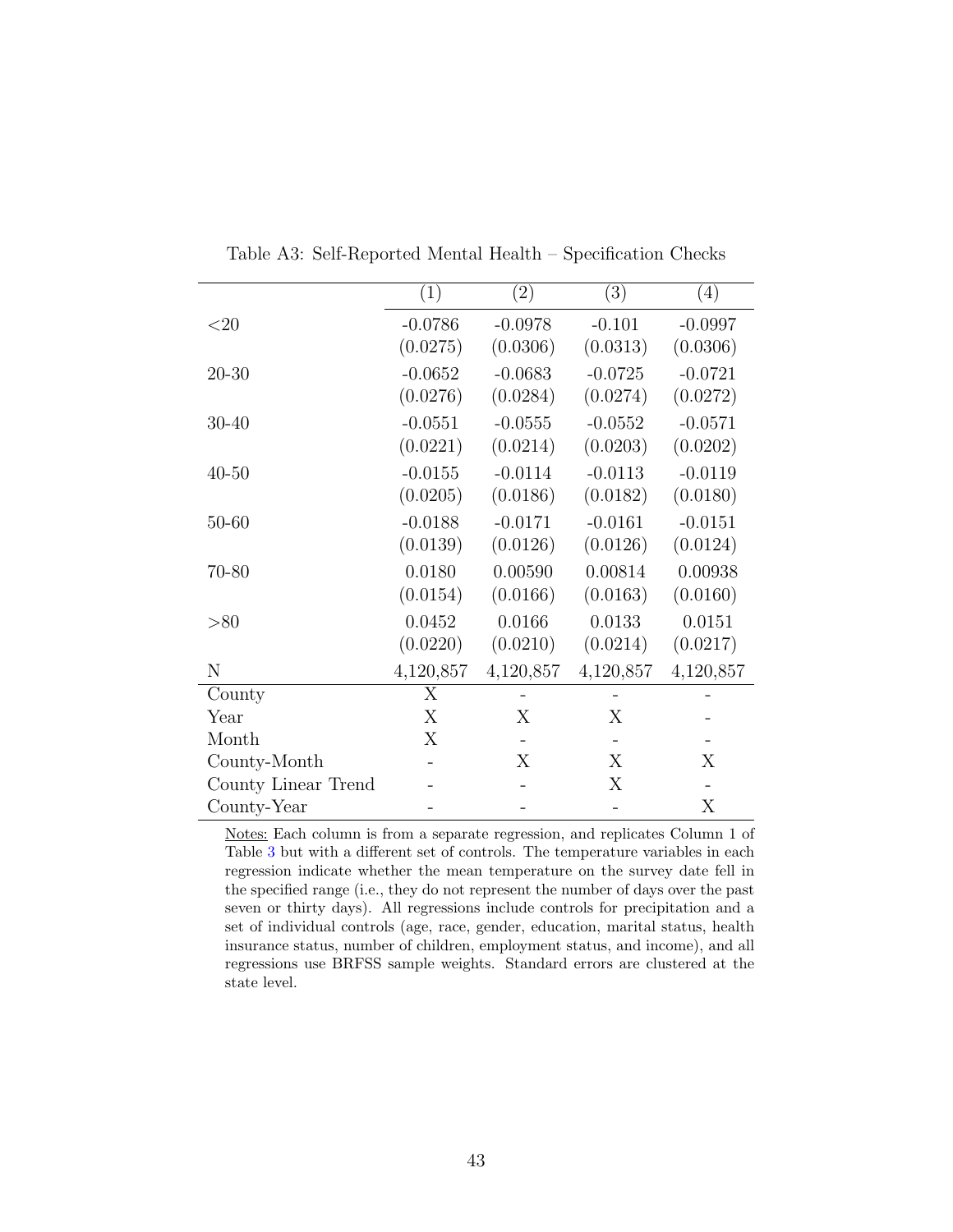<span id="page-43-0"></span>

|           | 1 Month   | 2 Months  | 3 Months  | 4 Months  | 5 Months  | 6 Months  |
|-----------|-----------|-----------|-----------|-----------|-----------|-----------|
| $<$ 40    | $-0.0038$ | $-0.0050$ | $-0.0054$ | $-0.0050$ | $-0.0042$ | $-0.0068$ |
|           | (0.0010)  | (0.0018)  | (0.0022)  | (0.0030)  | (0.0033)  | (0.0032)  |
| $40 - 50$ | $-0.0028$ | $-0.0022$ | $-0.0022$ | $-0.0033$ | $-0.0040$ | $-0.0043$ |
|           | (0.0004)  | (0.0009)  | (0.0015)  | (0.0020)  | (0.0023)  | (0.0028)  |
| $50 - 60$ | $-0.0016$ | $-0.0013$ | $-0.0015$ | $-0.0021$ | $-0.0030$ | $-0.0041$ |
|           | (0.0003)  | (0.0004)  | (0.0006)  | (0.0008)  | (0.0010)  | (0.0011)  |
| $70 - 80$ | 0.0020    | 0.0011    | 0.0007    | 0.0014    | 0.0013    | 0.0010    |
|           | (0.0004)  | (0.0005)  | (0.0008)  | (0.0007)  | (0.0009)  | (0.0011)  |
| > 80      | 0.0030    | 0.0021    | 0.0016    | 0.0020    | 0.0026    | 0.0024    |
|           | (0.0008)  | (0.0015)  | (0.0021)  | (0.0022)  | (0.0023)  | (0.0027)  |
| N         | 8,294     | 8,236     | 8,178     | 8,120     | 8,062     | 8,004     |

Table A4: ED Visits – Varying Exposure Window

Notes: Each column is from a separate regression, with each successive column including one additional monthly lag in all temperature variables; the reported estimates are the dynamic cumulative effects for each temperature bin (i.e., the sum of contemporaneous and all lagged coefficients for each bin). All regressions are estimated in levels, though estimates are reported as percentage changes from the mean monthly ED visit rate; the estimates in levels can be recovered by multiplying by the reported mean dependent variable. Estimates are from regressions that include county-by-month fixed effects, county-by-year fixed effects and controls for precipitation. All regressions are weighted by county population. Standard errors are clustered at the county level.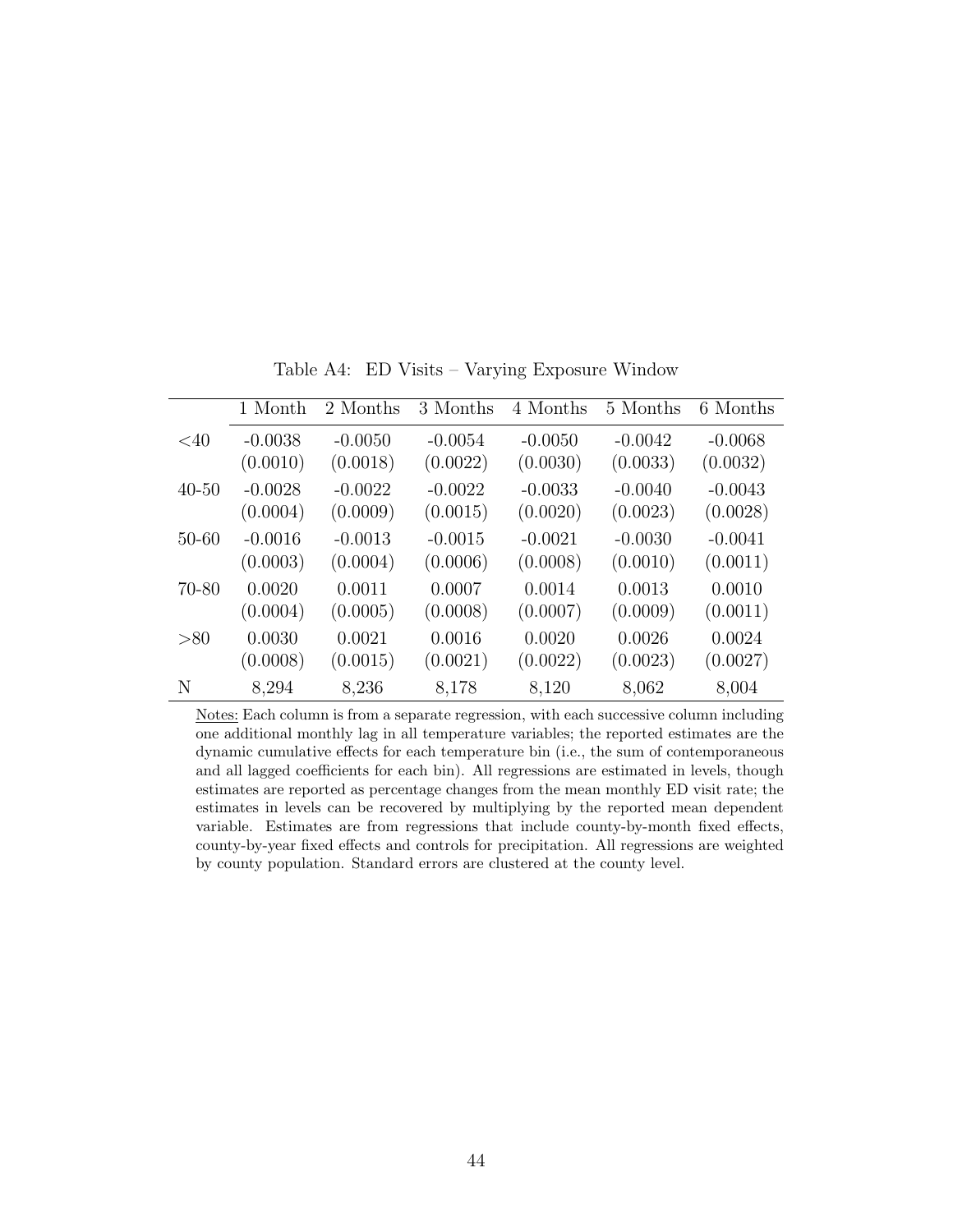<span id="page-44-0"></span>

|           | 1 Month   | 2 Months  | 3 Months  | 4 Months  | 5 Months  | 6 Months  |
|-----------|-----------|-----------|-----------|-----------|-----------|-----------|
| ${<}20$   | $-0.0063$ | $-0.0034$ | $-0.0016$ | $-0.0009$ | $-0.0006$ | $-0.0023$ |
|           | (0.0007)  | (0.0008)  | (0.0013)  | (0.0017)  | (0.0021)  | (0.0024)  |
| $20 - 30$ | $-0.0027$ | $-0.0020$ | $-0.0018$ | $-0.0035$ | $-0.0043$ | $-0.0027$ |
|           | (0.0008)  | (0.0010)  | (0.0013)  | (0.0017)  | (0.0024)  | (0.0028)  |
| $30 - 40$ | $-0.0016$ | 0.0016    | 0.0029    | 0.0025    | 0.0030    | 0.0033    |
|           | (0.0007)  | (0.0009)  | (0.0013)  | (0.0016)  | (0.0019)  | (0.0023)  |
| $40 - 50$ | $-0.0009$ | 0.0000    | $-0.0000$ | $-0.0012$ | $-0.0024$ | $-0.0023$ |
|           | (0.0006)  | (0.0010)  | (0.0014)  | (0.0017)  | (0.0020)  | (0.0019)  |
| 50-60     | $-0.0006$ | $-0.0000$ | 0.0009    | 0.0012    | 0.0007    | 0.0020    |
|           | (0.0006)  | (0.0008)  | (0.0013)  | (0.0016)  | (0.0018)  | (0.0020)  |
| 70-80     | 0.0015    | 0.0000    | 0.0002    | 0.0005    | 0.0003    | 0.0008    |
|           | (0.0006)  | (0.0008)  | (0.0013)  | (0.0015)  | (0.0018)  | (0.0016)  |
| > 80      | 0.0038    | 0.0033    | 0.0029    | 0.0027    | 0.0027    | 0.0025    |
|           | (0.0008)  | (0.0010)  | (0.0014)  | (0.0015)  | (0.0020)  | (0.0019)  |
| N         | 31,584    | 31,537    | 31,490    | 31,443    | 31,396    | 31,349    |

Table A5: Suicide – Varying Exposure Window

Notes: Each column is from a separate regression, with each successive column including one additional monthly lag in all temperature variables; the reported estimates are the dynamic cumulative effects for each temperature bin (i.e., the sum of contemporaneous and all lagged coefficients for each bin). All regressions are estimated in levels, though estimates are reported as percentage changes from the mean monthly suicide rate; the estimates in levels can be recovered by multiplying by the reported mean dependent variable. Estimates are from regressions that include state-by-month fixed effects, stateby-year fixed effects and controls for precipitation. All regressions are weighted by state population. Standard errors are clustered at the state level.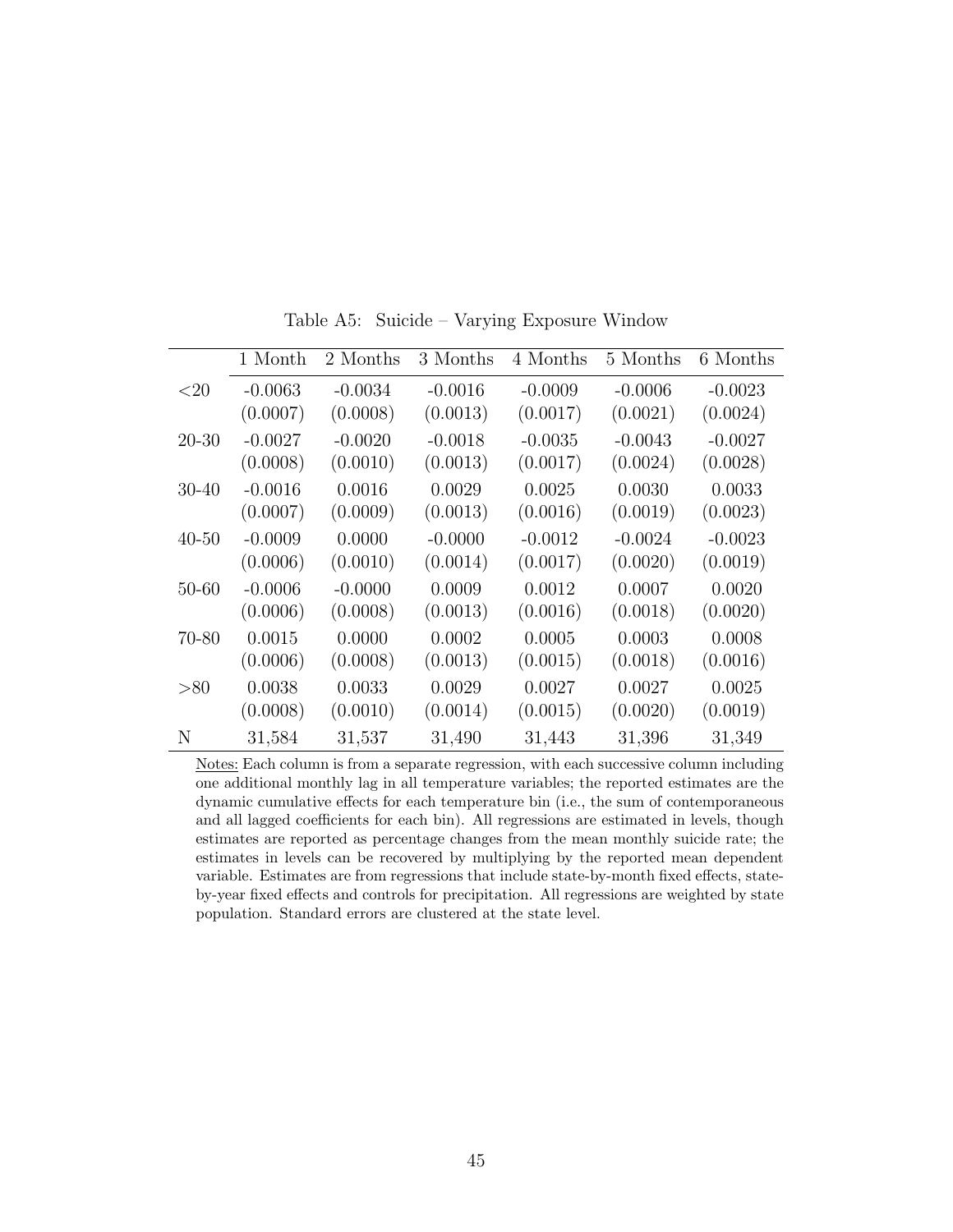|                                | <b>HPSA</b> | <b>SATC</b> | Income     | Hot Climate | Cold Climate |      |
|--------------------------------|-------------|-------------|------------|-------------|--------------|------|
| $\langle 40 \times 10 \rangle$ | 0.00855     | $-0.00074$  | $-0.00838$ | 0.00209     | 0.00084      |      |
|                                | (0.00424)   | (0.00043)   | (0.00394)  | (0.00093)   | (0.00095)    |      |
| $40-50 \times \text{Mod}$      | $-0.00064$  | 0.00040     | 0.00266    | $-0.00083$  | $-0.00104$   |      |
|                                | (0.00122)   | (0.00029)   | (0.00176)  | (0.00035)   | (0.00070)    |      |
| $50-60 \times \text{Mod}$      | $-0.00153$  | 0.00011     | 0.00104    | $-0.00012$  | $-0.00004$   |      |
|                                | (0.00111)   | (0.00020)   | (0.00105)  | (0.00021)   | (0.00059)    |      |
| $70-80 \times \text{Mod}$      | $-0.00226$  | 0.00047     | 0.00203    | $-0.00060$  | $-0.00050$   |      |
|                                | (0.00104)   | (0.00036)   | (0.00172)  | (0.00031)   | (0.00082)    |      |
| $>80\times$ Mod                | $-0.00062$  | $-0.00037$  | $-0.00484$ | 0.00058     | 0.00118      |      |
|                                | (0.00087)   | (0.00041)   | (0.00152)  | (0.00035)   | (0.00102)    |      |
| N                              | 3,808       | 6,902       | 7,598      | 8,236       | 8,236        |      |
| County-Level                   | X           | Χ           | X          | X           | X            |      |
| Last Year                      | 2014        | 2014        | 2015       | 2016        | 2016         | 2016 |

Table A6: ED Visits - Adaptation - 2 Month Exposure Window

<span id="page-45-0"></span>Notes: The main modifier specification presented in Table [4](#page-36-1) uses <sup>a</sup> 1-month exposure window in order to maximize the power of the estimates. This table replicates those findings using <sup>a</sup> 2-month exposure window to ensure that the results are not qualitatively affected by the use of <sup>a</sup> longer exposure window. The samples used for each modifier vary depending on the timing of data availability;"Last Year" indicates the end of the sample for each variable. All samples begin in 2005.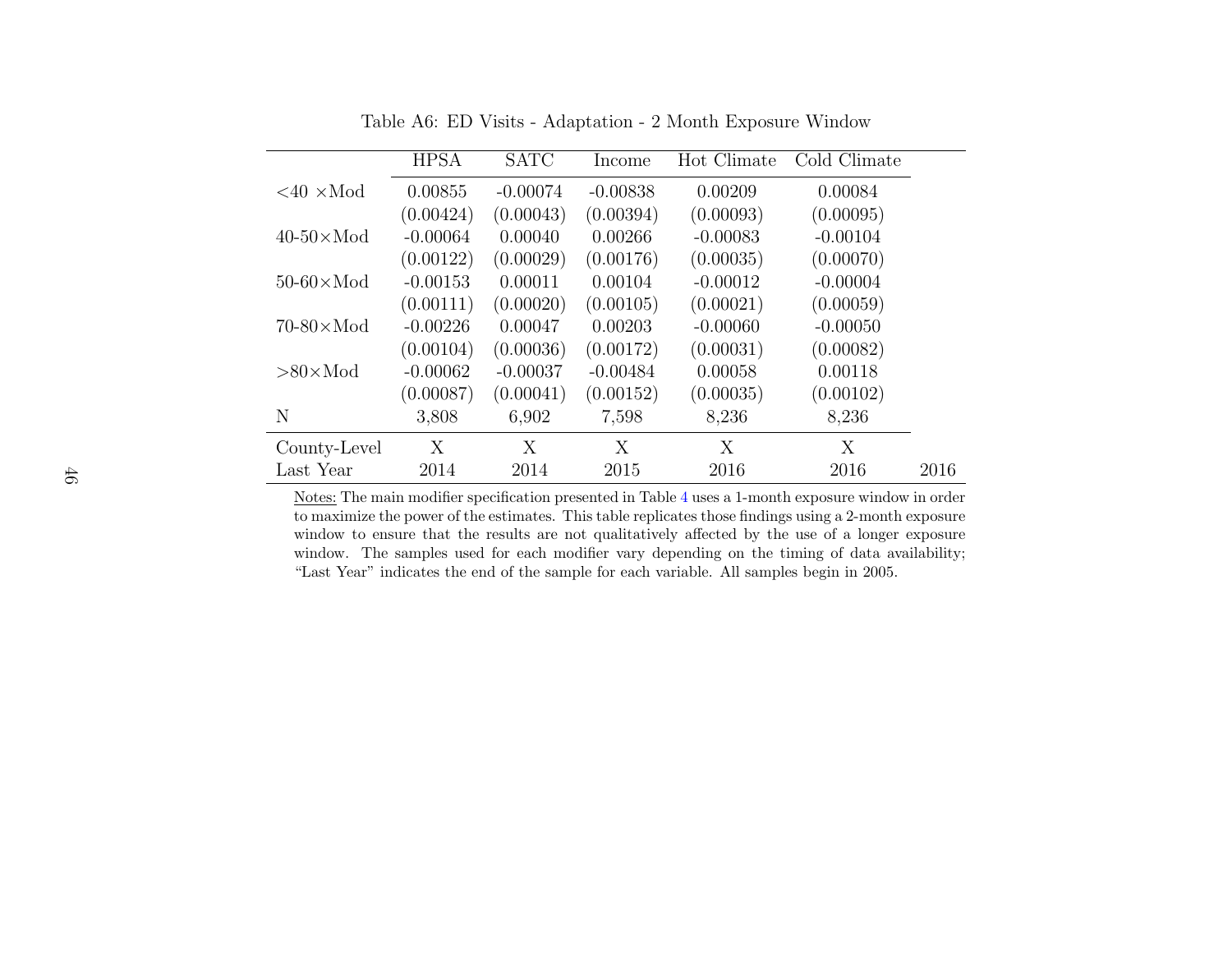|                           | AC         | Parity     | <b>HPSA</b> | <b>SATC</b> | Income     | Hot Climate | Cold Climate |
|---------------------------|------------|------------|-------------|-------------|------------|-------------|--------------|
| $<$ 20 $\times$ Mod       | 0.00314    | 0.00012    | 0.00107     | $-0.00002$  | 0.00253    | 0.00158     | $-0.00114$   |
|                           | (0.00216)  | (0.00185)  | (0.00421)   | (0.00019)   | (0.00173)  | (0.00283)   | (0.00277)    |
| $20-30 \times$ Mod        | $-0.00082$ | $-0.00115$ | $-0.00275$  | $-0.00066$  | $-0.00147$ | $-0.00196$  | $-0.00317$   |
|                           | (0.00261)  | (0.00184)  | (0.00501)   | (0.00023)   | (0.00243)  | (0.00214)   | (0.00257)    |
| $30-40 \times \text{Mod}$ | $-0.00238$ | $-0.00184$ | 0.00019     | $-0.00028$  | 0.00219    | $-0.00045$  | $-0.00347$   |
|                           | (0.00186)  | (0.00152)  | (0.00372)   | (0.00024)   | (0.00188)  | (0.00201)   | (0.00232)    |
| $40-50 \times \text{Mod}$ | 0.00020    | $-0.00182$ | 0.00116     | $-0.00012$  | $-0.00108$ | $-0.00027$  | $-0.00031$   |
|                           | (0.00247)  | (0.00112)  | (0.00287)   | (0.00020)   | (0.00101)  | (0.00165)   | (0.00158)    |
| $50-60 \times \text{Mod}$ | 0.00164    | 0.00054    | $-0.00353$  | $-0.00040$  | $-0.00017$ | $-0.00042$  | $-0.00285$   |
|                           | (0.00210)  | (0.00106)  | (0.00371)   | (0.00027)   | (0.00219)  | (0.00179)   | (0.00201)    |
| $70-80 \times \text{Mod}$ | 0.00286    | 0.00022    | $-0.00384$  | $-0.00037$  | 0.00116    | $-0.00052$  | $-0.00332$   |
|                           | (0.00162)  | (0.00107)  | (0.00362)   | (0.00020)   | (0.00144)  | (0.00194)   | (0.00203)    |
| $>80\times$ Mod           | 0.00542    | $-0.00053$ | 0.00007     | $-0.00026$  | $-0.00146$ | $-0.00077$  | $-0.00113$   |
|                           | (0.00115)  | (0.00102)  | (0.00243)   | (0.00023)   | (0.00113)  | (0.00157)   | (0.00232)    |
| N                         | 30,973     | 15,792     | 274,176     | 573,444     | 1,548,310  | 1,582,593   | 1,582,593    |
| State-Level               | X          | X          |             | -           |            |             |              |
| County-Level              |            |            | X           | X           | X          | X           | X            |
| First Year                | 1960       | 1989       | 1998        | 1998        | 1969       | 1969        | 1969         |
| Last Year                 | 2015       | 2016       | 2014        | 2014        | 2015       | 2016        |              |

Table A7: Suicide - Adaptation – 2 Month Exposure Window

<span id="page-46-0"></span>Notes: The main modifier specification presented in Table [5](#page-37-1) uses <sup>a</sup> 1-month exposure window in order to maximize the power of the estimates. This table replicates those findings using <sup>a</sup> 2-month exposure window to ensure that the results are not qualitatively affected by using <sup>a</sup> longer exposure window. The samples used for each modifier vary depending on the timing of data availability; "First Year" and "Last Year" indicate the start and end of the sample for eachregression.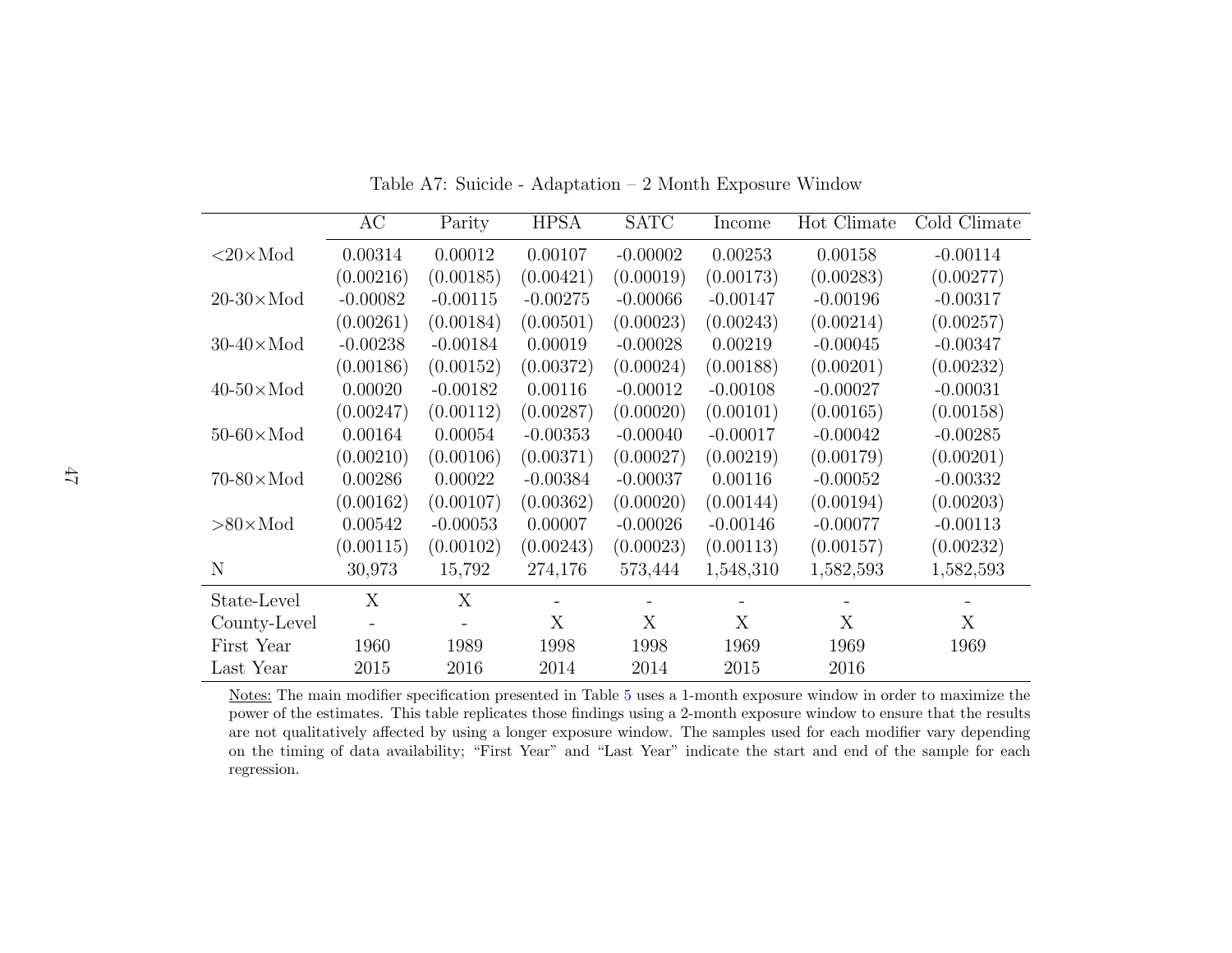|                 | MH Visits         |           |           | Suicide             |             |             |  |
|-----------------|-------------------|-----------|-----------|---------------------|-------------|-------------|--|
|                 | $(CA, 2005-2011)$ |           |           | $(U.S., 1979-2011)$ |             |             |  |
| ${<}20$         |                   |           |           | $-.0072385$         | $-.0051263$ | $-.0054756$ |  |
|                 |                   |           |           | (.0007453)          | (.0010088)  | (.0010098)  |  |
| $20 - 30$       |                   |           |           | $-.004204$          | $-.0025444$ | $-.0029372$ |  |
|                 |                   |           |           | (.0007518)          | (.0010413)  | (.0010173)  |  |
| $<$ 40 or 30-40 | $-0.0057$         | $-0.0056$ | $-0.0053$ | $-.0026321$         | $-.0013214$ | $-.0016236$ |  |
|                 | (0.0017)          | (0.0017)  | (0.0017)  | (.0007027)          | (.0009214)  | (.0009108)  |  |
| $40 - 50$       | $-0.0030$         | $-0.0030$ | $-0.0030$ | $-.0009351$         | $-.0000199$ | $-.000259$  |  |
|                 | (0.0007)          | (0.0007)  | (0.0007)  | (.0006029)          | (.0006902)  | (.0006656)  |  |
| 50-60           | $-0.0012$         | $-0.0011$ | $-0.0012$ | $-.0004208$         | $-.0000186$ | $-.0001402$ |  |
|                 | (0.0005)          | (0.0005)  | (0.0005)  | (.0005401)          | (.0005543)  | (.0005343)  |  |
| 70-80           | 0.0004            | 0.0003    | 0.0002    | .0019379            | .0013407    | .0014225    |  |
|                 | (0.0005)          | (0.0005)  | (0.0005)  | (.0005714)          | (.0005949)  | (.0006037)  |  |
| > 80            | 0.0025            | 0.0025    | 0.0024    | .0028685            | .0019725    | .0021505    |  |
|                 | (0.0012)          | (0.0012)  | (0.0012)  | (.0007701)          | (.0008525)  | (.0008644)  |  |
| N               | 4,872             | 4,872     | 4,872     | 1,112,760           | 1,112,760   | 1,112,760   |  |
| Humidity        |                   | X         | X         |                     | X           | X           |  |
| Sunlight        |                   |           | Х         |                     |             | Χ           |  |

<span id="page-47-0"></span>Table A8: ED Visits and Suicide – Adding Humidity and Sunlight

 Notes: All regressions are estimated at the county level to maximize the amount of variation in humidity and sunlight, both of which can be highly localized. The sample is kept constant for counties and periods in which all data are available. This is primarily limited by the availability of sunlight data (1979-2011). Sunlight is measured by solar insolation (reported in kilojoules per square meter). For both humidity and sunlight, controls for these variables enter as two dummy variables that indicate whether the level of humidity or sunlight was below the 25th percentile in <sup>a</sup> given county-month or above the 75th percentile. All estimates use <sup>a</sup> 1-month exposure window, meaning that only temperature in the contemporaneous month is considered. All regressions are estimated in levels, though estimates are reported as percentage changes from the mean monthly ED visit rate (columns 1-3) or the mean monthly suicide rate (columns 4-6); the estimates in levels can be recovered by multiplying by the reported mean dependent variable. All regressions are weighted by county population. Standard errors are clustered at the county level (columns1-3) or the state level (columns 4-6).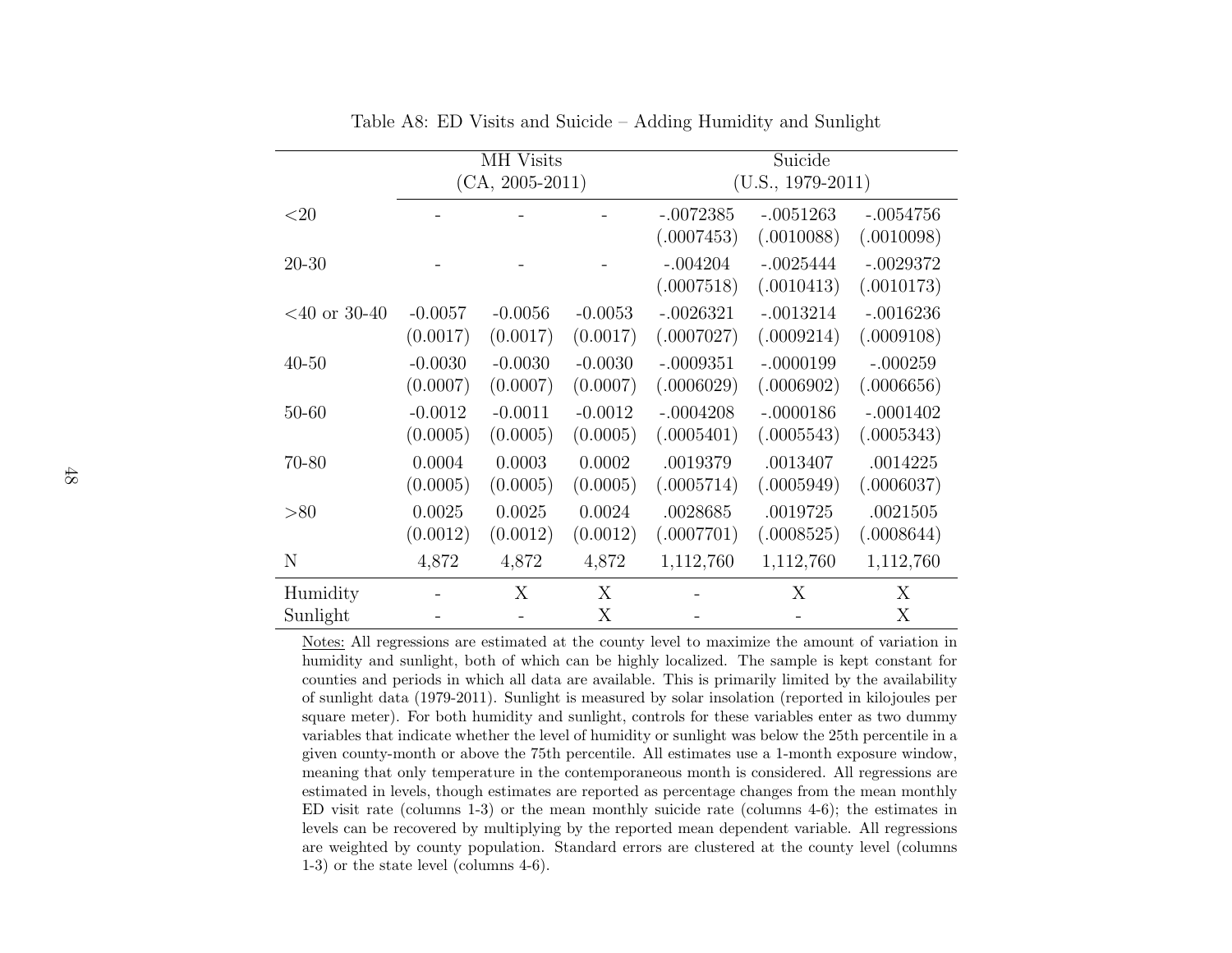|              | <b>HPSA</b> | <b>SATC</b> | Income      | Climate     |
|--------------|-------------|-------------|-------------|-------------|
| ${<}40$      | $-.0037709$ | $-.0034283$ | $-.0041366$ | $-.0037642$ |
|              | (.0018101)  | (.0011626)  | (.0011333)  | (.0010362)  |
| $40 - 50$    | $-.0027489$ | $-.0022235$ | $-.00274$   | $-.0028201$ |
|              | (.0005926)  | (.0004421)  | (.0004795)  | (.0004475)  |
| $50 - 60$    | $-.0018264$ | $-.001497$  | $-.0020488$ | $-.0016333$ |
|              | (.0005581)  | (.0003451)  | (.0003376)  | (.0002885)  |
| $70 - 80$    | .0014817    | .0016217    | .0019851    | .0020355    |
|              | (.0004463)  | (.000299)   | (.0003928)  | (.0003634)  |
| > 80         | .0030472    | .0027628    | .003131     | .002956     |
|              | (.0009199)  | (.0008054)  | (.0008132)  | (.000772)   |
| N            | 3,840       | 6,960       | 7,656       | 8,294       |
| County-Level | X           | X           | X           | X           |
| Last Year    | 2014        | 2014        | 2016        | 2015        |

Table A9: ED Visits - Main Estimates with Modifier-Limited Samples

Notes: Because the samples used for the adaptation analyses in Table [4](#page-36-1) differ depending on the modifier in question, it is useful to ensure that the impacts of temperature on ED visits are consistent between each of these samples and the main sample. All estimates use <sup>a</sup> 1-month exposure window, meaning that only temperature in the contemporaneous month is considered. This table produces estimates of the main temperature variables from models that have the same sample as the analysis of each modifier, but include only the main temperature variables (i.e., not the modifier or interaction variables). The samples used for each modifier vary depending on the timing of data availability; "Last Year" indicates the end of the sample for each variable.All samples begin in 2005.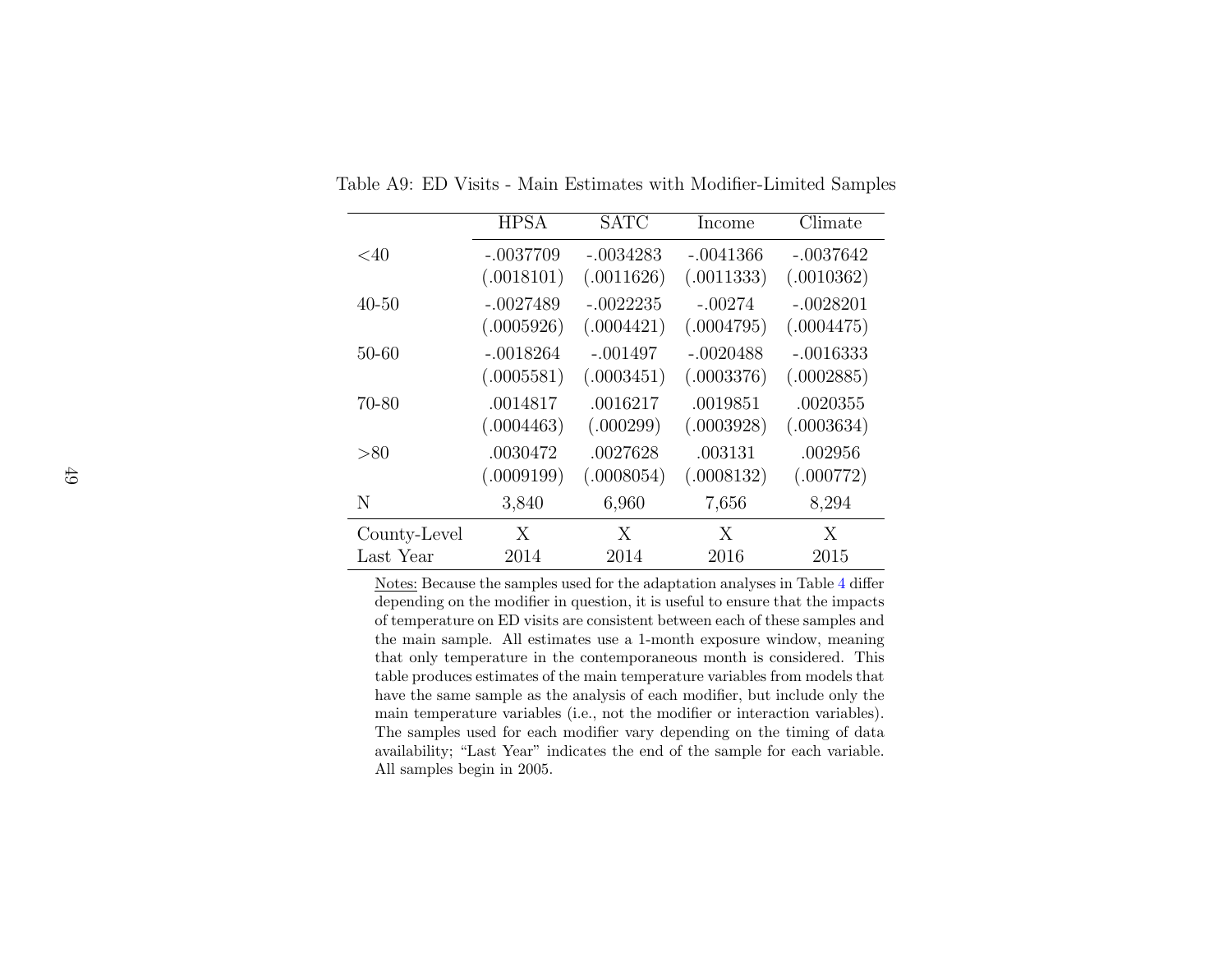|              | AC          | Parity      | <b>HPSA</b> | <b>SATC</b> | Income      | Climate     |
|--------------|-------------|-------------|-------------|-------------|-------------|-------------|
| $<$ 20       | $-.0063342$ | $-.0074185$ | $-.0056487$ | $-.0052242$ | $-.0059347$ | $-.0058962$ |
|              | (.0006818)  | (.0009955)  | (.0019757)  | (.001112)   | (.0008276)  | (.0008222)  |
| $20 - 30$    | $-.0028099$ | $-.0044484$ | $-.0041832$ | $-.004527$  | $-.0028683$ | $-.0028107$ |
|              | (.0007641)  | (.0008943)  | (.0020002)  | (.0011717)  | (.0007506)  | (.0007521)  |
| $30 - 40$    | $-.0016621$ | $-.0025639$ | $-.0008188$ | $-.000911$  | $-.0011797$ | $-.0011507$ |
|              | (.000676)   | (.0009537)  | (.0015914)  | (.0010706)  | (.0007605)  | (.0007411)  |
| $40 - 50$    | $-.0009567$ | $-.0013794$ | $-.0023932$ | $-.001456$  | .0000185    | $-.000023$  |
|              | (.0006411)  | (.0007267)  | (.001515)   | (.0007287)  | (.0005724)  | (.0005812)  |
| $50 - 60$    | $-.0005573$ | $-.0012296$ | .0000471    | $-.0002315$ | .0004382    | .0004354    |
|              | (.00066)    | (.0006829)  | (.0015448)  | (.0009075)  | (.0008947)  | (.0009018)  |
| 70-80        | .0014066    | .0014903    | .0017933    | .002101     | .0017983    | .0017977    |
|              | (.0006487)  | (.0006525)  | (.0012567)  | (.0005811)  | (.0005644)  | (.0005154)  |
| > 80         | .0037575    | .0037737    | .0030969    | .0030983    | .002292     | .0022234    |
|              | (.0008106)  | (.0008575)  | (.0012871)  | (.0008438)  | (.0006078)  | (.0005935)  |
| N            | 31,020      | 15,792      | 274,176     | 573,444     | 1,551,120   | 1,585,404   |
| State-Level  | X           | X           |             |             |             |             |
| County-Level |             |             | X           | X           | X           | X           |
| First Year   | 1960        | 1989        | 1998        | 1998        | 1969        | 1969        |
| Last Year    | 2015        | 2016        | 2014        | 2014        | 2015        | 2016        |

Table A10: Suicide - Main Estimates with Modifier-Limited Samples

Notes: Because the samples and level of analysis used for the adaptation analyses in Table [5](#page-37-1) differ depending on the modifier in question, it is useful to ensure that the impacts of temperature on suicide are consistent between each of these samples (and analysis levels) and the main sample and specification described in Equation [\(2\)](#page-11-3). All estimates use <sup>a</sup> 1-month exposure window, meaning that only temperature in the contemporaneous month is considered. This table produces estimates of the main temperature variables from models that have the same sample and level of analysis as the analysis of each modifier, but include only the main temperature variables (i.e., not the modifier or interaction variables). The samples used for each modifier vary depending on the timing of data availability; "First Year" and "Last Year" indicatethe start and end of the sample for each regression.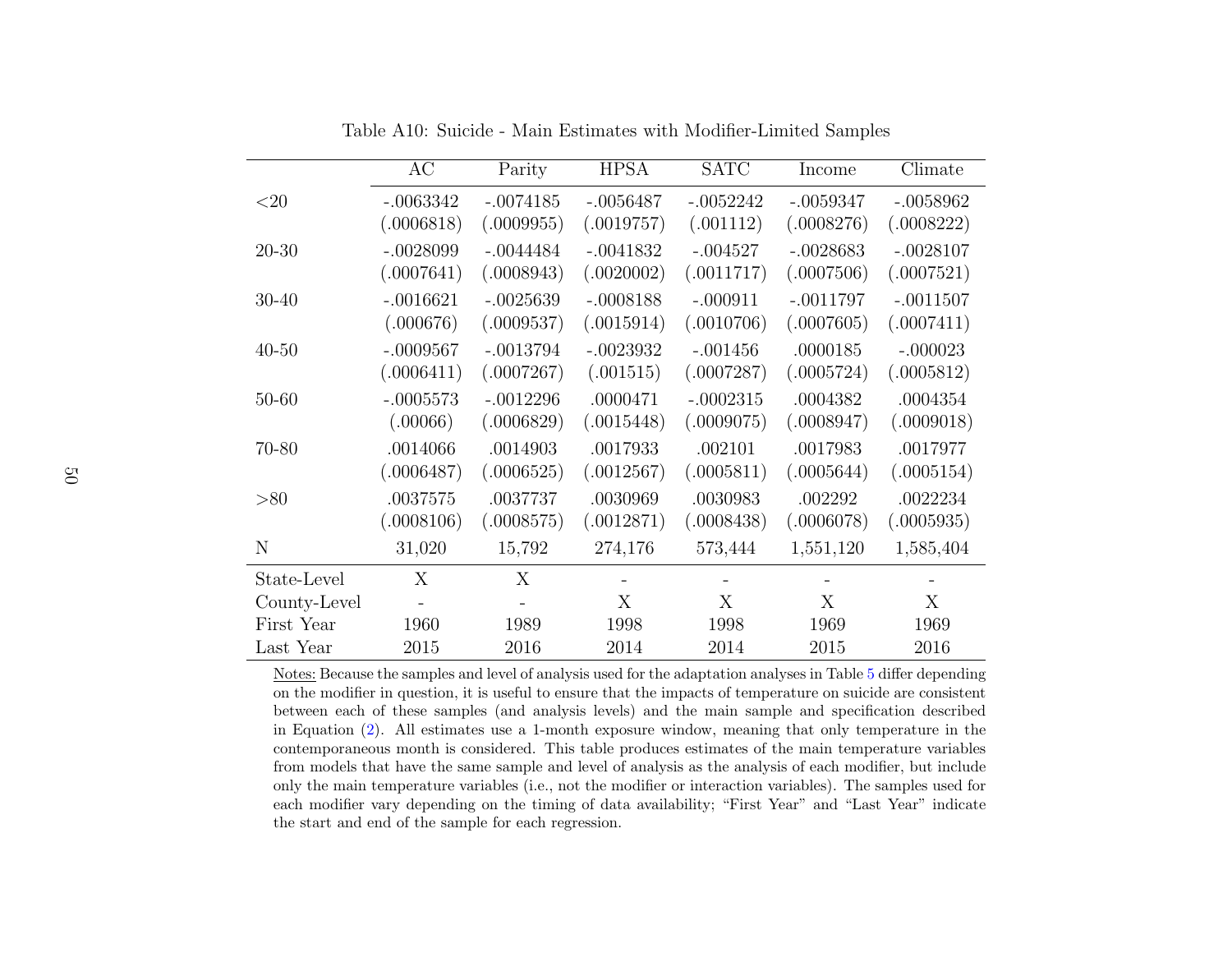| Panel A: ED Visits - Age and Gender                    |                                         |                                              |               |            |               |            |          |          |  |
|--------------------------------------------------------|-----------------------------------------|----------------------------------------------|---------------|------------|---------------|------------|----------|----------|--|
|                                                        | <b>Baseline</b>                         | Male                                         | Female        | Age 18-24  | Age $25-64$   | Age $65+$  |          |          |  |
| Temp.                                                  | 0.0048                                  | 0.0044                                       | 0.0052        | 0.0072     | 0.0045        | 0.0017     |          |          |  |
|                                                        | (0.0004)                                | (0.0003)                                     | (0.0006)      | (0.0008)   | (0.0004)      | (0.0008)   |          |          |  |
| N                                                      | 8,294                                   | 8,294                                        | 8,294         | 8,294      | 8,294         | 8,294      |          |          |  |
| Panel B: ED Visits – Disease Category and Payer Status |                                         |                                              |               |            |               |            |          |          |  |
|                                                        | Mood                                    | Anxiety                                      | Schizophrenia | Self-Harm  | Private Ins.  | Medicaid   |          |          |  |
| Temp.                                                  | 0.0060                                  | 0.0051                                       | 0.0030        | 0.0058     | 0.0058        | 0.0004     |          |          |  |
|                                                        | (0.0006)                                | (0.0007)                                     | (0.0010)      | (0.0011)   | (0.0010)      | (0.0007)   |          |          |  |
| N                                                      | 8,294                                   | 8,294                                        | 8,294         | 7,353      | 7,482         | 7,482      |          |          |  |
|                                                        |                                         | Panel C: Suicide – Age, Gender, and Location |               |            |               |            |          |          |  |
|                                                        | <b>Baseline</b>                         | Male                                         | Female        | Age 18-24  | Age 25-64     | Age $65+$  | Home     | Away     |  |
| Temp.                                                  | 0.0035                                  | 0.0037                                       | 0.0027        | 0.0034     | 0.0033        | 0.0038     | 0.0035   | 0.0072   |  |
|                                                        | (0.0003)                                | (0.0004)                                     | (0.0006)      | (0.0007)   | (0.0004)      | (0.0007)   | (0.0007) | (0.0007) |  |
| $\mathbf N$                                            | 31,584                                  | 31,584                                       | 31,584        | 31,584     | 31,584        | 31,584     | 15,792   | 15,792   |  |
|                                                        | Panel D: Self-Reported – Age and Gender |                                              |               |            |               |            |          |          |  |
|                                                        | <b>Baseline</b>                         | Male                                         | Female        | Age 18-24  | Age $25-64$   | Age $65+$  |          |          |  |
| Temp.                                                  | 0.00172                                 | 0.00267                                      | 0.00111       | 0.00213    | 0.00162       | 0.00184    |          |          |  |
|                                                        | (0.000451)                              | (0.000574)                                   | (0.000703)    | (0.00252)  | (0.000602)    | (0.000866) |          |          |  |
| N                                                      | 4,120,857                               | 1,607,880                                    | 2,512,977     | 217,754    | 2,812,503     | 1,090,600  |          |          |  |
| Panel E: Self-Reported – Income and Mental Health Risk |                                         |                                              |               |            |               |            |          |          |  |
|                                                        | Low Income                              | High Income                                  | Low Prob.     | High Prob. | V. High Prob. |            |          |          |  |
| Temp.                                                  | 0.00168                                 | 0.00176                                      | 0.00180       | 0.00208    | 0.00303       |            |          |          |  |
|                                                        | (0.000715)                              | (0.000661)                                   | (0.000697)    | (0.00123)  | (0.00242)     |            |          |          |  |
| N                                                      | 2,477,880                               | 1,642,977                                    | 1,029,100     | 1,023,616  | 408,879       |            |          |          |  |

Table A11: Heterogeneity

<span id="page-50-0"></span>Notes: All estimates are from separate regressions, and use the same specifications that are used for the main results presented in Tables [2](#page-34-1) and [3,](#page-35-1) except that mean temperature enters linearly in these regressions rather via bins (to maximize power and to economize on space). ED visit and Suicide regressions are based on <sup>a</sup> 1-month exposure window. Self-reported estimates are based on conditions on the dayof the survey.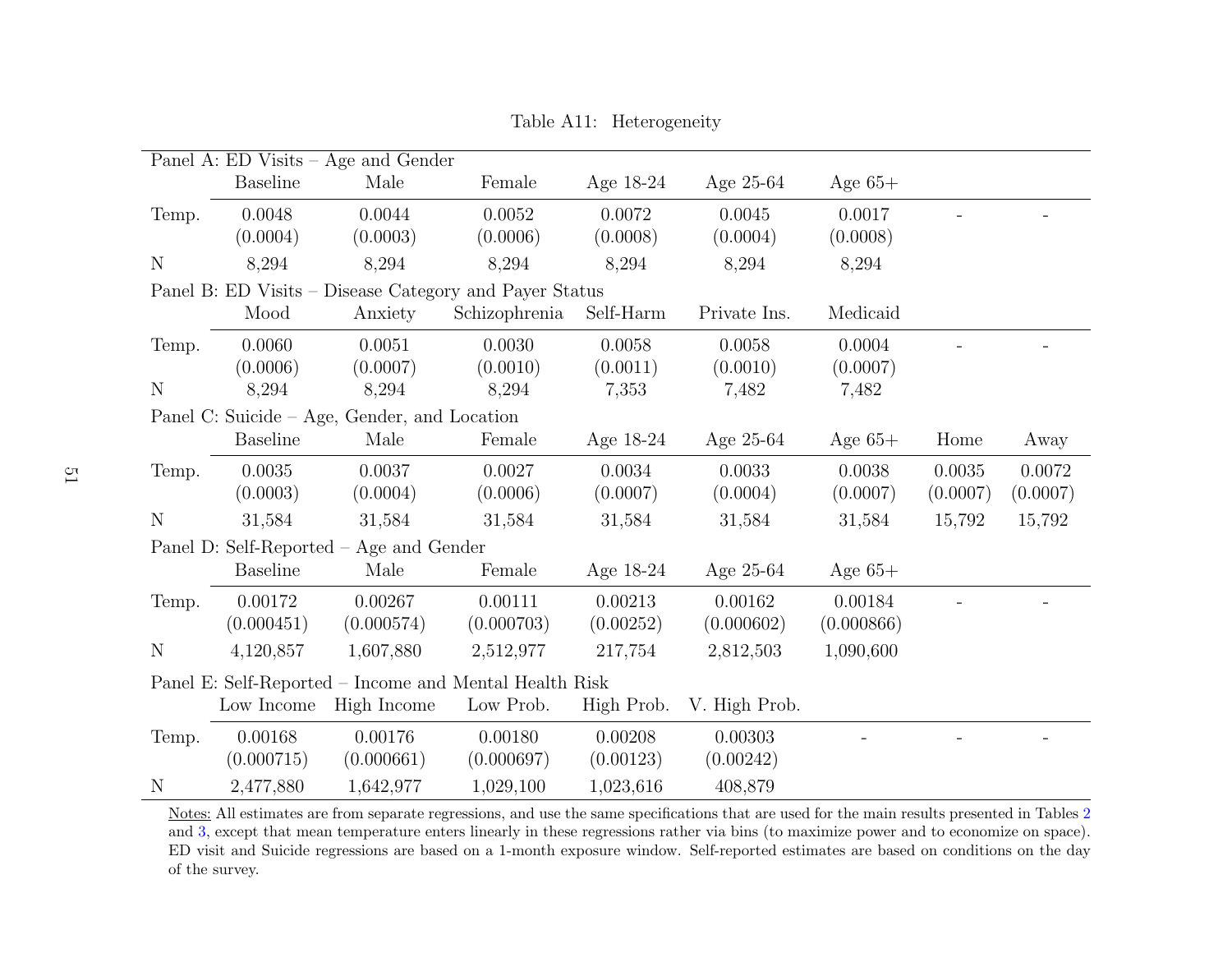## B Appendix B: Data Details and Climate Calculations

### <span id="page-51-0"></span>B.1 AC Penetration

In order to estimate penetration rates for residential air conditioning for each state/month observation in the data, we begin by assuming that penetration rates are fixed within each year and uniform within each of the nine census divisions. We then estimate penetration rates based on the Census question: "Do you have air-conditioning?", available in the 1960, 1970, and 1980 Censuses. Responses describing wall units or a central system are taken to indicate the presence of air conditioning in the home, and Census-provided person-weights are used for the aggregation. Rates are estimated at the level of census divisions due to the thin coverage of many rural areas in the publicly available microdata samples and the lack of state level data following 1980.

For 1980-2016, estimates of AC penetration by household are taken from the Residential Energy Consumption Survey (RECS). Estimates for survey years 1980, 1981, 1984, and 1987 are based on hand-digitized values from RECS summary reports. For the survey years 1993, 1997, 2001, 2005, 2009, and 2015, the microdata on survey responses is used, and weighted means of AC availability are calculated for each census division using sampling weights provided by the Energy Information Administration in conjunction with the survey data. In all cases the indication of any sort of air conditioning (either wall units or a central system) is counted as indicating the presence of air conditioning in the home.

Values are linearly interpolated between survey years separately for each census division for the two data sources (Census and RECS) and then the time- series are appended. The penetration levels for the overlapping year (1980) is estimated as the average calculated from the two data sources.

Models using state-level measures of AC penetration from the 1960, 1970, and 1980 Census data interpolated between these years and extrapolated to the ends of the sample (and also ending the sample in 2004 to mirror the temporal extent of the [Barreca et al.,](#page-25-0) [2016](#page-25-0) sample) have also been considered as this is the approach of [Barreca et al.](#page-25-0) [\(2016\)](#page-25-0). The use of this alternative method of estimating AC penetration does not significantly impact the main thrust of any of our results, that is, it reveals no significant evidence of adaptation. Estimates available upon request.

## <span id="page-51-1"></span>B.2 HPSA Data

The assessment and reassessment of the number of health professionals serving a particular area or population are conducted independently by each state government and thereby tend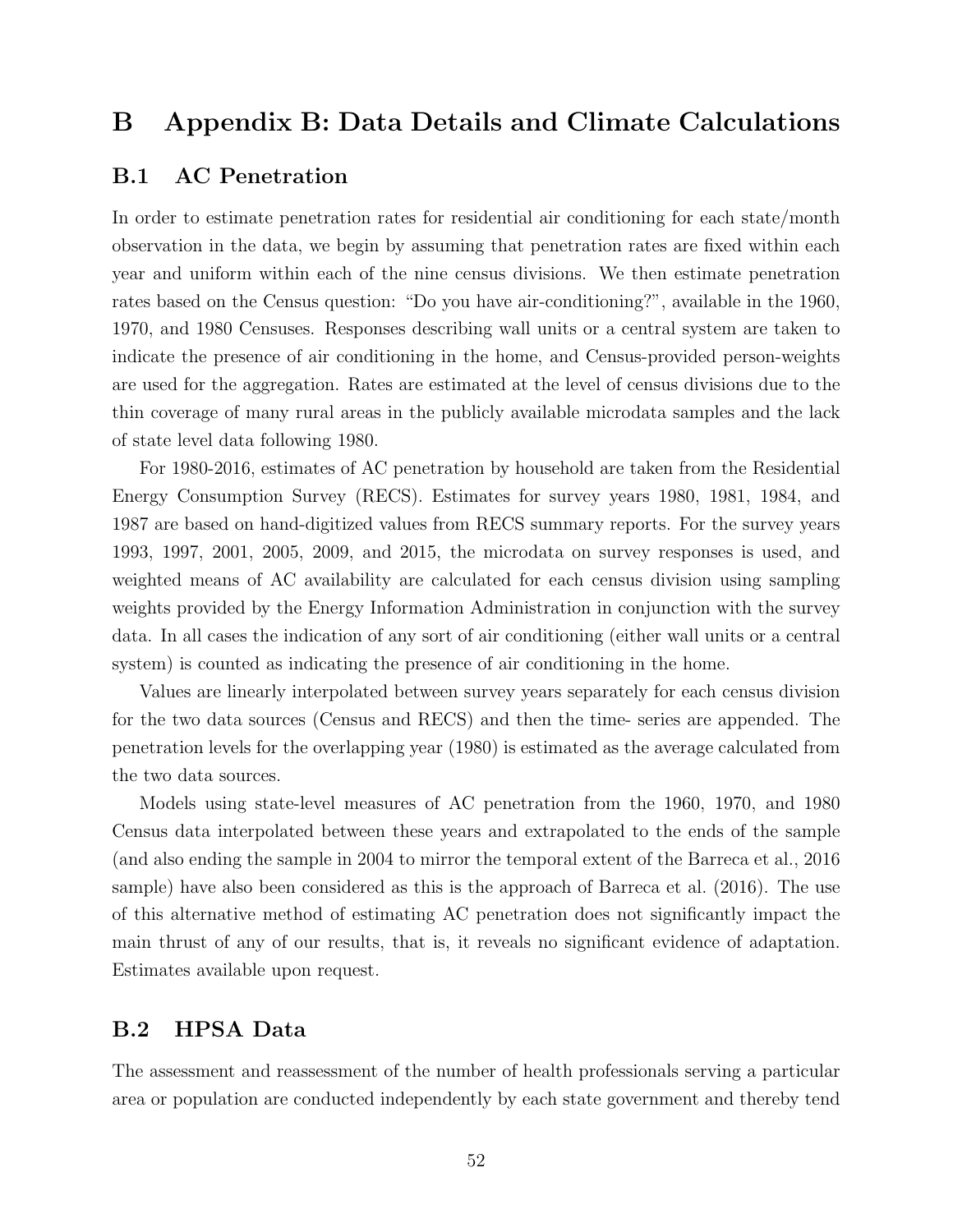to be rather idiosyncratic. Once made, a designation of a Health Professional Shortage Area (HPSA) appears to stay in force until the relevant state requests the designation be withdrawn. Data on the designation date, withdrawal date (if any), type (geography, population, or facility), and size of the underserved population for each mental health HPSA is available in the Health and Resources Service Administration (HRSA) Data Warehouse. Our analysis focuses on geography- and population-based HPSA designations only. Combining the size of the underserved population with the designation and withdrawal dates of HPSAs and county population data (from Census) allows for the construction of a county-month panel of the share of each county's population which is designated as part of an HPSA. The majority of considered HPSAs cover full counties or multiple counties. All counties in multi-county HPSAs are assigned the same underserved population ratio (based on the total population of all the counties included in the HPSA). When HPSAs are designated without an explicitly reported designated population size, the full population in the geography of the HPSA is assumed to have been used for designation. It is assumed that the full populations of such areas are underserved, and counties within such designated areas are assigned underserved ratios equal to 1.0. For counties that contain multiple HPSAs, the ratio of interest is the sum of the populations of these HPSAs divided by the county population. This study only relies on HPSA statuses beginning in 1998, as it is unclear whether all states were actively administering the program in earlier periods.

## <span id="page-52-0"></span>B.3 Heterogeneous Effects

In order to consider heterogeneity in our main effects, we conduct a series of regressions on subsets of the samples considered for each outcome. In order to simplify the exposition of the resulting estimates, and because the main effects have been shown to be quasi-linear in general, these subsample analyses are based on a linear term in mean temperature rather than the bins used in the main analyses. The general form of the specification is as follows:

$$
Y_{gt} = \alpha + \gamma \text{Temp}_{gt} + \text{Controls/Fixed Effects} + \varepsilon_{gt}
$$
\n(5)

As in Equation [\(4\)](#page-13-0),  $Y_{gt}$  represents the outcome in location g at time t. For example, this might represent the suicide rate in a given state and year-month. The main difference between this equation and the baseline specifications is that a single term for mean temperature over the considered exposure period,  $Temp_{at}$ , has replaced the temperature-bin-count variables. The coefficient on this variable will have the traditional interpretation of the marginal effect of a  $1°F$  increase in mean temperature over the period considered.

The estimates of  $\gamma$  for the full sample, males and females, and by age group are pre-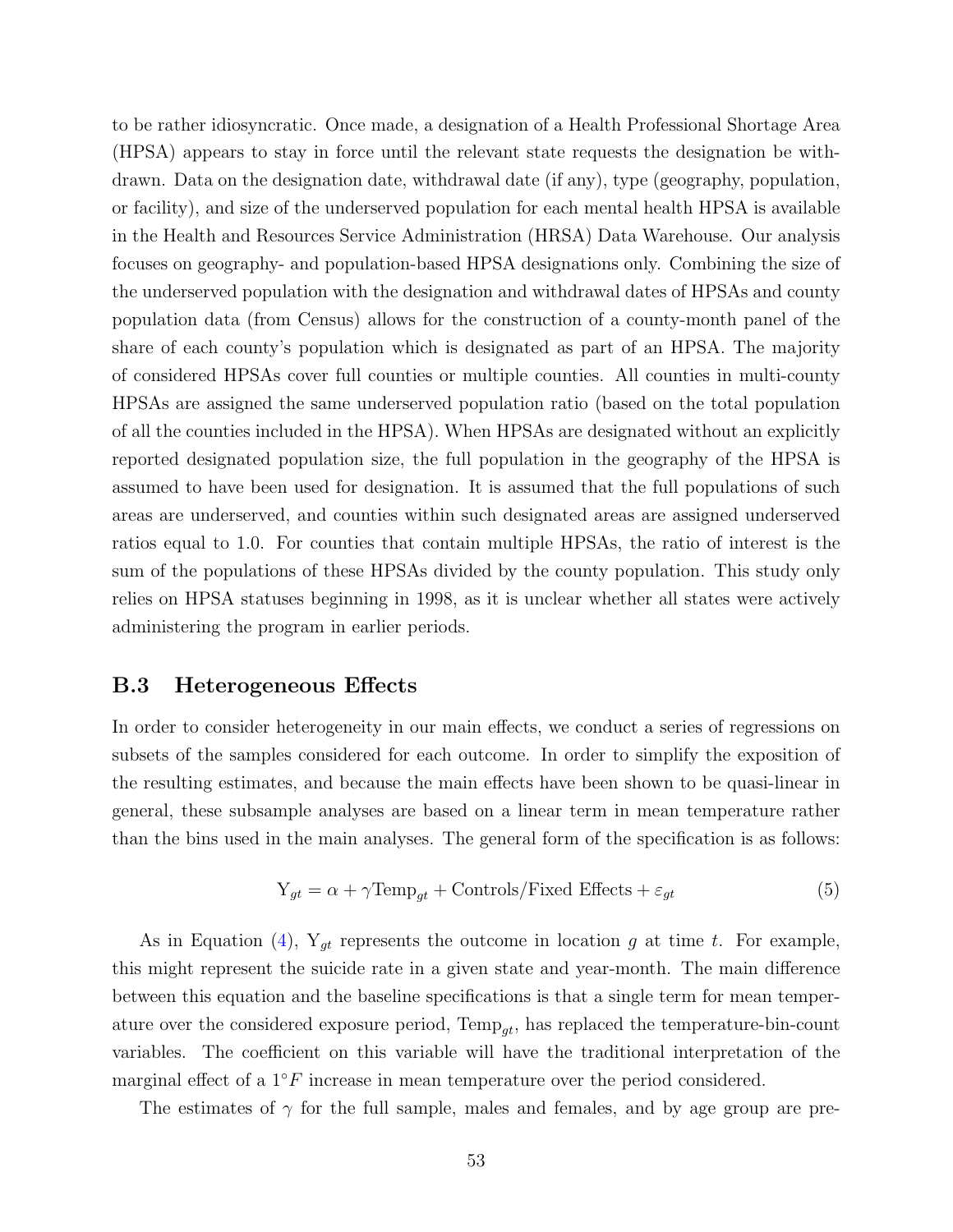sented for each outcome in Table [A11.](#page-50-0) For the ED visits outcome, estimates of  $\gamma$  are also presented for subsamples of visits related to specific diagnosis categories - anxiety disorders (e.g., panic attacks), mood disorders (e.g., bipolar and depressive disorders), psychoses (e.g., schizophrenia), and injuries resulting from self-harm - and visits which were paid for by private insurers and by Medicaid. For suicide, we are able to separately consider events which took place at the home of the decedent (labeled "Home") and those that occurred at other locations (denoted: "Away"). For the self-reported outcome, subsamples of high and low income individuals (defined as being above versus below the national median income) are considered as are separate samples for respondents predicted to have low, medium, and high likelihoods of reporting  $\geq 1$  days of "not good" mental health in the preceding 30 days based on demographic characteristics.

In order to confirm that significant non-linear effects do not exist in any of the considered subsamples, the main specifications outlined in Equations [\(1\)](#page-10-2) to [\(3\)](#page-11-2) were also re-estimated for each subsample (results available upon request). The temperature/mental health relationship proved to be essentially linear in all subsample analyses with one exception (discussed below), broadly justifying our simplified presentation of the subsample estimates in Table [A11.](#page-50-0)

The only subsample which showed a non-linear relationship between temperature and mental health was the group of ED visits which were paid for by Medicaid. The temperature response of such visits is increasing in both cold and hot temperatures. Thus, for Medicaidpaid ED visits, we see the more typical U-shaped relationship between temperature and health outcomes, whereby both low and high temperature lead to poorer outcomes (e.g., [Barreca et al.,](#page-25-0) [2016\)](#page-25-0). In this setting, Medicaid may be proxying for very low income or even homelessness, in which case the flip in the sign of the cold-temperature effect may be attributable to insufficient access to heating facilities among this group (and successful adaptation via heater use among the remainder of the population). It could also be that the very-poor seek out emergency departments in cold conditions as a means of gaining access to heating facilities. It is notable that the income-above-median indicator does not lead to such a sign flip in either of the modifier analyses (Tables [4](#page-36-0) and [5\)](#page-37-0) or the heterogeneity analysis of the self-reported mental well-being outcome (Table  $A11$ ), suggesting that if the sign-flip at low temperatures for the Medicaid population is attributable to income, it only occurs at levels well below the median national income.